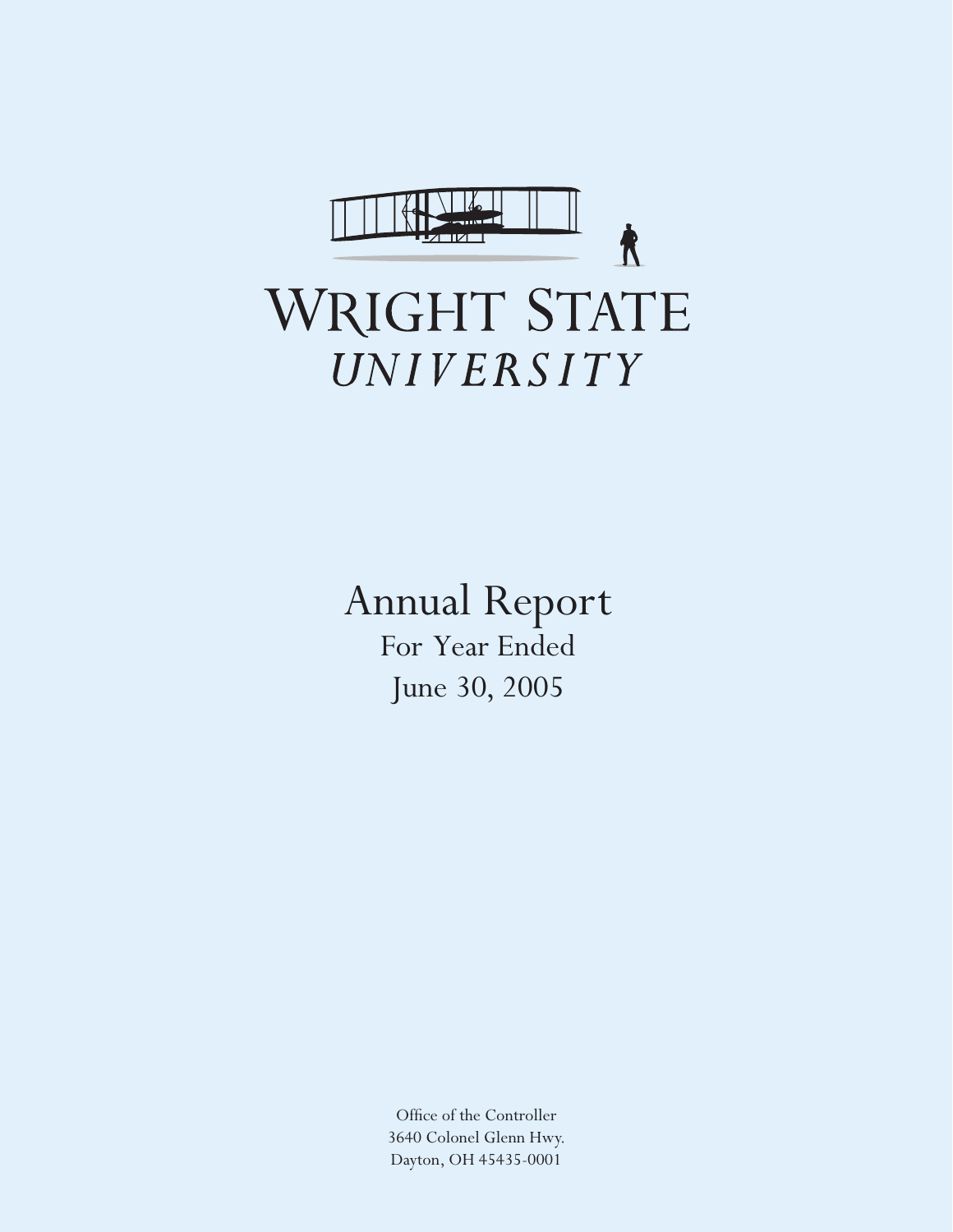# **WRIGHT STATE UNIVERSITY**

Annual Report Table of Contents June 30, 2005

| MANAGEMENT'S DISCUSSION AND ANALYSIS                                                                                                                                    |                      |
|-------------------------------------------------------------------------------------------------------------------------------------------------------------------------|----------------------|
| FINANCIAL STATEMENTS                                                                                                                                                    |                      |
| <b>Independent Auditors' Report</b><br><b>Statements of Net Assets</b><br>Statements of Revenues, Expenses and Changes in Net Assets<br><b>Statements of Cash Flows</b> | 13<br>17<br>18<br>19 |
| NOTES TO FINANCIAL STATEMENTS                                                                                                                                           | 21                   |

PAGE AND RESERVE THE RESERVE TO A RESERVE THE RESERVE TO A RESERVE THE RESERVE TO A RESERVE THE RESERVE TO A R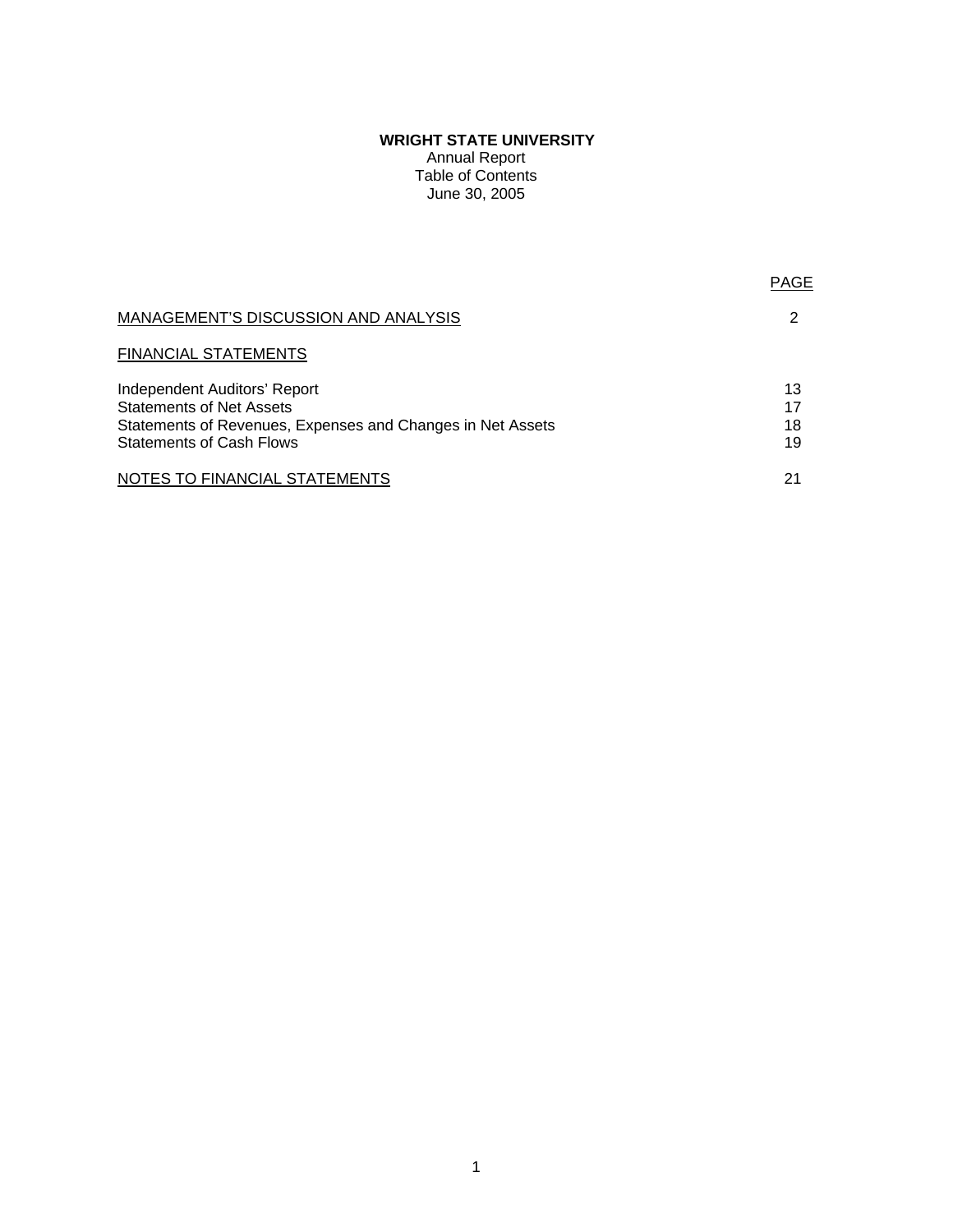#### **Management's Discussion and Analysis Fiscal Year Ended June 30, 2005**

Wright State University's Management Discussion and Analysis (MD&A) presents an overview of its financial condition and assists the reader in focusing on significant financial issues for the year ended June 30, 2005 with selected comparative information for the years ended June 30, 2004 and 2003. The discussion has been prepared by management and should be read in conjunction with the accompanying financial statements and footnotes. The financial statements, footnotes, and this discussion are the responsibility of management.

## **Financial and Other University Highlights**

- The University adopted Governmental Accounting Standards Board (GASB) Statement No. 40 in 2005 which expanded the university's disclosures of investments that have values that are sensitive to changes in interest rates.
- State appropriations for all purposes other than OhioLINK (a statewide library initiative for which the University serves as fiscal agent) fell by \$1.8 million in 2005 from 2004. State appropriations were \$.6 million less in 2004 from 2003. The University continues to experience a downward trend in support from the State of Ohio.
- Because State support continues to decline, the University was forced to increase tuition by 9.9 percent for all students except the School of Medicine, which increased 12.9 percent. These increases still enable the University to maintain the fourth lowest in-state undergraduate tuition rate among the State of Ohio's thirteen four-year public institutions.
- Net assets increased \$13.3 million at June 30, 2005 from June 30, 2004. Unrestricted net assets increased \$16.7 million which can be attributed to favorable revenue variances (primarily tuition and fees and investment income), unspent budgets, and the University reimbursing itself with debt proceeds for expenditures made in 2004.
- In December 2004 the University issued \$32.3 million of general receipts bonds at an effective interest rate of 4.03 percent. The bonds were issued to supplement other funding sources for the renovation and expansion of science facilities and laboratories, renovation of the Student Union and Frederick A. White Center, construction of various parking and road improvements, and the purchase and installation of an administrative software system.
- Fall 2004 student headcount as well as annual full time equivalent (FTE) students increased 1.3 percent from the prior year.
- For the 26<sup>th</sup> consecutive year, top honors went to Wright State students at the National Model United Nations (NMUN) conference. The NMUN is the largest intercollegiate conference of its kind as students from all over the world participate in the conference.
- The University continues to raise funds as part of its fundraising campaign entitled "*Tomorrow Takes Flight: The Campaign for Wright State University".* Through June 30, 2005 the University has raised almost \$93 million. The campaign had set an original goal of raising \$40 million in operating and endowment funds for student scholarships, faculty development, facility improvements, program support, and to increase institutional endowments. Due to the continuing success of the campaign, the University will continue the campaign through 2006.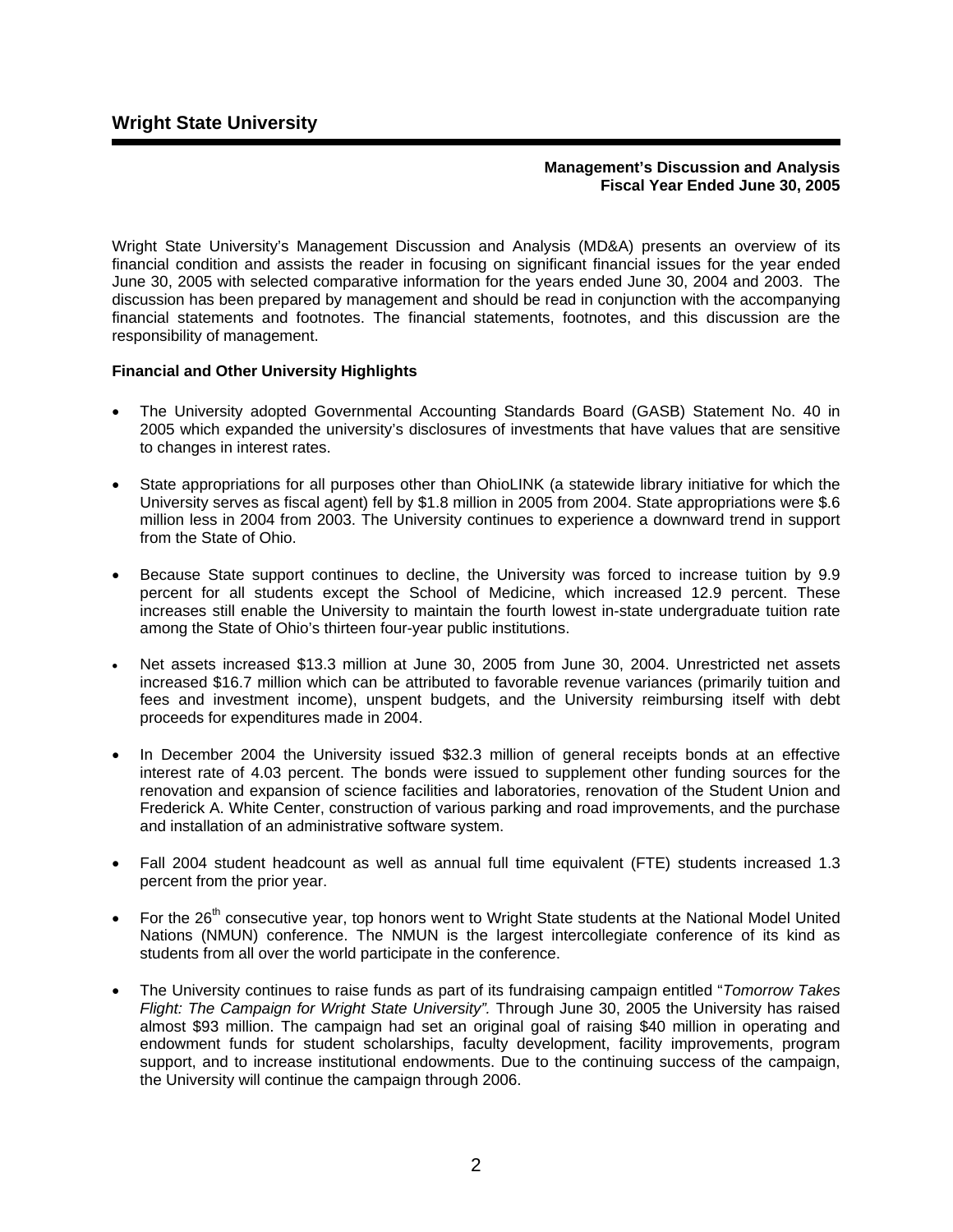- For the third year in a row, Wright State undergraduate and graduate teams won top honors at the annual National Case Competition, sponsored by the Society for the Advancement of Management. In addition, university students placed fifth in the National Intercollegiate Ethics Bowl, finishing in the top ten for the fifth consecutive year.
- The University continued with the implementation of its new Enterprise Resource Planning (ERP) System. While the project in total replaces all administrative information systems within the University, including financial, human resource/payroll, student, and advancement and fund-raising systems, 2005 saw the culmination of the finance module implementation as it went "live" on July 1, 2005. Other modules have scheduled implementation dates that occur during calendar 2006.

## **Using the Annual Report**

This annual report includes three financial statements: the Statements of Net Assets, the Statements of Revenues, Expenses and Changes in Net Assets, and the Statements of Cash Flows. These financial statements are prepared in accordance with GASB Statement No. 35, *Basic Financial Statements-and Management's Discussion and Analysis-For Public Colleges and Universities*. These statements focus on the financial condition of the University, the results of operations, and cash flows of the University as a whole. All comments and discussions included in this discussion and analysis relate only to Wright State University and not to the Wright State University Foundation unless specifically noted.

The three financial statements should help the reader of the annual report determine whether the university's overall financial condition has improved or deteriorated as a result of the current year's financial activities. These financial statements present similar information to that disclosed in private sector (i.e. corporate) financial statements. The financial statements will also assist the reader in evaluating the ability of the University to meet its financial obligations. The Statements of Cash Flows presents information related to both cash inflows and cash outflows and is further categorized by operating, noncapital financing, capital and related financing, and investing activities.

## **Statements of Net Assets**

The Statements of Net Assets, which reports all assets and liabilities of the University, presents the financial position of the University at the end of the fiscal year. Our net assets are simply the difference between total assets and total liabilities. The change in net assets during the fiscal year is an indicator of the change in the overall financial condition of the University during the year. A summary of the university's assets, liabilities, and net assets as of June 30 is as follows: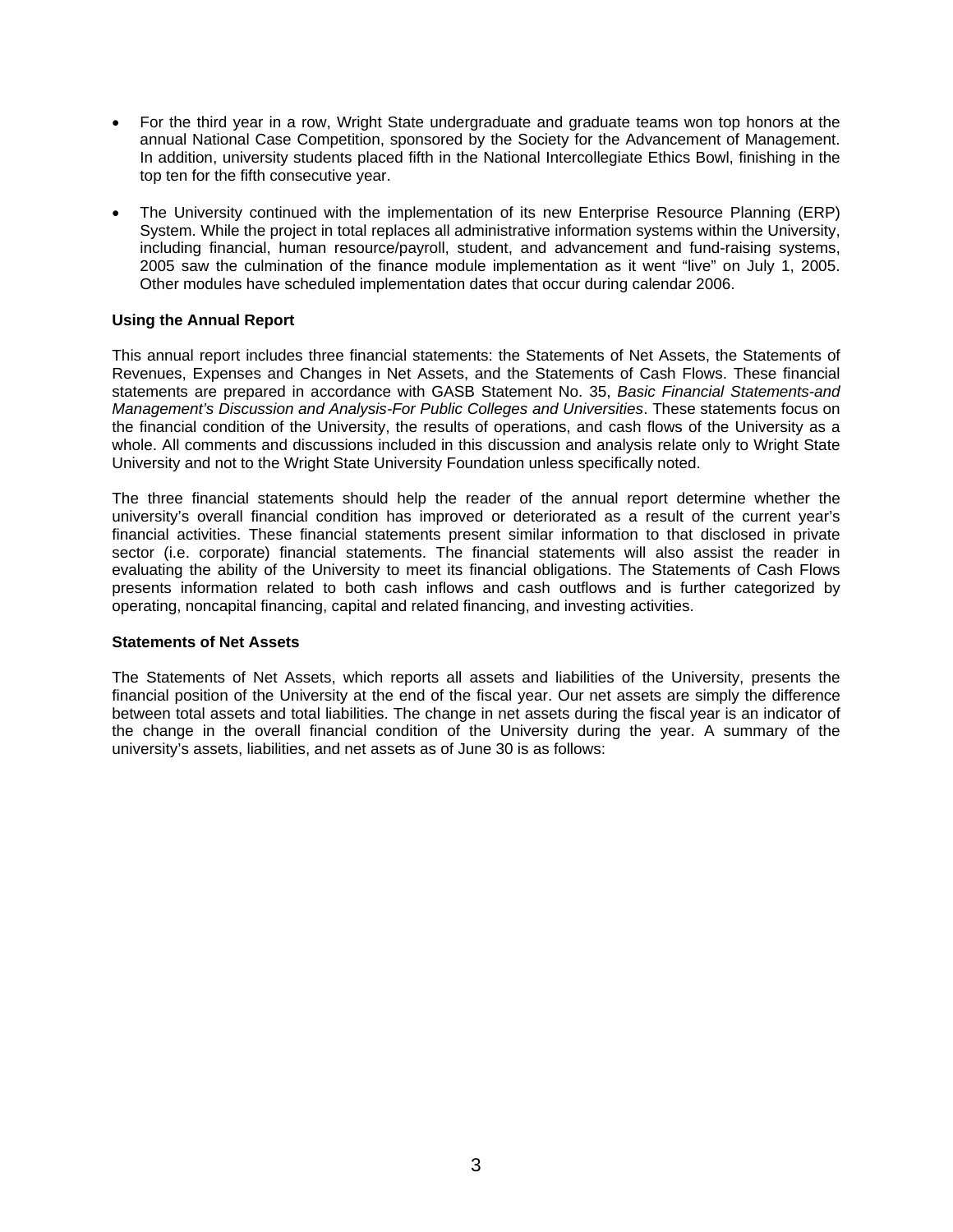|                                                   | 2005                              | 2003         |              |  |  |  |  |  |
|---------------------------------------------------|-----------------------------------|--------------|--------------|--|--|--|--|--|
|                                                   | (All dollar amounts in thousands) |              |              |  |  |  |  |  |
| <b>Current assets</b>                             | \$<br>84,496                      | \$<br>89,141 | \$<br>87,489 |  |  |  |  |  |
| Noncurrent assets:                                |                                   |              |              |  |  |  |  |  |
| Capital assets, net                               | 228,641                           | 227,257      | 225,160      |  |  |  |  |  |
| Other                                             | 119,148                           | 74,926       | 70,772       |  |  |  |  |  |
| Total assets                                      | 432,285                           | 391,324      | 383,421      |  |  |  |  |  |
|                                                   |                                   |              |              |  |  |  |  |  |
| <b>Current liabilities</b>                        | 64,926                            | 65,961       | 66,355       |  |  |  |  |  |
| Noncurrent liabilities                            | 51,114                            | 22,406       | 24,384       |  |  |  |  |  |
| <b>Total liabilities</b>                          | 116,040                           | 88,367       | 90,739       |  |  |  |  |  |
| Net assets:<br>Invested in capital assets, net of |                                   |              |              |  |  |  |  |  |
| related debt                                      | 206,594                           | 210,772      | 209,916      |  |  |  |  |  |
| Restricted                                        | 22,321                            | 21,515       | 21,390       |  |  |  |  |  |
| Unrestricted                                      | 87,330                            | 70,670       | 61,376       |  |  |  |  |  |
| Total net assets                                  | 316,245                           | 302,957      | 292,682      |  |  |  |  |  |

The summary indicates a strong growth in net assets, particularly unrestricted net assets. This is a reflection of the university's management style. It is a combination of prudent spending, which resulted in savings over budgeted expenses, as well as favorable revenue variances as a result of both conservative budgeting and favorable student enrollment mixes. With the current trend of reducing State support, the University has been more careful to position itself financially to absorb the State's ever decreasing commitment to higher education while continuing to fund the strategic initiatives it feels are critical for continued success.

*Total assets* have increased \$41.0 million in 2005 over 2004. *Current assets*, comprised primarily of cash and operating investments, student and sponsor receivables, and prepaid expenses, actually decreased by \$4.6 million in 2005. This is the result of a combination of items. Accounts receivable increased by almost \$2.8 million, primarily because of amounts owed to the University by the State of Ohio for capital construction that was performed late in the year. The majority of the university's accounts receivable, though, is comprised of both student accounts and sponsor accounts from research and other sponsored activities. The overall increase in accounts receivable was offset by decreases in both prepaid expenses and cash and operating investments. Prepaid expenses, primarily comprised of prepaid license agreements made on behalf of OhioLINK decreased from \$11.0 million in 2004 to \$7.4 million in 2005. OhioLINK is a statewide library program for which the University is the fiscal agent. Cash and operating investments also decreased from \$51.1 million in 2004 to \$47.2 million in 2005. This is primarily the result of a rebalancing of the investment portfolio as overall cash and investments actually increased.

*Other assets* increased \$44.2 million from \$74.9 million in 2004 to \$119.1 million in 2005. Other assets are comprised of long-term investments, long-term student loans receivable, longer term prepaid expenses, and restricted cash. \$26.1 million of the increase is the result of unspent bond proceeds from a December 2004 bond issuance. These funds will be spent over the next two fiscal years. Long-term investments increased from \$57.7 million in 2004 to \$70.3 million in 2005 as a result of both increased resources and the rebalancing of the university's investment portfolio to shift more assets to longer term investment vehicles. There was a minimal increase of \$1.4 million in capital assets (net of depreciation) in 2005.

The 2004 increase in total assets was \$7.9 million over 2003 with no significant changes in balances.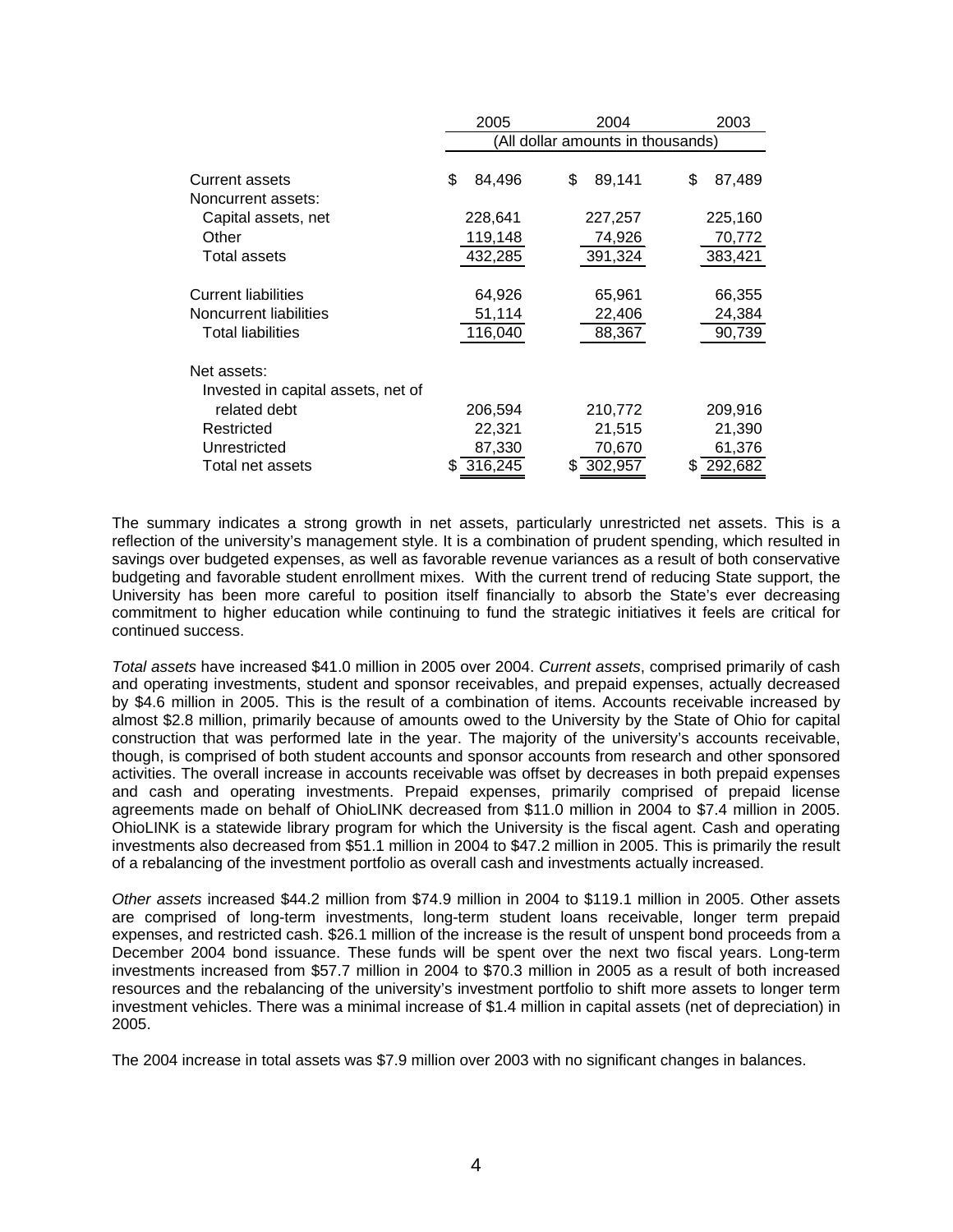Total assets of the Wright State University Foundation increased from \$61.4 million at June 30, 2004 to \$97.3 million at June 30, 2005, an increase of \$35.9 million. Of the \$97.3 million, investments comprise \$81.4 million and gifts and pledges receivable comprise another \$12.4 million. Investments rose approximately \$34.4 million over its 2004 level, primarily due to the outstanding success of the current fundraising campaign coupled with positive returns generated in the investment market.

*Current liabilities* are comprised primarily of accounts payables and accrued liabilities, deferred revenues from both student fees and advance payments for contracts and grants, and the current portion of longterm liabilities. These liabilities decreased from \$66.0 million at June 30, 2004 to \$64.9 million at June 30, 2005. Accounts payable and accrued liabilities together increased \$1.0 million from \$19.5 million to \$20.5 million. The current portion of long-term liabilities increased \$1.9 million due to an increase in debt service payments in 2006 stemming from the issuance of general receipts bonds in December 2004. These increases are offset by a decrease of \$3.9 million in deferred revenues from \$38.8 million in 2004 to \$34.9 million in 2005 primarily as a result of a decrease in advance payments from sponsors.

Current liabilities in total decreased from \$66.4 million at June 30, 2003 to \$66.0 million at June 30, 2004. This decrease was a mix of a large decrease in accounts payable in 2004 caused by a large decrease in investment trade payables offset by a 2004 increase in deferred revenues from additional advance sponsor payments.

*Noncurrent liabilities* were \$51.1 million at June 30, 2005 and \$22.4 million at June 30, 2004. The 2005 increase of \$28.7 million resulted from the University issuing \$32.3 million of general receipts bonds.

*Net assets* represent what is left of the university's assets after deducting liabilities. A more detailed summary of the university's net assets as of June 30 is as follows:

|                                    | 2005                              | 2003      |                |  |  |  |  |  |
|------------------------------------|-----------------------------------|-----------|----------------|--|--|--|--|--|
|                                    | (All dollar amounts in thousands) |           |                |  |  |  |  |  |
|                                    |                                   |           |                |  |  |  |  |  |
| Invested in capital assets, net of |                                   |           |                |  |  |  |  |  |
| related debt                       | 206,594<br>S.                     | \$210,772 | 209,916<br>SS. |  |  |  |  |  |
| Restricted:                        |                                   |           |                |  |  |  |  |  |
| Nonexpendable                      | 1,364                             | 1,364     | 1,364          |  |  |  |  |  |
| Expendable                         | 20,957                            | 20,151    | 20,026         |  |  |  |  |  |
| Unrestricted:                      |                                   |           |                |  |  |  |  |  |
| Designated                         | 82,999                            | 70,413    | 64,660         |  |  |  |  |  |
| Undesignated                       | 4,331                             | 257       | (3,284)        |  |  |  |  |  |
| Total net assets                   | 316,245                           | 302,957   | 292,682        |  |  |  |  |  |

*Invested in capital assets, net of related debt* represents the university's capital assets after subtracting accumulated depreciation and the principal amount of outstanding debt attributable to the acquisition, construction or improvement of those assets. Actual capital activity was light in both fiscal 2005 and 2004. The University continued with the implementation of its new administrative software system begun in 2004 and continued with routine annual investments to its buildings and facilities. In December 2004 the University also issued general receipts bonds for projects that will begin in fiscal 2006.

*Restricted nonexpendable* represents the university's permanent endowments. It does not include the endowments held by the Wright State University Foundation, to which all new gifts are directed. *Restricted expendable* represents funds that are externally restricted to specific purposes, such as student loans or sponsored projects. \$18.0 million and \$17.1 million of the restricted expendable fund balances at June 30, 2005 and June 30, 2004, respectively, represent funds restricted for student loans.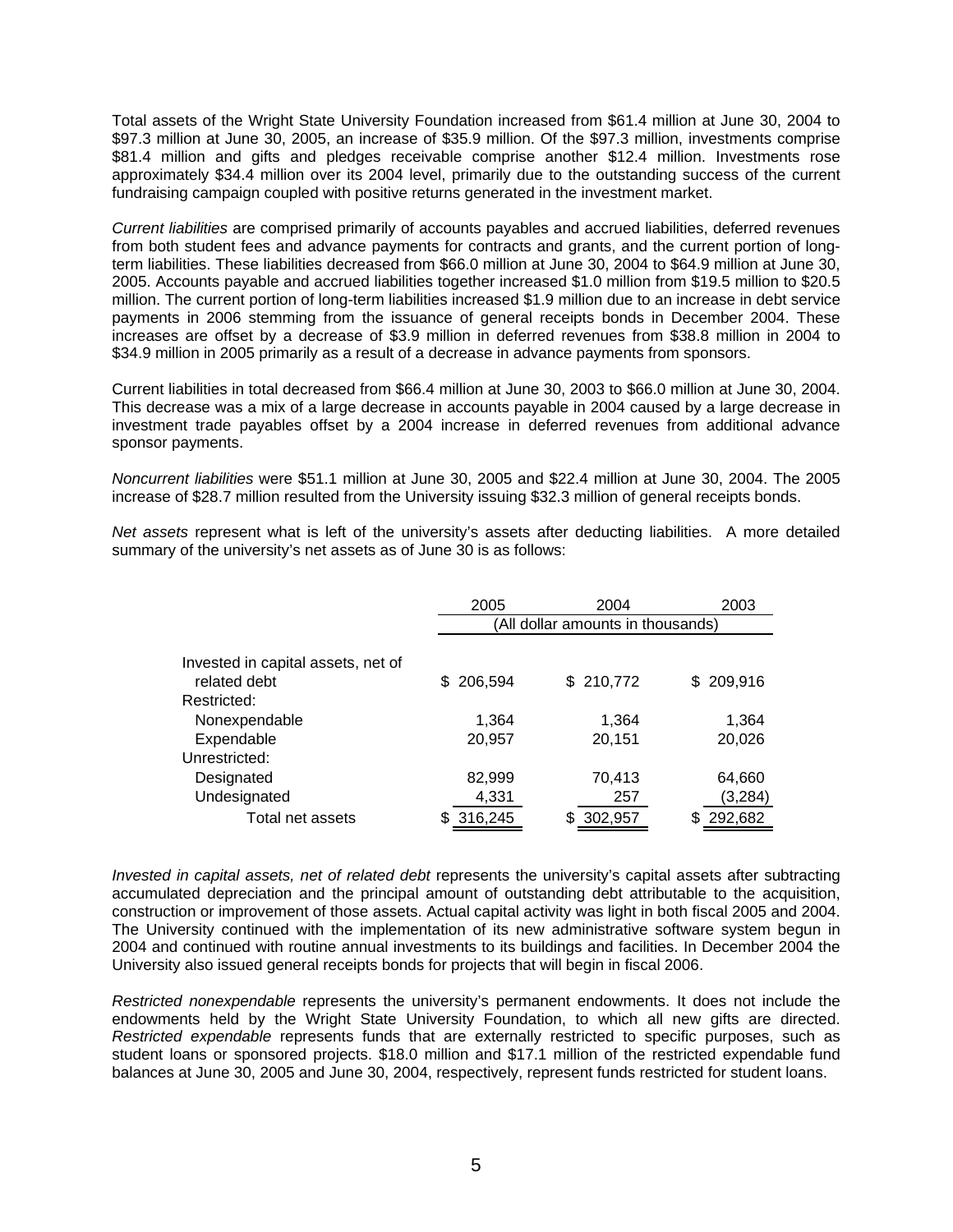*Unrestricted net assets* are funds that the University has at its disposal to use for whatever purposes it determines appropriate. While these net assets are not subject to external restrictions, the University has designated these funds internally for various academic, research, student aid, and capital purposes. Each year the majority of any increase in fund balance is designated for one of these purposes. Colleges and divisions are able to retain their own budgeted funds that are not spent at the close of the fiscal year. We believe this practice permits the units to manage their resources more effectively, allowing them to hold them for higher priorities in later years. This policy also benefits the University as a whole by encouraging the accumulation of reserves that provide financial stability during periods of fiscal stress and that generate investment income that supplements other revenue sources. In addition, it also supports the goal of increased university reserves that is contained in the university's financial policy. Surpluses generated outside of the specific colleges and divisions (i.e. general university surpluses) are typically designated for specific university projects.

#### **Statements of Revenues, Expenses and Changes in Net Assets**

The Statements of Revenues, Expenses and Changes in Net Assets present the results of operations for the University. A summary of the university's revenues, expenses and changes in net assets for the year ended June 30 is as follows:

|                                   | 2005         | 2004                              |              |  |  |  |  |  |
|-----------------------------------|--------------|-----------------------------------|--------------|--|--|--|--|--|
|                                   |              | (All dollar amounts in thousands) |              |  |  |  |  |  |
| <b>Operating Revenues:</b>        |              |                                   |              |  |  |  |  |  |
| Student tuition & fees - net      | \$<br>99,537 | \$<br>87,295                      | \$<br>75,804 |  |  |  |  |  |
| Grants and contracts              | 87,854       | 79,657                            | 71,974       |  |  |  |  |  |
| Sales and services                | 7,429        | 6,828                             | 7,123        |  |  |  |  |  |
| Auxiliary enterprises             | 14,444       | 14,871                            | 13,154       |  |  |  |  |  |
| Other                             | 1,746        | 1,785                             | 1,600        |  |  |  |  |  |
| Total                             | 211,010      | 190,436                           | 169,655      |  |  |  |  |  |
| Operating expenses                | 305,434      | 284,227                           | 266,425      |  |  |  |  |  |
| Operating loss                    | (94, 424)    | (93, 791)                         | (96, 770)    |  |  |  |  |  |
| Nonoperating revenues (expenses): |              |                                   |              |  |  |  |  |  |
| State appropriations              | 93,099       | 91,725                            | 92,302       |  |  |  |  |  |
| Gifts                             | 5,224        | 4,970                             | 4,679        |  |  |  |  |  |
| Investment income                 | 4,966        | 3,565                             | 3,036        |  |  |  |  |  |
| Interest expense                  | (1,058)      | (657)                             | (637)        |  |  |  |  |  |
| Other income (expense)            | 2            | (13)                              | (230)        |  |  |  |  |  |
| Capital appropriations            | 4,678        | 3,447                             | 6,481        |  |  |  |  |  |
| Capital grants                    | 801          | 1,029                             | 1,444        |  |  |  |  |  |
| Total                             | 107,712      | 104,066                           | 107,075      |  |  |  |  |  |
| Increase in net assets            | 13,288       | 10,275                            | 10,305       |  |  |  |  |  |
| Net assets - beginning of year    | 302,957      | 292,682                           | 282,377      |  |  |  |  |  |
| Net assets - end of year          | 316,245<br>S | \$<br>302,957                     | 292,682<br>S |  |  |  |  |  |

Interpretation of the university's Statements of Revenues, Expenses, and Changes in Net Assets is complicated by the fact that Wright State University serves as the fiscal agent for the statewide library program known as OhioLINK. This program's revenues from state appropriations, federal pass-through grants (Grants and contracts) and from other college and university libraries (Grants and contracts) and expenses are all included in our financial statements. At certain points in this analysis, we present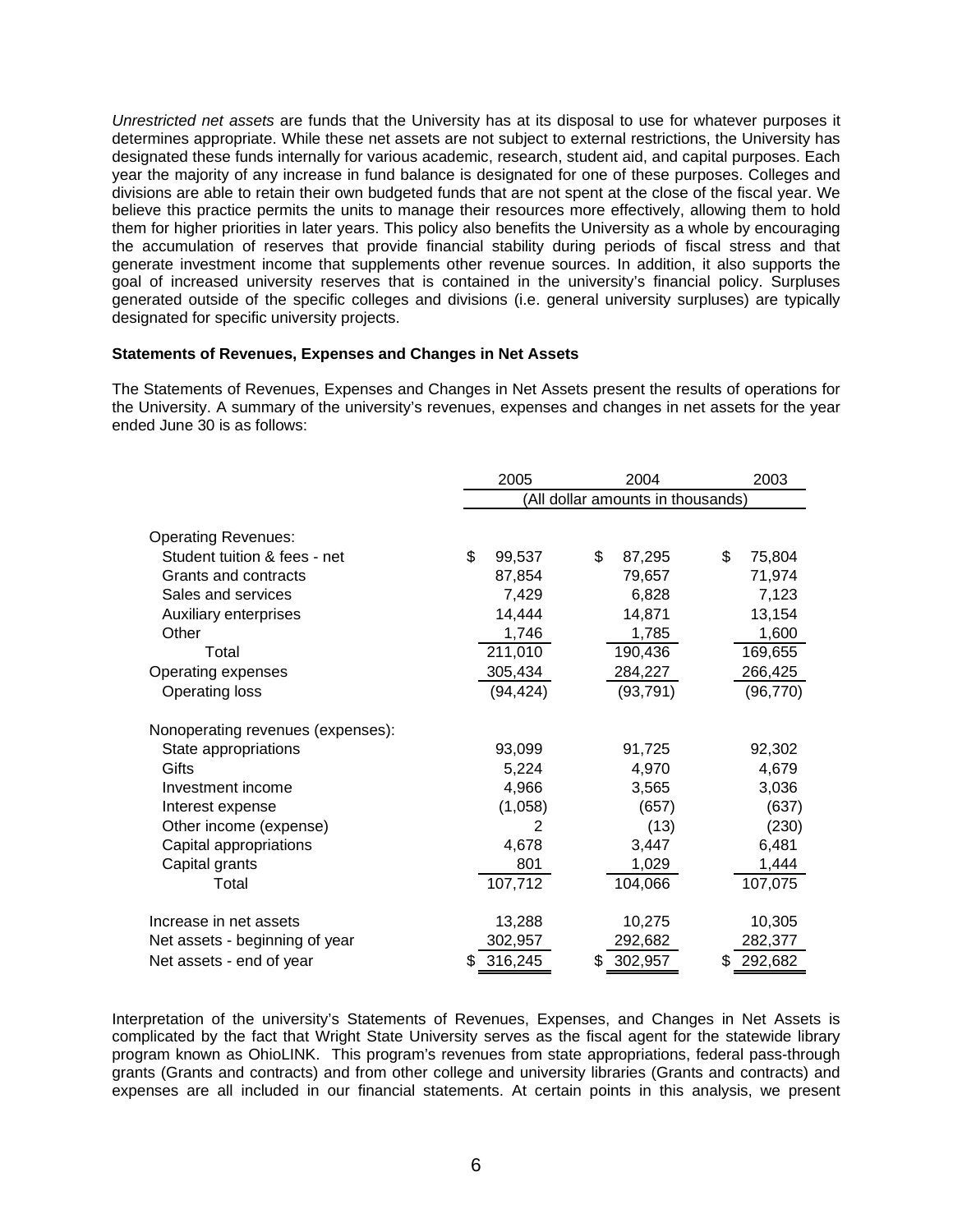information net of OhioLINK revenues or expenditures. The total revenues and expenses attributable to OhioLINK are as follows:

## OhioLINK Revenues and Expenses For the Year Ended June 30

Doroont

|                       | 2005         | 2004         | <b>Difference</b> | . טוטטונ<br>Increase<br>(Decrease) |
|-----------------------|--------------|--------------|-------------------|------------------------------------|
| Revenues:             |              |              |                   |                                    |
| Grants and contracts  | \$25,842,299 | \$20,077,437 | \$5,764,862       | 28.7%                              |
| State appropriations  | 8,374,846    | 5,159,550    | 3,215,296         | 62.3%                              |
| <b>Total revenues</b> | \$34,217,145 | \$25,236,987 | \$<br>8,980,158   | 35.6%                              |
| Expenses:             |              |              |                   |                                    |
| <b>Total OhioLINK</b> | \$34,217,145 | \$25,236,987 | S<br>8,980,158    | 35.6%                              |

The University relies primarily on state appropriations and student tuition and fees to fund the ongoing programs and operations of the University. Although accounting standards classify state appropriations as a nonoperating revenue source, the University continues to rely upon it as a primary funding source and therefore manages it as an operating revenue item. Unfortunately , each year this source becomes a smaller and smaller fraction of total revenues. For the first time ever in 2005, the amount of net student tuition and fees (**after** deducting \$22.2 million of financial aid awards from the students' original charges) actually exceeded state appropriations. State appropriations had always been viewed as our primary funding source. Unfortunately, especially during the new millennium, total state appropriations have been declining continually. These reduced funding levels have required the University to rely more and more on student tuition and fees. As the table below demonstrates, the State of Ohio over the past two decades has forced universities to shift the burden for funding the cost of higher education to students and their families.

#### State Appropriations per Dollar of Gross Tuition

| Fiscal Year | <b>Gross Tuition</b> | <b>State</b><br>Appropriations<br>net of OhioLINK | <b>Net State</b><br>Appropriations<br>per Dollar of<br><b>Gross Tuition</b> |
|-------------|----------------------|---------------------------------------------------|-----------------------------------------------------------------------------|
|             |                      |                                                   |                                                                             |
| 1980        | \$<br>13,833,157     | \$<br>29,604,813                                  | \$<br>2.14                                                                  |
| 1990        | 40,939,473           | 63,889,505                                        | 1.56                                                                        |
| 2001        | 74,956,371           | 86,874,854                                        | 1.16                                                                        |
| 2002        | 82,426,162           | 86,461,640                                        | 1.05                                                                        |
| 2003        | 94,242,118           | 85,513,853                                        | 0.91                                                                        |
| 2004        | 107,972,107          | 86,565,632                                        | 0.80                                                                        |
| 2005        | 121,717,222          | 84.724.080                                        | 0.70                                                                        |

This shifting of the financial burden has caused the University concerns, especially in recent years. In the last four years, there has been a forty percent reduction in the ratio of state appropriations to gross tuition. In gross dollars, the difference between state appropriations (net of OhioLINK) and gross tuition has gone from a positive \$11.9 million in 2001 to a negative \$37.0 million in 2005. That is a difference of \$48.9 million in just four years. That difference reflects the magnitude of the additional burden placed on students and their families by the withdrawal of state support. Even with these reductions in state support,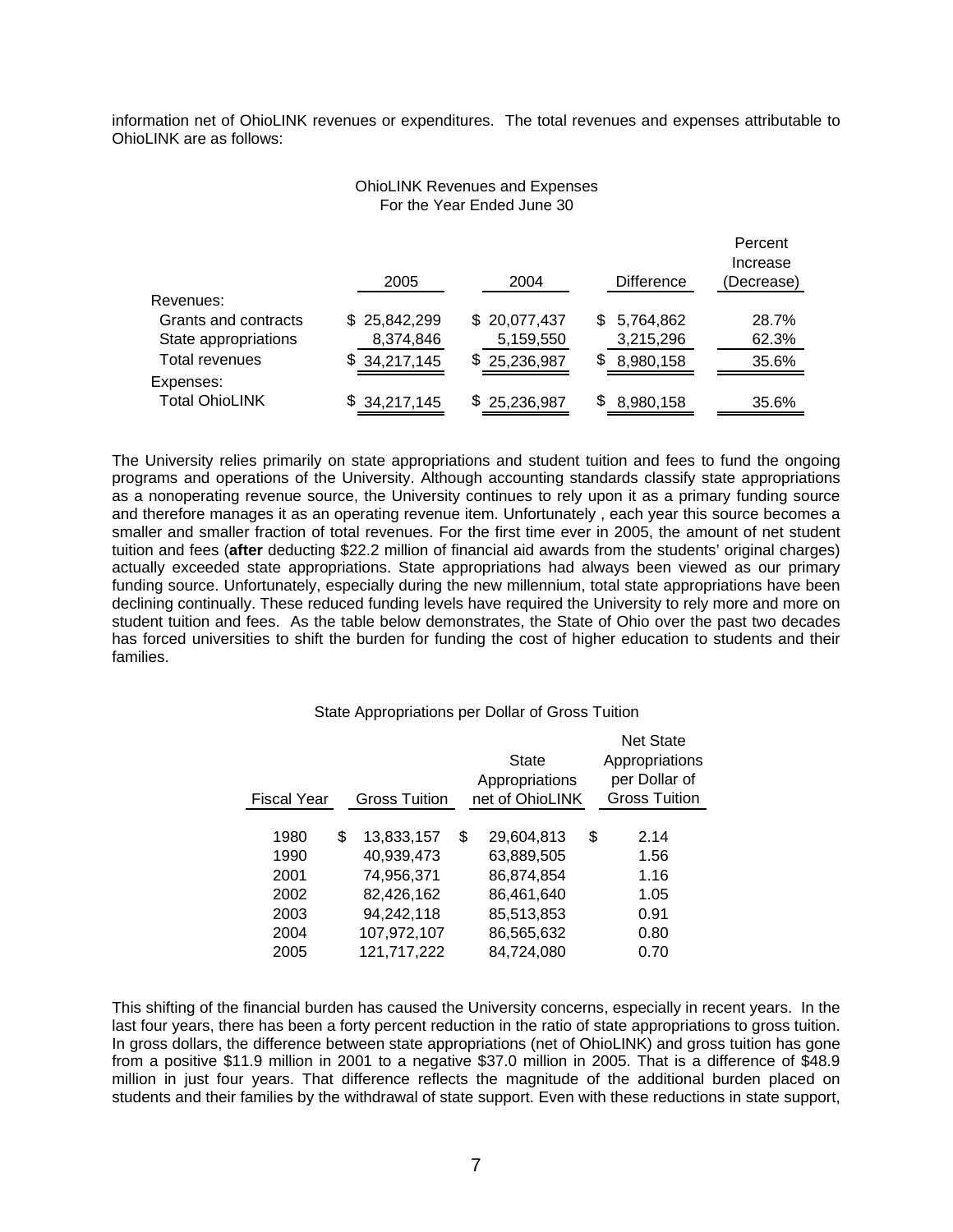Wright State has continued to assess lower than average tuition and fees in recent years and as a result continues to hold its rank of fourth lowest (out of 13) of the four-year public institutions with respect to student tuition rates. It should be noted that two of the lower three universities receive special state funding that Wright State does not receive.



Below is a graphic illustration of revenues by source for the year ended June 30, 2005.

*State appropriations* were \$93.1 million in 2005, an increase of \$1.4 million from \$91.7 million in 2004. OhioLINK alone provided a \$3.2 million increase in state appropriations from 2004 to 2005. Without that increase, state appropriations actually decreased \$1.8 million. State appropriations were \$92.3 million in 2003. State funding is in general a function of student credit hour enrollment; the university's enrollment has been growing during the most recent decade. Even so, the level of appropriations has dropped in recent years. State funding per student has dropped much more.

*Net student tuition and fees* were \$99.5 million, \$87.3 million, and \$75.8 million in 2005, 2004, and 2003, respectively which provided an increase of approximately 14 percent from 2004 to 2005 and just over 15 percent from 2003 to 2004. These increases are a result of the university's need to raise tuition greater than it would desire due to the declining levels of state appropriations. The University increased tuition for most students by an average of 9.9 percent in 2005. Also contributing to the increases in tuition and fees are increases in enrollments in both years. FTE enrollments were 14,746, 14,552, and 13,892 in 2005, 2004, and 2003, respectively, an increase of 6.1 percent over the two year period.

*Grants and contracts* increased from \$79.7 million in 2004 to \$87.9 million in 2005, an increase of \$8.2 million or 10.3 percent. 2003 was \$72.0 million. While OhioLINK was a significant portion of the 2005 increase (\$5.8 million), other grant and contract awards also continue to increase annually. This trend has been ongoing for well over a decade. OhioLINK was also the primary reason for the 2004 increase. Although the University receives state appropriations in support of this program, the majority of the revenue is received from other colleges and universities and from federal sponsors and is reported as grants and contracts.

*Auxiliary revenues* decreased \$.5 million from \$14.9 million in 2004 to \$14.4 million in 2005. A combination of factors contributed to the decrease, but primary drivers included a decrease in concert business at the university's Nutter Center and a reduction in parking fines realized by the Parking and Transportation auxiliary. Auxiliary revenues were \$13.2 million in 2003. The \$1.7 million increase in 2004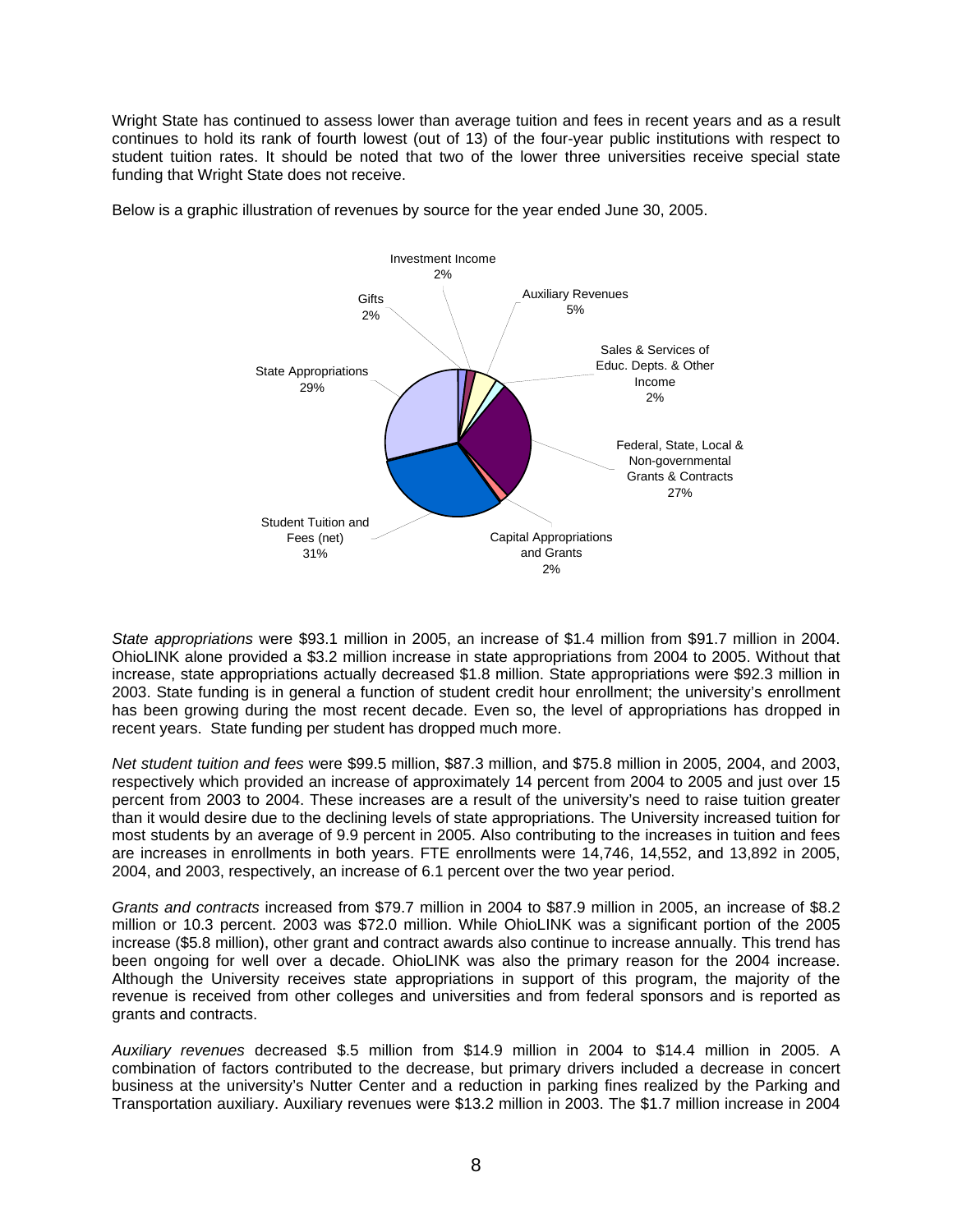over 2003 was the result of an accounting change in the structure of the university's contract with its food service contractor.

*Sales and services*, which are primarily revenues generated from specific departmental sales activities to organizations external to the University, were \$7.4 million, \$6.8 million, and \$7.1 million for the years ended June 30, 2005, 2004 and 2003, respectively. The 2005 increase was made up of increases in revenues from numerous activities such as conferences, departmental sales of supplies to students, clinical income from the School of Medicine, and other revenues of this nature.

*Investment income* was \$5.0 million, \$3.5 million, and \$3.0 million in 2005, 2004, and 2003, respectively. The \$1.5 million increase in 2005 is due primarily to two factors. University reserves have been growing each year, and as a result the University is reaping the benefits of having a greater amount of invested assets. Partially as a response to this, the University also modified its investment policy to allocate a greater level of investments to longer term investment instruments. These two factors have enabled the University to enjoy better returns. With a need to become more self sufficient due to a lowering financial commitment by the State, the University is beginning to rely more on investment income to supplement its revenue sources.



The following is a graphic illustration of expenses by function for the year ended June 30, 2005.

Overall operating expenses were \$305.4 million in 2005 as compared to \$284.2 million and \$266.4 million in 2004 and 2003, respectively. The 2005 increase represents an increase of \$21.2 million or 7.5 percent. As in 2004, employee compensation and benefits is the largest component of the increase, increasing \$9.5 million from \$174.2 million in 2004 to \$183.7 million in 2005. This represents a 5.5 percent increase in 2005 from 2004. Routine compensation increases coupled with continuing double digit benefit cost increases caused the increase. Scholarship and fellowship awards increased \$1.0 million in response to the increase in student tuition costs and the desire to have awards keep pace with these rising costs.

As previously discussed, OhioLINK expenditures increased significantly in 2005, due to the volume of participation and the increased number and amount of license agreements. The 2005 increase alone was \$9.0 million. From 2002 to 2005 OhioLINK expenditures have almost doubled from \$17.6 million to \$34.2 million and now account for over 11 percent of total operating expenses. Operating expenses increased \$17.8 million in 2004 over 2003, \$14.3 million the result of salary and benefit increases.

After deducting restricted sponsored activity (externally funded gifts and awards, including OhioLINK) from total operating expenses in each of the last four fiscal years 2002 through 2005, spending per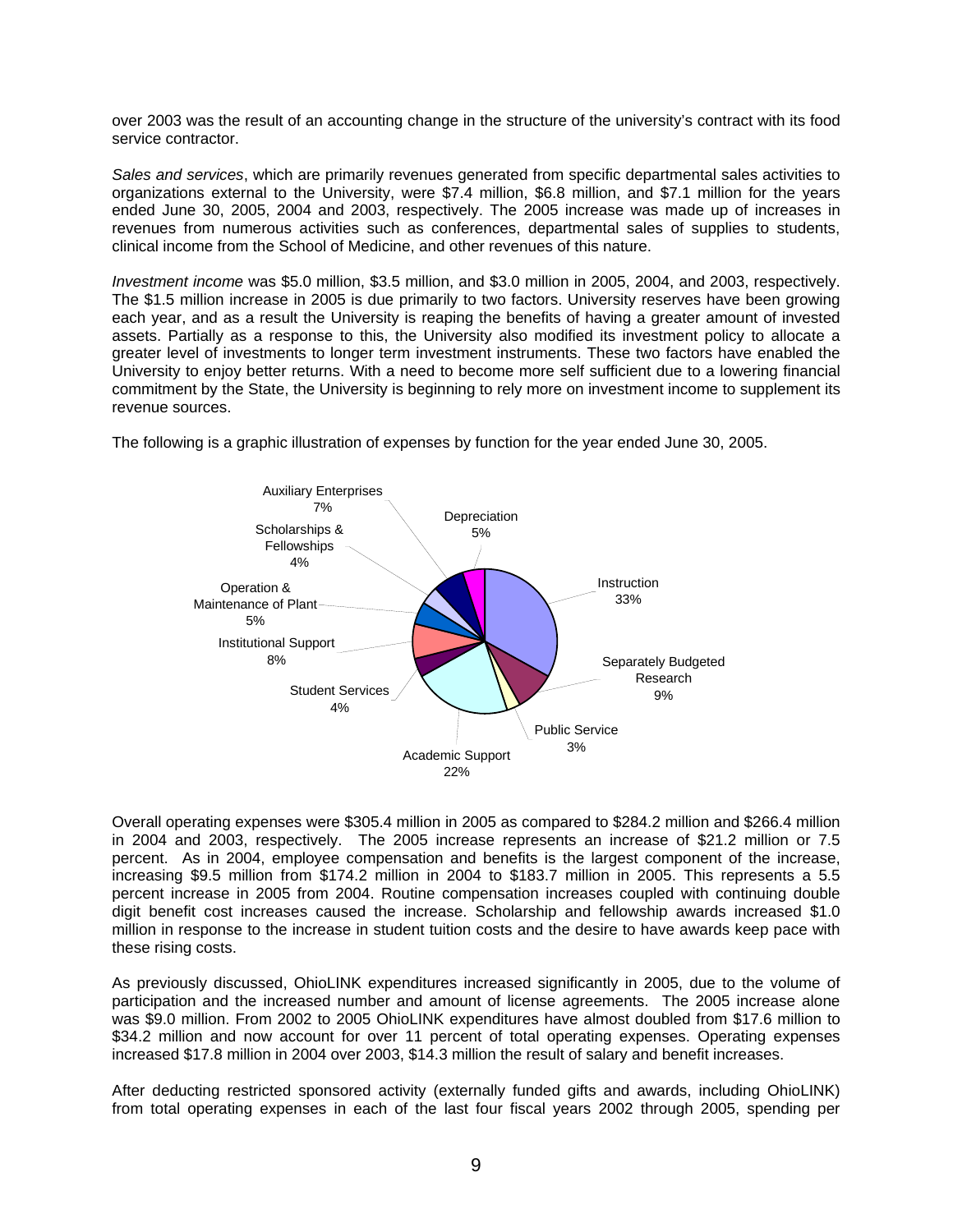student FTE has only increased approximately 4.2 percent in three years. We believe that is a function of prudent fiscal management as well as the benefit of a growing enrollment over that same time period. Nonetheless, the University believes it has been able to further its mission by providing educational excellence while simultaneously controlling costs in an effort to keep tuition as affordable as possible for its students.

## **Statements of Cash Flows**

The Statements of Cash Flows also provide information about the university's financial health by reporting the cash receipts and cash payments of the University during each respective year ended June 30. A summary of the Statements of Cash Flows is as follows:

|                                             |                                   | 2005<br>2004 |   |           |    | 2003      |  |  |
|---------------------------------------------|-----------------------------------|--------------|---|-----------|----|-----------|--|--|
|                                             | (All dollar amounts in thousands) |              |   |           |    |           |  |  |
| Cash provided (used) by:                    |                                   |              |   |           |    |           |  |  |
| Operating activities                        | S                                 | (87, 505)    | S | (77, 859) | \$ | (81, 591) |  |  |
| Noncapital financing activities             |                                   | 97,913       |   | 96,089    |    | 97,076    |  |  |
| Capital and related financing activities    |                                   | 20,751       |   | (15, 337) |    | (2, 540)  |  |  |
| Investing activities                        |                                   | (7, 861)     |   | (7, 497)  |    | (223)     |  |  |
| Net increase in cash and cash equivalents   |                                   | 23,298       |   | (4,604)   |    | 12,722    |  |  |
| Cash and cash equivalents-beginning of year |                                   | 42,276       |   | 46,880    |    | 34,158    |  |  |
| Cash and cash equivalents-end of year       |                                   | 65,574       |   | 42,276    | S  | 46,880    |  |  |

Cash and cash equivalents increased \$23.3 million in 2005 from 2004. This is the result of unspent bond proceeds remaining at June 30, 2005 from a December 2004 bond issuance. These proceeds are planned to be spent over the next two fiscal years. The effect of the bond issuance can be seen in the table above as capital and related financing activities increased by \$36.1 million from 2004 to 2005. Cash flows from operating activities decreased \$9.6 million as a result of the increases in operating expenses as described earlier offset somewhat by the increase in student tuition and fees. In addition, cash flows from the OhioLINK program decreased approximately \$4.5 million due to the timing of the revenues and expenditures in both 2005 and 2004. The change in cash and cash equivalents in 2004 from 2003 is the result of more funds being invested in investments as opposed to cash in 2004 as compared to 2003. In addition, the decrease in capital and related financing activities is the result of a 2003 bond issuance that provided an additional \$7.0 million of proceeds and an additional \$3.0 million of State capital funding in 2003.

## **Capital Assets and Debt**

## *Capital Assets*

The University had approximately \$228.6 million invested in capital assets, net of accumulated depreciation of \$169.5 million at June 30, 2005. Capital assets were \$227.3 million, net of accumulated depreciation of \$158.3 million at June 30, 2004. Depreciation expense for the years ended June 30, 2005 and 2004 was \$14.1 million and \$14.0 million, respectively. A summary of net capital assets for the year ended June 30 is as follows: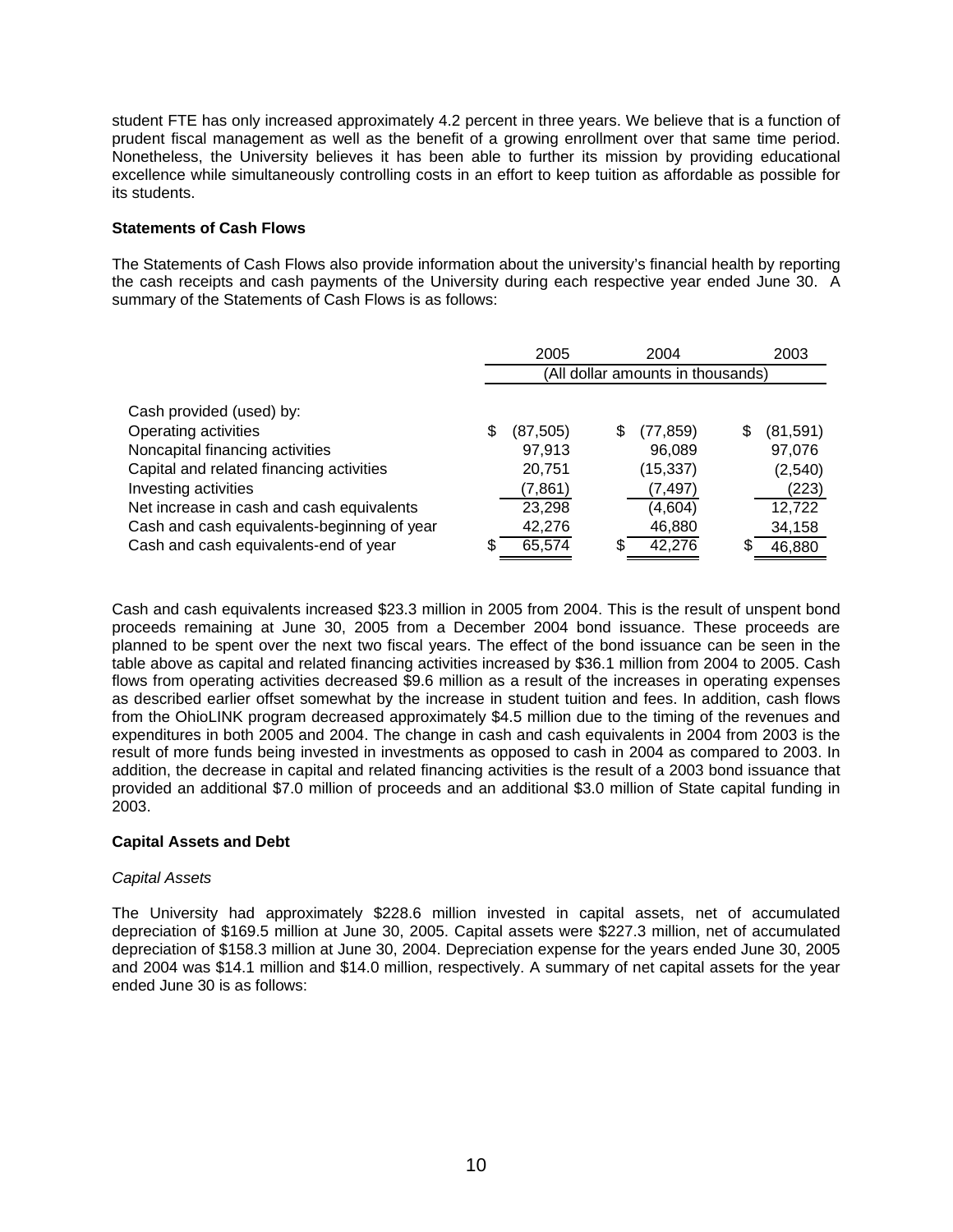|                                            |                                   | 2004<br>2005 |   |         |   | 2003    |  |  |
|--------------------------------------------|-----------------------------------|--------------|---|---------|---|---------|--|--|
|                                            | (All dollar amounts in thousands) |              |   |         |   |         |  |  |
| Land, land improvements and infrastructure | S                                 | 22,906       | S | 20.081  | S | 20,618  |  |  |
| <b>Buildings</b>                           |                                   | 162,503      |   | 167,146 |   | 166,496 |  |  |
| Machinery and equipment                    |                                   | 22,981       |   | 21,104  |   | 17,125  |  |  |
| Library books and publications             |                                   | 18,673       |   | 18,926  |   | 19,188  |  |  |
| Construction in progress                   |                                   | 1,578        |   |         |   | 1,733   |  |  |
| Total capital assets - net                 | S                                 | 228,641      | S | 227,257 | S | 225,160 |  |  |

The University performed some routine, annual maintenance of its facilities during 2005 in the form of electrical infrastructure, upkeep of buildings, and maintenance of its roads and parking lots. The University also continued with the implementation of its ERP suite of administrative software and capitalized another \$2.6 million in 2005 for a total of \$6.6 million. The total project cost is expected to be \$15 million. In addition, the University began preliminary planning and construction activity on several projects that will be performed over the next several fiscal years. This is reflected in the construction in progress. These projects will include the expansion and renovation of science labs, renovation of the Student Union, creation of space for a world-class center focused on research, development and commercialization of information technology, renovation of the Frederick A. White Center, and further construction of parking lots and road improvements. These projects will be financed through a number of sources including debt financings, private donations, and university funding. 2004 activity included capitalizing \$4.0 million for the ERP software, completion of an electrical substation at \$1.2 million, and completing a renovation project for student apartments at \$1.0 million.

## *Debt*

The University issued \$31.4 million in general receipts bonds in December 2004 at a premium of \$.9 million for a total issue of \$32.3 million. The average coupon rate on these bonds is 4.42 percent and the effective interest rate is 4.03 percent. The bonds were issued to finance in whole or in part the renovation and expansion of science facilities and laboratories, renovation of the Student Union and Frederick A. White Center, construction of various parking and road improvements, and the purchase and installation of an administrative software system. The University received a bond rating for this issue from Moody's Investors Service of A2. New bonds were also issued in 2003 in the amount of \$16.9 million, \$9.1 million of which was used to refund two earlier bond issuances.

Outstanding debt was \$46.2 million, \$16.5 million, and \$18.6 million at June 30, 2005, 2004, and 2003, respectively. The 2005 balance of \$46.2 million includes \$45.4 million of outstanding bonds (\$31.8 million Series 2004 and \$13.6 Series 2003) and equipment leases of \$.8 million.

## **Economic Factors That Will Affect the Future**

Management is proud that it continues to build a solid financial foundation upon which to continue its mission, but also remains concerned that a continuing erosion of state support is placing a growing burden on students and their families. While aggressive management and continuing enrollment growth have allowed us to control our per student expenditures, we now find that our enrollment growth is slowing and we need to make targeted investments to serve our larger student body more effectively. Management is pursuing new cost savings initiatives for fiscal year 2006, but it is also facing rising energy costs and the need to make additional investments in its strategic plan. In the absence of any restoration of state funding cuts, pressure on tuition will continue to grow. But Ohio's economy has not been strong, in part because it failed to make the investments in past years to prepare its people for global competition in a knowledge economy. Now, poor economic performance reflected in state tax collections makes those investments even more difficult in the future. Management is attempting to respond to this trend by growing university reserves to create a permanent stream of investment revenue that might partially offset declining state support. The University modified its investment policy during 2005 with this goal in mind.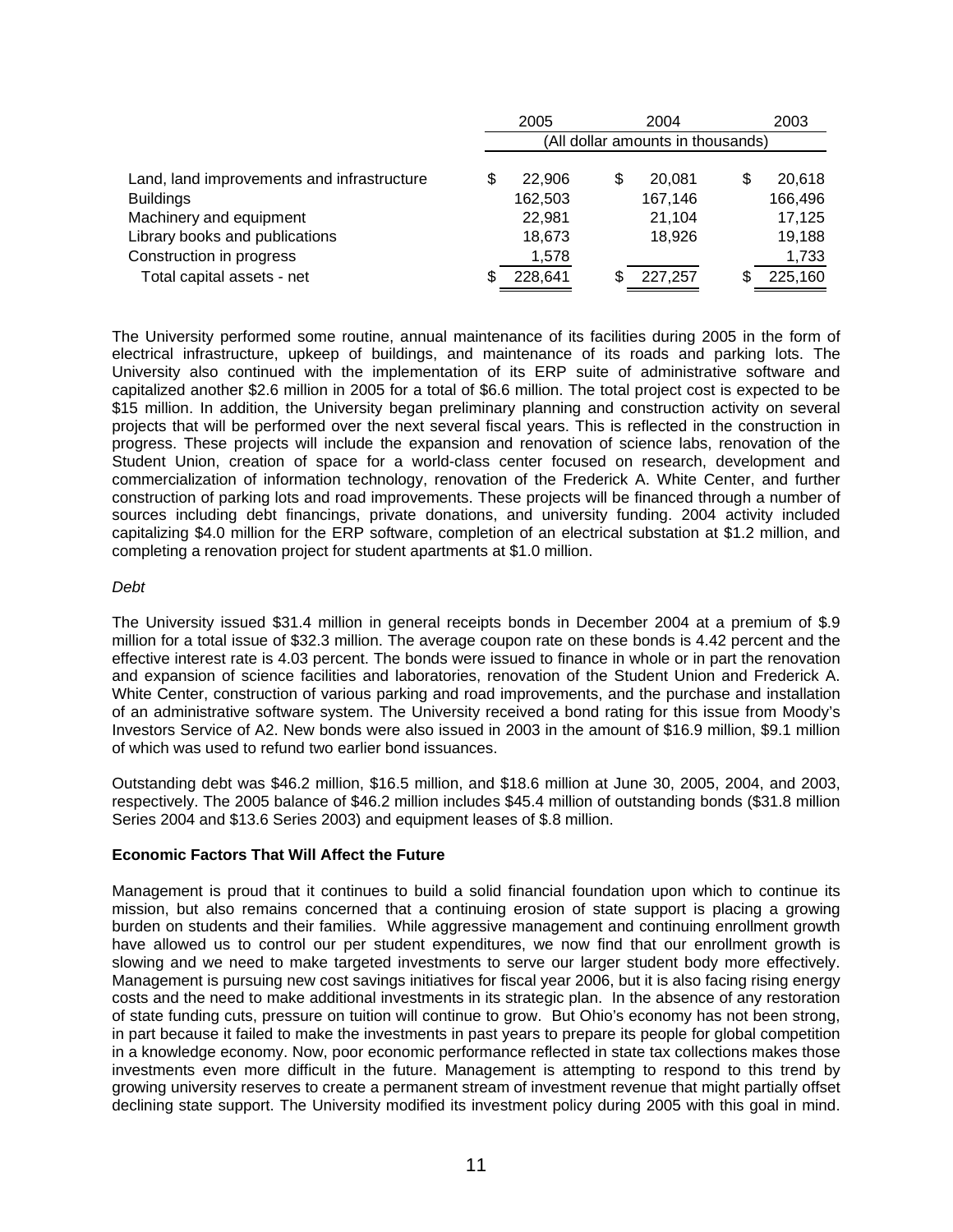The University also struggles with its decisions to raise tuition to the magnitude that has been necessary in recent years. With less future reliance on State funding becoming evident, providing a solid financial foundation and finding alternate sources of income will lessen the future magnitude of tuition increases. This is why management continues to be so pleased with the success of its fundraising campaign that is nearing its conclusion. This campaign will help support scholarships, faculty development programs, and facility improvements. In just this most recent fiscal year, contributions and pledges increased nearly \$37 million (\$28.5 million from one donor), which increased the total campaign by 66 percent. It will take these types of successes as well as careful, prudent management to overcome the financial challenges that public higher education faces in Ohio. We continue to work with the State in various forums to emphasize the importance of public funding for higher education as an essential investment in the state's future.

The University continues to be faced with the need to invest in its aging facilities. It is a constant challenge in the capital planning process to determine how various projects are going to be funded. More and more, the University is funding capital needs with operating funds and bond financings that must be retired with operating funds. In 2005, the University had a bond issuance for the second time in three years. While this was done in a thoughtful and prudent manner, the need to issue the same levels of debt probably would not have existed even a decade ago. State capital funding has declined even more rapidly than the state's support for operating expenditures.

Even with these continued challenges that exist, we believe that we have been progressing in a financially sound manner that will position us to continue offering the instructional and research programs that will meet the needs of our students and our community. Our track record has been positive, and we believe we have the plans in place to continue down this successful path that will lead to an even brighter future.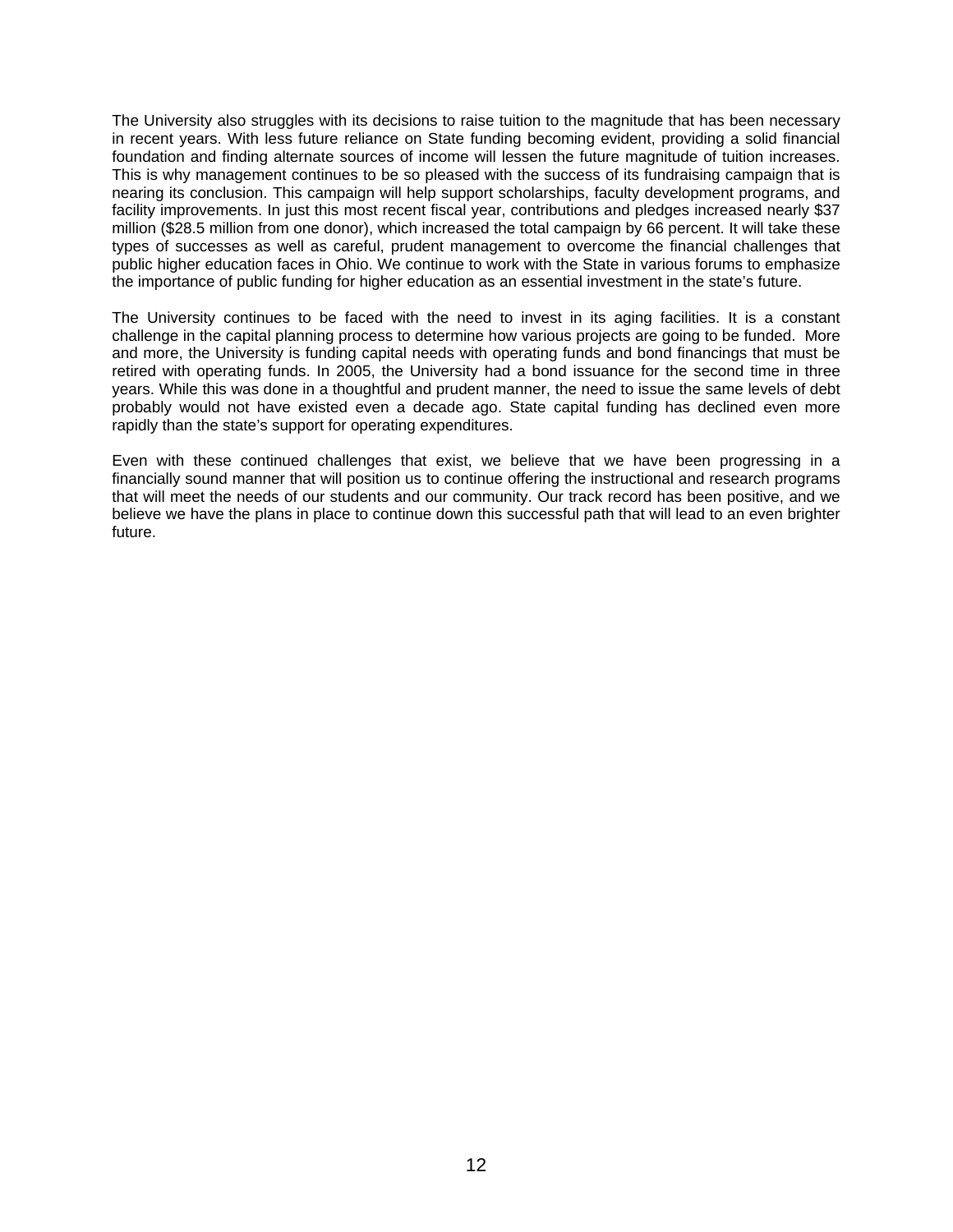# RICEWATERHOUSE(COPERS ®

**PricewaterhouseCoopers LLP** 2080 Kettering Tower Dayton, Ohio 45405 Telephone (937) 331-2100 Facsimile (937) 331-2101 **www.pwc.com** 

#### **Report of Independent Auditors**

To The Board of Trustees of Wright State University:

In our opinion, the accompanying statements of net assets and the related statements of revenues, expenses, and changes in net assets and cash flows present fairly, in all material respects, the financial position of Wright State University (the "University"), a component unit of the State of Ohio, at June 30, 2005 and 2004, and its revenues and expenses and changes in net assets and cash flows for the years then ended, in conformity with accounting principles generally accepted in the United States of America. These financial statements are the responsibility of University's management. Our responsibility is to express an opinion on these financial statements based on our audits. We conducted our audits of these statements in accordance with auditing standards generally accepted in the United States of America and the standards applicable to financial audits contained in *Government Auditing Standards*, issued by the Comptroller General of the United States. Those standards require that we plan and perform the audit to obtain reasonable assurance about whether the financial statements are free of material misstatement. An audit includes examining, on a test basis, evidence supporting the amounts and disclosures in the financial statements, assessing the accounting principles used and significant estimates made by management, and evaluating the overall financial statement presentation. We believe that our audits provide a reasonable basis for our opinion.

The Management's Discussion and Analysis on pages 2 through 12 is not a required part of the financial statements but is supplementary information required by the Governmental Accounting Standards Board. We have applied certain limited procedures, which consisted principally of inquiries of management regarding the methods of measurement and presentation of the supplementary information. However, we did not audit the information and express no opinion on it.

As described in Note 1, the University adopted the provisions of Governmental Accounting Standards Board ("GASB") Statement No. 40, *Deposit and investment Risk Disclosures,* an amendment of GASB Statement No.3, effective July 1, 2004.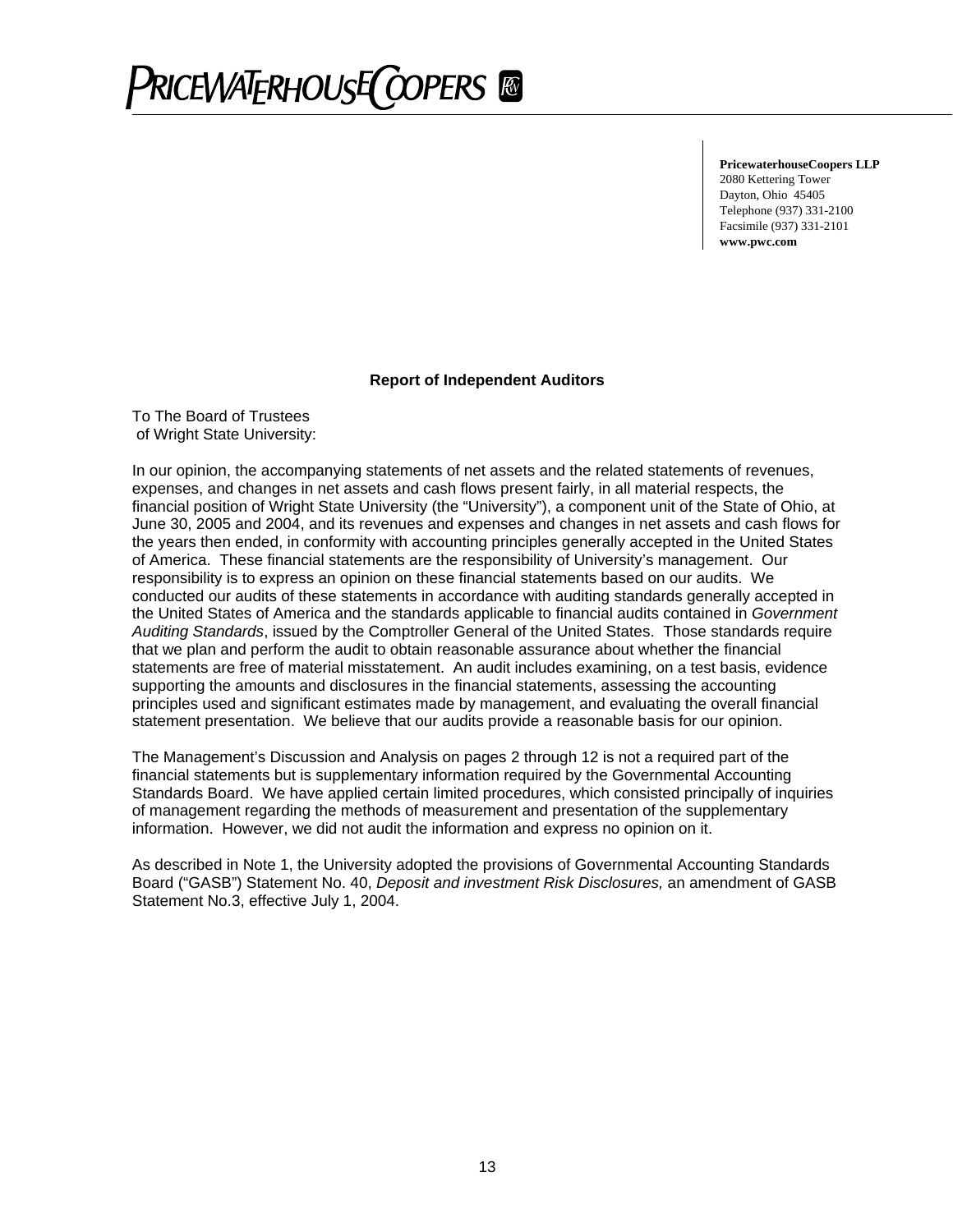**PRICEWATERHOUSE COPERS** 

In accordance with *Government Auditing Standards*, we have also issued our report dated September 30, 2005 on our consideration of the University's internal control over financial reporting and on our tests of its compliance with certain provisions of laws, regulations, contracts and grant agreements and other matters for the year ended June 30, 2005. The purpose of that report is to describe the scope of our testing of internal control over financial reporting and compliance and the results of that testing, and not to provide an opinion on the internal control over financial reporting or on compliance. That report is an integral part of an audit performed in accordance with *Government Auditing Standards* and should be considered in assessing the results of our audits.

Pricevatembuse (uspen CCP

Dayton, Ohio September 30, 2005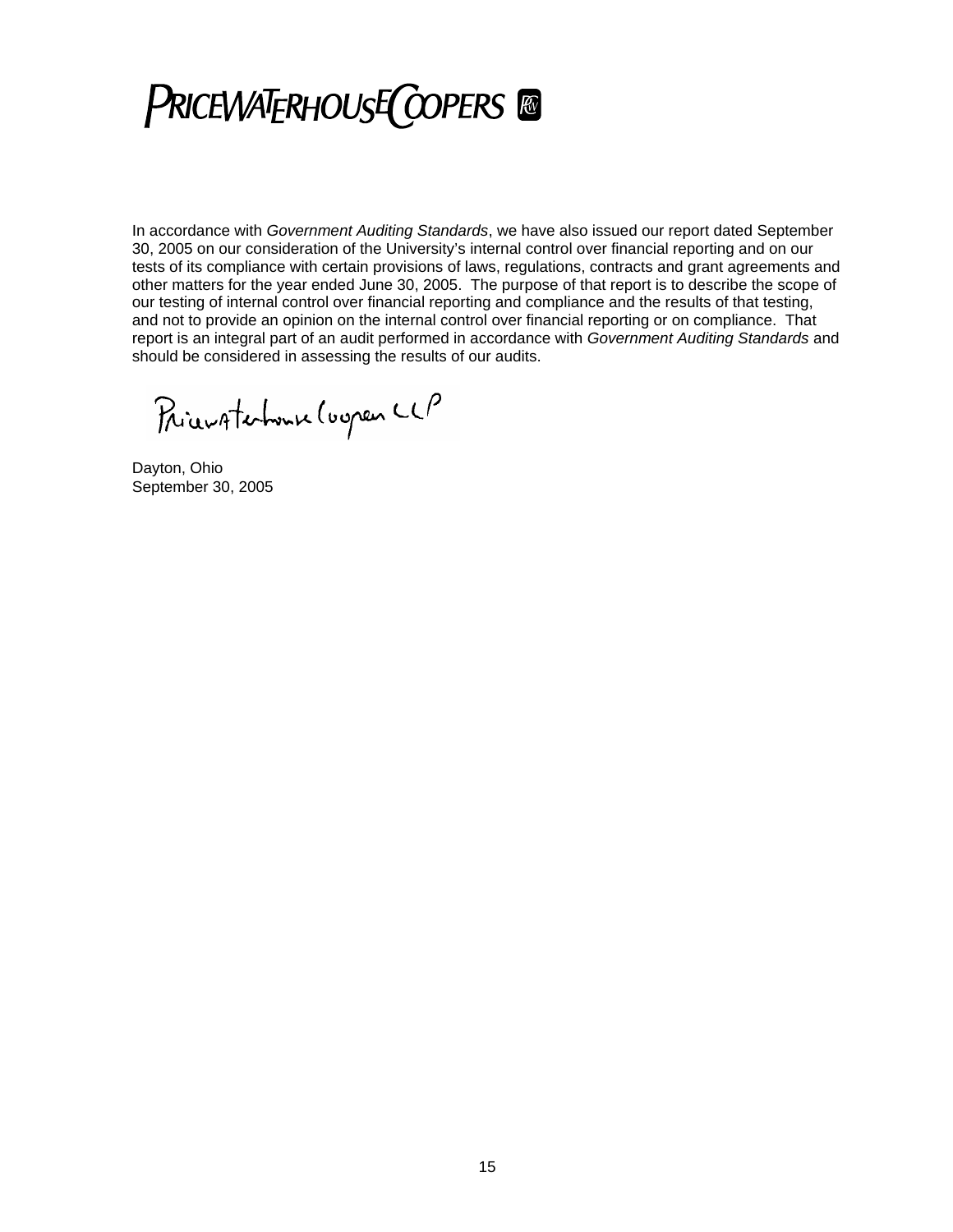# **WRIGHT STATE UNIVERSITY Statements of Net Assets June 30, 2005 and 2004**

| <b>ASSETS</b><br><b>University</b><br><b>Foundation</b><br><b>University</b><br><b>Foundation</b><br>Current assets:<br>\$<br>Cash and cash equivalents<br>40,449,695 \$<br>2,246,678<br>\$<br>42,275,915 \$<br>1,478,940<br>Short-term investments<br>6,741,695<br>8,820,497<br>Accounts receivable (net of allowance for doubtful accounts<br>of \$840,000 in 2005 and \$780,000 in 2004 - Note 3)<br>21,930,741<br>19,179,701<br>Gifts and pledges receivable (net of allowance for uncollectible<br>pledges of \$200 in 2005 and \$9,500 in 2004)<br>4,036,296<br>4,808,163<br>Loans receivable (net of allowance for doubtful loans<br>of \$1,600,000 in 2005 and \$1,582,000 in 2004)<br>3,125,141<br>3,016,789<br>Inventories<br>784,777<br>768,646<br>Prepaid expenses<br>7,431,664<br>10,967,607<br>Deferred charges<br>4,032,236<br>4,111,595<br><b>Total current assets</b><br>84,495,949<br>89,140,750<br>6,282,974<br>6,287,103<br>Noncurrent assets:<br>Restricted cash and cash equivalents<br>25,124,439<br><b>Restricted investments</b><br>929,228<br>Gifts and pledges receivable (net of allowance for uncollectible<br>pledges of \$15,100 in 2005 and \$11,000 in 2004)<br>8,318,604<br>6,854,337<br>Loans receivable (net of allowance for doubtful loans<br>of \$170,000 in 2005 and \$163,000 in 2004)<br>16,816,569<br>16,161,851<br>Other assets<br>5,960,572<br>290,751<br>1,029,227<br>215,884<br>70,317,642<br>81,783,150<br>57,735,280<br>47,375,851<br>Other long-term investments<br>Capital assets, net (Note 4)<br>228,640,829<br>650,000<br>227,256,452<br>650,000<br>Total noncurrent assets<br>347,789,279<br>91,042,505<br>55,096,072<br>302,182,810<br>\$<br><b>Total assets</b><br>432,285,228 \$<br>391,323,560 \$<br>97,325,479<br>61,383,175<br><b>LIABILITIES AND NET ASSETS</b><br><b>Current liabilities:</b><br>\$<br>Accounts payable trade and other<br>9,945,829 \$<br>25,992<br>\$<br>9,704,908 \$<br>97,311<br>Accounts payable to Wright State University<br>1,288,630<br>787,877<br><b>Accrued liabilities</b><br>10,592,741<br>9,821,284<br>Deferred revenue (Note 1)<br>34,896,202<br>38,813,418<br>Refunds and other liabilities<br>415,478<br>1,163,972<br>442,962<br>1,064,739<br>Current portion of long-term liabilities (Note 5)<br>9,076,137<br>1,162,150<br>1,066,662<br>7,178,121<br>64,926,387<br>65,960,693<br><b>Total current liabilities</b><br>3,545,256<br>3,112,077<br>Noncurrent liabilities:<br>Long-term liabilities (Note 5)<br>253,238<br>247,950<br>51,113,683<br>22,406,000<br>51,113,683<br>253,238<br>22,406,000<br>247,950<br><b>Total noncurrent liabilities</b><br>116,040,070<br>3,798,494<br>88,366,693<br>3,360,027<br><b>Total liabilities</b><br>Net assets:<br>Invested in capital assets, net of related debt<br>206,593,815<br>650,000<br>210,772,331<br>650,000<br>Restricted - nonexpendable:<br>Instruction and departmental research<br>14,394,309<br>13,572,515<br>Separately budgeted research<br>84,228<br>357,337<br>339,229<br>357,337<br>Public service<br>161,899<br>161,749<br>Academic support<br>444,015<br>444,005<br>10,000<br>10,000<br><b>Student services</b><br>8,925,165<br>Scholarships and fellowships<br>1,003,500<br>1,003,500<br>8,582,206<br>Auxiliaries<br>58,766<br>59,521<br>Other<br>3,044<br>3,044<br>Restricted - expendable:<br>Instruction and departmental research<br>124,086<br>40,312,716<br>177,195<br>10,214,766<br>1,739,012<br>2,734,648<br>1,807,629<br>4,167,908<br>Separately budgeted research<br>Public service<br>627,797<br>1,385<br>930,709<br>1,156,346<br>Academic support<br>1,503,906<br><b>Student services</b><br>93,038<br>90,370<br>Institutional support<br>3,466,609<br>2,647,143<br>3,199,567<br>40,411<br>Plant operation and maintenance<br>Scholarships and fellowships<br>892,581<br>14,296,497<br>790,568<br>13,402,080<br>17,989,166<br>17,096,289<br>Loans<br>Debt service<br>212,846<br>272,597<br><b>Auxiliaries</b><br>752,057<br>754,112<br>Other<br>51,250<br>5,262<br>65,419<br>Unrestricted<br>87,329,771<br>1,505,375<br>70,669,730<br>989,802<br>316,245,158<br>93,526,985<br>302,956,867<br>58,023,148<br>Total net assets<br><b>Total liabilities and net assets</b><br>\$<br>432,285,228 \$<br>\$<br>97,325,479<br>391,323,560<br>\$<br>61,383,175 |  | 2005 |  | 2004 |  |  |  |
|-----------------------------------------------------------------------------------------------------------------------------------------------------------------------------------------------------------------------------------------------------------------------------------------------------------------------------------------------------------------------------------------------------------------------------------------------------------------------------------------------------------------------------------------------------------------------------------------------------------------------------------------------------------------------------------------------------------------------------------------------------------------------------------------------------------------------------------------------------------------------------------------------------------------------------------------------------------------------------------------------------------------------------------------------------------------------------------------------------------------------------------------------------------------------------------------------------------------------------------------------------------------------------------------------------------------------------------------------------------------------------------------------------------------------------------------------------------------------------------------------------------------------------------------------------------------------------------------------------------------------------------------------------------------------------------------------------------------------------------------------------------------------------------------------------------------------------------------------------------------------------------------------------------------------------------------------------------------------------------------------------------------------------------------------------------------------------------------------------------------------------------------------------------------------------------------------------------------------------------------------------------------------------------------------------------------------------------------------------------------------------------------------------------------------------------------------------------------------------------------------------------------------------------------------------------------------------------------------------------------------------------------------------------------------------------------------------------------------------------------------------------------------------------------------------------------------------------------------------------------------------------------------------------------------------------------------------------------------------------------------------------------------------------------------------------------------------------------------------------------------------------------------------------------------------------------------------------------------------------------------------------------------------------------------------------------------------------------------------------------------------------------------------------------------------------------------------------------------------------------------------------------------------------------------------------------------------------------------------------------------------------------------------------------------------------------------------------------------------------------------------------------------------------------------------------------------------------------------------------------------------------------------------------------------------------------------------------------------------------------------------------------------------------------------------------------------------------------------------------------------------------------------------------------------------------------------------------------------------------------------------------------------------------------------------------------------------------|--|------|--|------|--|--|--|
|                                                                                                                                                                                                                                                                                                                                                                                                                                                                                                                                                                                                                                                                                                                                                                                                                                                                                                                                                                                                                                                                                                                                                                                                                                                                                                                                                                                                                                                                                                                                                                                                                                                                                                                                                                                                                                                                                                                                                                                                                                                                                                                                                                                                                                                                                                                                                                                                                                                                                                                                                                                                                                                                                                                                                                                                                                                                                                                                                                                                                                                                                                                                                                                                                                                                                                                                                                                                                                                                                                                                                                                                                                                                                                                                                                                                                                                                                                                                                                                                                                                                                                                                                                                                                                                                                                                                   |  |      |  |      |  |  |  |
|                                                                                                                                                                                                                                                                                                                                                                                                                                                                                                                                                                                                                                                                                                                                                                                                                                                                                                                                                                                                                                                                                                                                                                                                                                                                                                                                                                                                                                                                                                                                                                                                                                                                                                                                                                                                                                                                                                                                                                                                                                                                                                                                                                                                                                                                                                                                                                                                                                                                                                                                                                                                                                                                                                                                                                                                                                                                                                                                                                                                                                                                                                                                                                                                                                                                                                                                                                                                                                                                                                                                                                                                                                                                                                                                                                                                                                                                                                                                                                                                                                                                                                                                                                                                                                                                                                                                   |  |      |  |      |  |  |  |
|                                                                                                                                                                                                                                                                                                                                                                                                                                                                                                                                                                                                                                                                                                                                                                                                                                                                                                                                                                                                                                                                                                                                                                                                                                                                                                                                                                                                                                                                                                                                                                                                                                                                                                                                                                                                                                                                                                                                                                                                                                                                                                                                                                                                                                                                                                                                                                                                                                                                                                                                                                                                                                                                                                                                                                                                                                                                                                                                                                                                                                                                                                                                                                                                                                                                                                                                                                                                                                                                                                                                                                                                                                                                                                                                                                                                                                                                                                                                                                                                                                                                                                                                                                                                                                                                                                                                   |  |      |  |      |  |  |  |
|                                                                                                                                                                                                                                                                                                                                                                                                                                                                                                                                                                                                                                                                                                                                                                                                                                                                                                                                                                                                                                                                                                                                                                                                                                                                                                                                                                                                                                                                                                                                                                                                                                                                                                                                                                                                                                                                                                                                                                                                                                                                                                                                                                                                                                                                                                                                                                                                                                                                                                                                                                                                                                                                                                                                                                                                                                                                                                                                                                                                                                                                                                                                                                                                                                                                                                                                                                                                                                                                                                                                                                                                                                                                                                                                                                                                                                                                                                                                                                                                                                                                                                                                                                                                                                                                                                                                   |  |      |  |      |  |  |  |
|                                                                                                                                                                                                                                                                                                                                                                                                                                                                                                                                                                                                                                                                                                                                                                                                                                                                                                                                                                                                                                                                                                                                                                                                                                                                                                                                                                                                                                                                                                                                                                                                                                                                                                                                                                                                                                                                                                                                                                                                                                                                                                                                                                                                                                                                                                                                                                                                                                                                                                                                                                                                                                                                                                                                                                                                                                                                                                                                                                                                                                                                                                                                                                                                                                                                                                                                                                                                                                                                                                                                                                                                                                                                                                                                                                                                                                                                                                                                                                                                                                                                                                                                                                                                                                                                                                                                   |  |      |  |      |  |  |  |
|                                                                                                                                                                                                                                                                                                                                                                                                                                                                                                                                                                                                                                                                                                                                                                                                                                                                                                                                                                                                                                                                                                                                                                                                                                                                                                                                                                                                                                                                                                                                                                                                                                                                                                                                                                                                                                                                                                                                                                                                                                                                                                                                                                                                                                                                                                                                                                                                                                                                                                                                                                                                                                                                                                                                                                                                                                                                                                                                                                                                                                                                                                                                                                                                                                                                                                                                                                                                                                                                                                                                                                                                                                                                                                                                                                                                                                                                                                                                                                                                                                                                                                                                                                                                                                                                                                                                   |  |      |  |      |  |  |  |
|                                                                                                                                                                                                                                                                                                                                                                                                                                                                                                                                                                                                                                                                                                                                                                                                                                                                                                                                                                                                                                                                                                                                                                                                                                                                                                                                                                                                                                                                                                                                                                                                                                                                                                                                                                                                                                                                                                                                                                                                                                                                                                                                                                                                                                                                                                                                                                                                                                                                                                                                                                                                                                                                                                                                                                                                                                                                                                                                                                                                                                                                                                                                                                                                                                                                                                                                                                                                                                                                                                                                                                                                                                                                                                                                                                                                                                                                                                                                                                                                                                                                                                                                                                                                                                                                                                                                   |  |      |  |      |  |  |  |
|                                                                                                                                                                                                                                                                                                                                                                                                                                                                                                                                                                                                                                                                                                                                                                                                                                                                                                                                                                                                                                                                                                                                                                                                                                                                                                                                                                                                                                                                                                                                                                                                                                                                                                                                                                                                                                                                                                                                                                                                                                                                                                                                                                                                                                                                                                                                                                                                                                                                                                                                                                                                                                                                                                                                                                                                                                                                                                                                                                                                                                                                                                                                                                                                                                                                                                                                                                                                                                                                                                                                                                                                                                                                                                                                                                                                                                                                                                                                                                                                                                                                                                                                                                                                                                                                                                                                   |  |      |  |      |  |  |  |
|                                                                                                                                                                                                                                                                                                                                                                                                                                                                                                                                                                                                                                                                                                                                                                                                                                                                                                                                                                                                                                                                                                                                                                                                                                                                                                                                                                                                                                                                                                                                                                                                                                                                                                                                                                                                                                                                                                                                                                                                                                                                                                                                                                                                                                                                                                                                                                                                                                                                                                                                                                                                                                                                                                                                                                                                                                                                                                                                                                                                                                                                                                                                                                                                                                                                                                                                                                                                                                                                                                                                                                                                                                                                                                                                                                                                                                                                                                                                                                                                                                                                                                                                                                                                                                                                                                                                   |  |      |  |      |  |  |  |
|                                                                                                                                                                                                                                                                                                                                                                                                                                                                                                                                                                                                                                                                                                                                                                                                                                                                                                                                                                                                                                                                                                                                                                                                                                                                                                                                                                                                                                                                                                                                                                                                                                                                                                                                                                                                                                                                                                                                                                                                                                                                                                                                                                                                                                                                                                                                                                                                                                                                                                                                                                                                                                                                                                                                                                                                                                                                                                                                                                                                                                                                                                                                                                                                                                                                                                                                                                                                                                                                                                                                                                                                                                                                                                                                                                                                                                                                                                                                                                                                                                                                                                                                                                                                                                                                                                                                   |  |      |  |      |  |  |  |
|                                                                                                                                                                                                                                                                                                                                                                                                                                                                                                                                                                                                                                                                                                                                                                                                                                                                                                                                                                                                                                                                                                                                                                                                                                                                                                                                                                                                                                                                                                                                                                                                                                                                                                                                                                                                                                                                                                                                                                                                                                                                                                                                                                                                                                                                                                                                                                                                                                                                                                                                                                                                                                                                                                                                                                                                                                                                                                                                                                                                                                                                                                                                                                                                                                                                                                                                                                                                                                                                                                                                                                                                                                                                                                                                                                                                                                                                                                                                                                                                                                                                                                                                                                                                                                                                                                                                   |  |      |  |      |  |  |  |
|                                                                                                                                                                                                                                                                                                                                                                                                                                                                                                                                                                                                                                                                                                                                                                                                                                                                                                                                                                                                                                                                                                                                                                                                                                                                                                                                                                                                                                                                                                                                                                                                                                                                                                                                                                                                                                                                                                                                                                                                                                                                                                                                                                                                                                                                                                                                                                                                                                                                                                                                                                                                                                                                                                                                                                                                                                                                                                                                                                                                                                                                                                                                                                                                                                                                                                                                                                                                                                                                                                                                                                                                                                                                                                                                                                                                                                                                                                                                                                                                                                                                                                                                                                                                                                                                                                                                   |  |      |  |      |  |  |  |
|                                                                                                                                                                                                                                                                                                                                                                                                                                                                                                                                                                                                                                                                                                                                                                                                                                                                                                                                                                                                                                                                                                                                                                                                                                                                                                                                                                                                                                                                                                                                                                                                                                                                                                                                                                                                                                                                                                                                                                                                                                                                                                                                                                                                                                                                                                                                                                                                                                                                                                                                                                                                                                                                                                                                                                                                                                                                                                                                                                                                                                                                                                                                                                                                                                                                                                                                                                                                                                                                                                                                                                                                                                                                                                                                                                                                                                                                                                                                                                                                                                                                                                                                                                                                                                                                                                                                   |  |      |  |      |  |  |  |
|                                                                                                                                                                                                                                                                                                                                                                                                                                                                                                                                                                                                                                                                                                                                                                                                                                                                                                                                                                                                                                                                                                                                                                                                                                                                                                                                                                                                                                                                                                                                                                                                                                                                                                                                                                                                                                                                                                                                                                                                                                                                                                                                                                                                                                                                                                                                                                                                                                                                                                                                                                                                                                                                                                                                                                                                                                                                                                                                                                                                                                                                                                                                                                                                                                                                                                                                                                                                                                                                                                                                                                                                                                                                                                                                                                                                                                                                                                                                                                                                                                                                                                                                                                                                                                                                                                                                   |  |      |  |      |  |  |  |
|                                                                                                                                                                                                                                                                                                                                                                                                                                                                                                                                                                                                                                                                                                                                                                                                                                                                                                                                                                                                                                                                                                                                                                                                                                                                                                                                                                                                                                                                                                                                                                                                                                                                                                                                                                                                                                                                                                                                                                                                                                                                                                                                                                                                                                                                                                                                                                                                                                                                                                                                                                                                                                                                                                                                                                                                                                                                                                                                                                                                                                                                                                                                                                                                                                                                                                                                                                                                                                                                                                                                                                                                                                                                                                                                                                                                                                                                                                                                                                                                                                                                                                                                                                                                                                                                                                                                   |  |      |  |      |  |  |  |
|                                                                                                                                                                                                                                                                                                                                                                                                                                                                                                                                                                                                                                                                                                                                                                                                                                                                                                                                                                                                                                                                                                                                                                                                                                                                                                                                                                                                                                                                                                                                                                                                                                                                                                                                                                                                                                                                                                                                                                                                                                                                                                                                                                                                                                                                                                                                                                                                                                                                                                                                                                                                                                                                                                                                                                                                                                                                                                                                                                                                                                                                                                                                                                                                                                                                                                                                                                                                                                                                                                                                                                                                                                                                                                                                                                                                                                                                                                                                                                                                                                                                                                                                                                                                                                                                                                                                   |  |      |  |      |  |  |  |
|                                                                                                                                                                                                                                                                                                                                                                                                                                                                                                                                                                                                                                                                                                                                                                                                                                                                                                                                                                                                                                                                                                                                                                                                                                                                                                                                                                                                                                                                                                                                                                                                                                                                                                                                                                                                                                                                                                                                                                                                                                                                                                                                                                                                                                                                                                                                                                                                                                                                                                                                                                                                                                                                                                                                                                                                                                                                                                                                                                                                                                                                                                                                                                                                                                                                                                                                                                                                                                                                                                                                                                                                                                                                                                                                                                                                                                                                                                                                                                                                                                                                                                                                                                                                                                                                                                                                   |  |      |  |      |  |  |  |
|                                                                                                                                                                                                                                                                                                                                                                                                                                                                                                                                                                                                                                                                                                                                                                                                                                                                                                                                                                                                                                                                                                                                                                                                                                                                                                                                                                                                                                                                                                                                                                                                                                                                                                                                                                                                                                                                                                                                                                                                                                                                                                                                                                                                                                                                                                                                                                                                                                                                                                                                                                                                                                                                                                                                                                                                                                                                                                                                                                                                                                                                                                                                                                                                                                                                                                                                                                                                                                                                                                                                                                                                                                                                                                                                                                                                                                                                                                                                                                                                                                                                                                                                                                                                                                                                                                                                   |  |      |  |      |  |  |  |
|                                                                                                                                                                                                                                                                                                                                                                                                                                                                                                                                                                                                                                                                                                                                                                                                                                                                                                                                                                                                                                                                                                                                                                                                                                                                                                                                                                                                                                                                                                                                                                                                                                                                                                                                                                                                                                                                                                                                                                                                                                                                                                                                                                                                                                                                                                                                                                                                                                                                                                                                                                                                                                                                                                                                                                                                                                                                                                                                                                                                                                                                                                                                                                                                                                                                                                                                                                                                                                                                                                                                                                                                                                                                                                                                                                                                                                                                                                                                                                                                                                                                                                                                                                                                                                                                                                                                   |  |      |  |      |  |  |  |
|                                                                                                                                                                                                                                                                                                                                                                                                                                                                                                                                                                                                                                                                                                                                                                                                                                                                                                                                                                                                                                                                                                                                                                                                                                                                                                                                                                                                                                                                                                                                                                                                                                                                                                                                                                                                                                                                                                                                                                                                                                                                                                                                                                                                                                                                                                                                                                                                                                                                                                                                                                                                                                                                                                                                                                                                                                                                                                                                                                                                                                                                                                                                                                                                                                                                                                                                                                                                                                                                                                                                                                                                                                                                                                                                                                                                                                                                                                                                                                                                                                                                                                                                                                                                                                                                                                                                   |  |      |  |      |  |  |  |
|                                                                                                                                                                                                                                                                                                                                                                                                                                                                                                                                                                                                                                                                                                                                                                                                                                                                                                                                                                                                                                                                                                                                                                                                                                                                                                                                                                                                                                                                                                                                                                                                                                                                                                                                                                                                                                                                                                                                                                                                                                                                                                                                                                                                                                                                                                                                                                                                                                                                                                                                                                                                                                                                                                                                                                                                                                                                                                                                                                                                                                                                                                                                                                                                                                                                                                                                                                                                                                                                                                                                                                                                                                                                                                                                                                                                                                                                                                                                                                                                                                                                                                                                                                                                                                                                                                                                   |  |      |  |      |  |  |  |
|                                                                                                                                                                                                                                                                                                                                                                                                                                                                                                                                                                                                                                                                                                                                                                                                                                                                                                                                                                                                                                                                                                                                                                                                                                                                                                                                                                                                                                                                                                                                                                                                                                                                                                                                                                                                                                                                                                                                                                                                                                                                                                                                                                                                                                                                                                                                                                                                                                                                                                                                                                                                                                                                                                                                                                                                                                                                                                                                                                                                                                                                                                                                                                                                                                                                                                                                                                                                                                                                                                                                                                                                                                                                                                                                                                                                                                                                                                                                                                                                                                                                                                                                                                                                                                                                                                                                   |  |      |  |      |  |  |  |
|                                                                                                                                                                                                                                                                                                                                                                                                                                                                                                                                                                                                                                                                                                                                                                                                                                                                                                                                                                                                                                                                                                                                                                                                                                                                                                                                                                                                                                                                                                                                                                                                                                                                                                                                                                                                                                                                                                                                                                                                                                                                                                                                                                                                                                                                                                                                                                                                                                                                                                                                                                                                                                                                                                                                                                                                                                                                                                                                                                                                                                                                                                                                                                                                                                                                                                                                                                                                                                                                                                                                                                                                                                                                                                                                                                                                                                                                                                                                                                                                                                                                                                                                                                                                                                                                                                                                   |  |      |  |      |  |  |  |
|                                                                                                                                                                                                                                                                                                                                                                                                                                                                                                                                                                                                                                                                                                                                                                                                                                                                                                                                                                                                                                                                                                                                                                                                                                                                                                                                                                                                                                                                                                                                                                                                                                                                                                                                                                                                                                                                                                                                                                                                                                                                                                                                                                                                                                                                                                                                                                                                                                                                                                                                                                                                                                                                                                                                                                                                                                                                                                                                                                                                                                                                                                                                                                                                                                                                                                                                                                                                                                                                                                                                                                                                                                                                                                                                                                                                                                                                                                                                                                                                                                                                                                                                                                                                                                                                                                                                   |  |      |  |      |  |  |  |
|                                                                                                                                                                                                                                                                                                                                                                                                                                                                                                                                                                                                                                                                                                                                                                                                                                                                                                                                                                                                                                                                                                                                                                                                                                                                                                                                                                                                                                                                                                                                                                                                                                                                                                                                                                                                                                                                                                                                                                                                                                                                                                                                                                                                                                                                                                                                                                                                                                                                                                                                                                                                                                                                                                                                                                                                                                                                                                                                                                                                                                                                                                                                                                                                                                                                                                                                                                                                                                                                                                                                                                                                                                                                                                                                                                                                                                                                                                                                                                                                                                                                                                                                                                                                                                                                                                                                   |  |      |  |      |  |  |  |
|                                                                                                                                                                                                                                                                                                                                                                                                                                                                                                                                                                                                                                                                                                                                                                                                                                                                                                                                                                                                                                                                                                                                                                                                                                                                                                                                                                                                                                                                                                                                                                                                                                                                                                                                                                                                                                                                                                                                                                                                                                                                                                                                                                                                                                                                                                                                                                                                                                                                                                                                                                                                                                                                                                                                                                                                                                                                                                                                                                                                                                                                                                                                                                                                                                                                                                                                                                                                                                                                                                                                                                                                                                                                                                                                                                                                                                                                                                                                                                                                                                                                                                                                                                                                                                                                                                                                   |  |      |  |      |  |  |  |
|                                                                                                                                                                                                                                                                                                                                                                                                                                                                                                                                                                                                                                                                                                                                                                                                                                                                                                                                                                                                                                                                                                                                                                                                                                                                                                                                                                                                                                                                                                                                                                                                                                                                                                                                                                                                                                                                                                                                                                                                                                                                                                                                                                                                                                                                                                                                                                                                                                                                                                                                                                                                                                                                                                                                                                                                                                                                                                                                                                                                                                                                                                                                                                                                                                                                                                                                                                                                                                                                                                                                                                                                                                                                                                                                                                                                                                                                                                                                                                                                                                                                                                                                                                                                                                                                                                                                   |  |      |  |      |  |  |  |
|                                                                                                                                                                                                                                                                                                                                                                                                                                                                                                                                                                                                                                                                                                                                                                                                                                                                                                                                                                                                                                                                                                                                                                                                                                                                                                                                                                                                                                                                                                                                                                                                                                                                                                                                                                                                                                                                                                                                                                                                                                                                                                                                                                                                                                                                                                                                                                                                                                                                                                                                                                                                                                                                                                                                                                                                                                                                                                                                                                                                                                                                                                                                                                                                                                                                                                                                                                                                                                                                                                                                                                                                                                                                                                                                                                                                                                                                                                                                                                                                                                                                                                                                                                                                                                                                                                                                   |  |      |  |      |  |  |  |
|                                                                                                                                                                                                                                                                                                                                                                                                                                                                                                                                                                                                                                                                                                                                                                                                                                                                                                                                                                                                                                                                                                                                                                                                                                                                                                                                                                                                                                                                                                                                                                                                                                                                                                                                                                                                                                                                                                                                                                                                                                                                                                                                                                                                                                                                                                                                                                                                                                                                                                                                                                                                                                                                                                                                                                                                                                                                                                                                                                                                                                                                                                                                                                                                                                                                                                                                                                                                                                                                                                                                                                                                                                                                                                                                                                                                                                                                                                                                                                                                                                                                                                                                                                                                                                                                                                                                   |  |      |  |      |  |  |  |
|                                                                                                                                                                                                                                                                                                                                                                                                                                                                                                                                                                                                                                                                                                                                                                                                                                                                                                                                                                                                                                                                                                                                                                                                                                                                                                                                                                                                                                                                                                                                                                                                                                                                                                                                                                                                                                                                                                                                                                                                                                                                                                                                                                                                                                                                                                                                                                                                                                                                                                                                                                                                                                                                                                                                                                                                                                                                                                                                                                                                                                                                                                                                                                                                                                                                                                                                                                                                                                                                                                                                                                                                                                                                                                                                                                                                                                                                                                                                                                                                                                                                                                                                                                                                                                                                                                                                   |  |      |  |      |  |  |  |
|                                                                                                                                                                                                                                                                                                                                                                                                                                                                                                                                                                                                                                                                                                                                                                                                                                                                                                                                                                                                                                                                                                                                                                                                                                                                                                                                                                                                                                                                                                                                                                                                                                                                                                                                                                                                                                                                                                                                                                                                                                                                                                                                                                                                                                                                                                                                                                                                                                                                                                                                                                                                                                                                                                                                                                                                                                                                                                                                                                                                                                                                                                                                                                                                                                                                                                                                                                                                                                                                                                                                                                                                                                                                                                                                                                                                                                                                                                                                                                                                                                                                                                                                                                                                                                                                                                                                   |  |      |  |      |  |  |  |
|                                                                                                                                                                                                                                                                                                                                                                                                                                                                                                                                                                                                                                                                                                                                                                                                                                                                                                                                                                                                                                                                                                                                                                                                                                                                                                                                                                                                                                                                                                                                                                                                                                                                                                                                                                                                                                                                                                                                                                                                                                                                                                                                                                                                                                                                                                                                                                                                                                                                                                                                                                                                                                                                                                                                                                                                                                                                                                                                                                                                                                                                                                                                                                                                                                                                                                                                                                                                                                                                                                                                                                                                                                                                                                                                                                                                                                                                                                                                                                                                                                                                                                                                                                                                                                                                                                                                   |  |      |  |      |  |  |  |
|                                                                                                                                                                                                                                                                                                                                                                                                                                                                                                                                                                                                                                                                                                                                                                                                                                                                                                                                                                                                                                                                                                                                                                                                                                                                                                                                                                                                                                                                                                                                                                                                                                                                                                                                                                                                                                                                                                                                                                                                                                                                                                                                                                                                                                                                                                                                                                                                                                                                                                                                                                                                                                                                                                                                                                                                                                                                                                                                                                                                                                                                                                                                                                                                                                                                                                                                                                                                                                                                                                                                                                                                                                                                                                                                                                                                                                                                                                                                                                                                                                                                                                                                                                                                                                                                                                                                   |  |      |  |      |  |  |  |
|                                                                                                                                                                                                                                                                                                                                                                                                                                                                                                                                                                                                                                                                                                                                                                                                                                                                                                                                                                                                                                                                                                                                                                                                                                                                                                                                                                                                                                                                                                                                                                                                                                                                                                                                                                                                                                                                                                                                                                                                                                                                                                                                                                                                                                                                                                                                                                                                                                                                                                                                                                                                                                                                                                                                                                                                                                                                                                                                                                                                                                                                                                                                                                                                                                                                                                                                                                                                                                                                                                                                                                                                                                                                                                                                                                                                                                                                                                                                                                                                                                                                                                                                                                                                                                                                                                                                   |  |      |  |      |  |  |  |
|                                                                                                                                                                                                                                                                                                                                                                                                                                                                                                                                                                                                                                                                                                                                                                                                                                                                                                                                                                                                                                                                                                                                                                                                                                                                                                                                                                                                                                                                                                                                                                                                                                                                                                                                                                                                                                                                                                                                                                                                                                                                                                                                                                                                                                                                                                                                                                                                                                                                                                                                                                                                                                                                                                                                                                                                                                                                                                                                                                                                                                                                                                                                                                                                                                                                                                                                                                                                                                                                                                                                                                                                                                                                                                                                                                                                                                                                                                                                                                                                                                                                                                                                                                                                                                                                                                                                   |  |      |  |      |  |  |  |
|                                                                                                                                                                                                                                                                                                                                                                                                                                                                                                                                                                                                                                                                                                                                                                                                                                                                                                                                                                                                                                                                                                                                                                                                                                                                                                                                                                                                                                                                                                                                                                                                                                                                                                                                                                                                                                                                                                                                                                                                                                                                                                                                                                                                                                                                                                                                                                                                                                                                                                                                                                                                                                                                                                                                                                                                                                                                                                                                                                                                                                                                                                                                                                                                                                                                                                                                                                                                                                                                                                                                                                                                                                                                                                                                                                                                                                                                                                                                                                                                                                                                                                                                                                                                                                                                                                                                   |  |      |  |      |  |  |  |
|                                                                                                                                                                                                                                                                                                                                                                                                                                                                                                                                                                                                                                                                                                                                                                                                                                                                                                                                                                                                                                                                                                                                                                                                                                                                                                                                                                                                                                                                                                                                                                                                                                                                                                                                                                                                                                                                                                                                                                                                                                                                                                                                                                                                                                                                                                                                                                                                                                                                                                                                                                                                                                                                                                                                                                                                                                                                                                                                                                                                                                                                                                                                                                                                                                                                                                                                                                                                                                                                                                                                                                                                                                                                                                                                                                                                                                                                                                                                                                                                                                                                                                                                                                                                                                                                                                                                   |  |      |  |      |  |  |  |
|                                                                                                                                                                                                                                                                                                                                                                                                                                                                                                                                                                                                                                                                                                                                                                                                                                                                                                                                                                                                                                                                                                                                                                                                                                                                                                                                                                                                                                                                                                                                                                                                                                                                                                                                                                                                                                                                                                                                                                                                                                                                                                                                                                                                                                                                                                                                                                                                                                                                                                                                                                                                                                                                                                                                                                                                                                                                                                                                                                                                                                                                                                                                                                                                                                                                                                                                                                                                                                                                                                                                                                                                                                                                                                                                                                                                                                                                                                                                                                                                                                                                                                                                                                                                                                                                                                                                   |  |      |  |      |  |  |  |
|                                                                                                                                                                                                                                                                                                                                                                                                                                                                                                                                                                                                                                                                                                                                                                                                                                                                                                                                                                                                                                                                                                                                                                                                                                                                                                                                                                                                                                                                                                                                                                                                                                                                                                                                                                                                                                                                                                                                                                                                                                                                                                                                                                                                                                                                                                                                                                                                                                                                                                                                                                                                                                                                                                                                                                                                                                                                                                                                                                                                                                                                                                                                                                                                                                                                                                                                                                                                                                                                                                                                                                                                                                                                                                                                                                                                                                                                                                                                                                                                                                                                                                                                                                                                                                                                                                                                   |  |      |  |      |  |  |  |
|                                                                                                                                                                                                                                                                                                                                                                                                                                                                                                                                                                                                                                                                                                                                                                                                                                                                                                                                                                                                                                                                                                                                                                                                                                                                                                                                                                                                                                                                                                                                                                                                                                                                                                                                                                                                                                                                                                                                                                                                                                                                                                                                                                                                                                                                                                                                                                                                                                                                                                                                                                                                                                                                                                                                                                                                                                                                                                                                                                                                                                                                                                                                                                                                                                                                                                                                                                                                                                                                                                                                                                                                                                                                                                                                                                                                                                                                                                                                                                                                                                                                                                                                                                                                                                                                                                                                   |  |      |  |      |  |  |  |
|                                                                                                                                                                                                                                                                                                                                                                                                                                                                                                                                                                                                                                                                                                                                                                                                                                                                                                                                                                                                                                                                                                                                                                                                                                                                                                                                                                                                                                                                                                                                                                                                                                                                                                                                                                                                                                                                                                                                                                                                                                                                                                                                                                                                                                                                                                                                                                                                                                                                                                                                                                                                                                                                                                                                                                                                                                                                                                                                                                                                                                                                                                                                                                                                                                                                                                                                                                                                                                                                                                                                                                                                                                                                                                                                                                                                                                                                                                                                                                                                                                                                                                                                                                                                                                                                                                                                   |  |      |  |      |  |  |  |
|                                                                                                                                                                                                                                                                                                                                                                                                                                                                                                                                                                                                                                                                                                                                                                                                                                                                                                                                                                                                                                                                                                                                                                                                                                                                                                                                                                                                                                                                                                                                                                                                                                                                                                                                                                                                                                                                                                                                                                                                                                                                                                                                                                                                                                                                                                                                                                                                                                                                                                                                                                                                                                                                                                                                                                                                                                                                                                                                                                                                                                                                                                                                                                                                                                                                                                                                                                                                                                                                                                                                                                                                                                                                                                                                                                                                                                                                                                                                                                                                                                                                                                                                                                                                                                                                                                                                   |  |      |  |      |  |  |  |
|                                                                                                                                                                                                                                                                                                                                                                                                                                                                                                                                                                                                                                                                                                                                                                                                                                                                                                                                                                                                                                                                                                                                                                                                                                                                                                                                                                                                                                                                                                                                                                                                                                                                                                                                                                                                                                                                                                                                                                                                                                                                                                                                                                                                                                                                                                                                                                                                                                                                                                                                                                                                                                                                                                                                                                                                                                                                                                                                                                                                                                                                                                                                                                                                                                                                                                                                                                                                                                                                                                                                                                                                                                                                                                                                                                                                                                                                                                                                                                                                                                                                                                                                                                                                                                                                                                                                   |  |      |  |      |  |  |  |
|                                                                                                                                                                                                                                                                                                                                                                                                                                                                                                                                                                                                                                                                                                                                                                                                                                                                                                                                                                                                                                                                                                                                                                                                                                                                                                                                                                                                                                                                                                                                                                                                                                                                                                                                                                                                                                                                                                                                                                                                                                                                                                                                                                                                                                                                                                                                                                                                                                                                                                                                                                                                                                                                                                                                                                                                                                                                                                                                                                                                                                                                                                                                                                                                                                                                                                                                                                                                                                                                                                                                                                                                                                                                                                                                                                                                                                                                                                                                                                                                                                                                                                                                                                                                                                                                                                                                   |  |      |  |      |  |  |  |
|                                                                                                                                                                                                                                                                                                                                                                                                                                                                                                                                                                                                                                                                                                                                                                                                                                                                                                                                                                                                                                                                                                                                                                                                                                                                                                                                                                                                                                                                                                                                                                                                                                                                                                                                                                                                                                                                                                                                                                                                                                                                                                                                                                                                                                                                                                                                                                                                                                                                                                                                                                                                                                                                                                                                                                                                                                                                                                                                                                                                                                                                                                                                                                                                                                                                                                                                                                                                                                                                                                                                                                                                                                                                                                                                                                                                                                                                                                                                                                                                                                                                                                                                                                                                                                                                                                                                   |  |      |  |      |  |  |  |
|                                                                                                                                                                                                                                                                                                                                                                                                                                                                                                                                                                                                                                                                                                                                                                                                                                                                                                                                                                                                                                                                                                                                                                                                                                                                                                                                                                                                                                                                                                                                                                                                                                                                                                                                                                                                                                                                                                                                                                                                                                                                                                                                                                                                                                                                                                                                                                                                                                                                                                                                                                                                                                                                                                                                                                                                                                                                                                                                                                                                                                                                                                                                                                                                                                                                                                                                                                                                                                                                                                                                                                                                                                                                                                                                                                                                                                                                                                                                                                                                                                                                                                                                                                                                                                                                                                                                   |  |      |  |      |  |  |  |
|                                                                                                                                                                                                                                                                                                                                                                                                                                                                                                                                                                                                                                                                                                                                                                                                                                                                                                                                                                                                                                                                                                                                                                                                                                                                                                                                                                                                                                                                                                                                                                                                                                                                                                                                                                                                                                                                                                                                                                                                                                                                                                                                                                                                                                                                                                                                                                                                                                                                                                                                                                                                                                                                                                                                                                                                                                                                                                                                                                                                                                                                                                                                                                                                                                                                                                                                                                                                                                                                                                                                                                                                                                                                                                                                                                                                                                                                                                                                                                                                                                                                                                                                                                                                                                                                                                                                   |  |      |  |      |  |  |  |
|                                                                                                                                                                                                                                                                                                                                                                                                                                                                                                                                                                                                                                                                                                                                                                                                                                                                                                                                                                                                                                                                                                                                                                                                                                                                                                                                                                                                                                                                                                                                                                                                                                                                                                                                                                                                                                                                                                                                                                                                                                                                                                                                                                                                                                                                                                                                                                                                                                                                                                                                                                                                                                                                                                                                                                                                                                                                                                                                                                                                                                                                                                                                                                                                                                                                                                                                                                                                                                                                                                                                                                                                                                                                                                                                                                                                                                                                                                                                                                                                                                                                                                                                                                                                                                                                                                                                   |  |      |  |      |  |  |  |
|                                                                                                                                                                                                                                                                                                                                                                                                                                                                                                                                                                                                                                                                                                                                                                                                                                                                                                                                                                                                                                                                                                                                                                                                                                                                                                                                                                                                                                                                                                                                                                                                                                                                                                                                                                                                                                                                                                                                                                                                                                                                                                                                                                                                                                                                                                                                                                                                                                                                                                                                                                                                                                                                                                                                                                                                                                                                                                                                                                                                                                                                                                                                                                                                                                                                                                                                                                                                                                                                                                                                                                                                                                                                                                                                                                                                                                                                                                                                                                                                                                                                                                                                                                                                                                                                                                                                   |  |      |  |      |  |  |  |
|                                                                                                                                                                                                                                                                                                                                                                                                                                                                                                                                                                                                                                                                                                                                                                                                                                                                                                                                                                                                                                                                                                                                                                                                                                                                                                                                                                                                                                                                                                                                                                                                                                                                                                                                                                                                                                                                                                                                                                                                                                                                                                                                                                                                                                                                                                                                                                                                                                                                                                                                                                                                                                                                                                                                                                                                                                                                                                                                                                                                                                                                                                                                                                                                                                                                                                                                                                                                                                                                                                                                                                                                                                                                                                                                                                                                                                                                                                                                                                                                                                                                                                                                                                                                                                                                                                                                   |  |      |  |      |  |  |  |
|                                                                                                                                                                                                                                                                                                                                                                                                                                                                                                                                                                                                                                                                                                                                                                                                                                                                                                                                                                                                                                                                                                                                                                                                                                                                                                                                                                                                                                                                                                                                                                                                                                                                                                                                                                                                                                                                                                                                                                                                                                                                                                                                                                                                                                                                                                                                                                                                                                                                                                                                                                                                                                                                                                                                                                                                                                                                                                                                                                                                                                                                                                                                                                                                                                                                                                                                                                                                                                                                                                                                                                                                                                                                                                                                                                                                                                                                                                                                                                                                                                                                                                                                                                                                                                                                                                                                   |  |      |  |      |  |  |  |
|                                                                                                                                                                                                                                                                                                                                                                                                                                                                                                                                                                                                                                                                                                                                                                                                                                                                                                                                                                                                                                                                                                                                                                                                                                                                                                                                                                                                                                                                                                                                                                                                                                                                                                                                                                                                                                                                                                                                                                                                                                                                                                                                                                                                                                                                                                                                                                                                                                                                                                                                                                                                                                                                                                                                                                                                                                                                                                                                                                                                                                                                                                                                                                                                                                                                                                                                                                                                                                                                                                                                                                                                                                                                                                                                                                                                                                                                                                                                                                                                                                                                                                                                                                                                                                                                                                                                   |  |      |  |      |  |  |  |
|                                                                                                                                                                                                                                                                                                                                                                                                                                                                                                                                                                                                                                                                                                                                                                                                                                                                                                                                                                                                                                                                                                                                                                                                                                                                                                                                                                                                                                                                                                                                                                                                                                                                                                                                                                                                                                                                                                                                                                                                                                                                                                                                                                                                                                                                                                                                                                                                                                                                                                                                                                                                                                                                                                                                                                                                                                                                                                                                                                                                                                                                                                                                                                                                                                                                                                                                                                                                                                                                                                                                                                                                                                                                                                                                                                                                                                                                                                                                                                                                                                                                                                                                                                                                                                                                                                                                   |  |      |  |      |  |  |  |
|                                                                                                                                                                                                                                                                                                                                                                                                                                                                                                                                                                                                                                                                                                                                                                                                                                                                                                                                                                                                                                                                                                                                                                                                                                                                                                                                                                                                                                                                                                                                                                                                                                                                                                                                                                                                                                                                                                                                                                                                                                                                                                                                                                                                                                                                                                                                                                                                                                                                                                                                                                                                                                                                                                                                                                                                                                                                                                                                                                                                                                                                                                                                                                                                                                                                                                                                                                                                                                                                                                                                                                                                                                                                                                                                                                                                                                                                                                                                                                                                                                                                                                                                                                                                                                                                                                                                   |  |      |  |      |  |  |  |
|                                                                                                                                                                                                                                                                                                                                                                                                                                                                                                                                                                                                                                                                                                                                                                                                                                                                                                                                                                                                                                                                                                                                                                                                                                                                                                                                                                                                                                                                                                                                                                                                                                                                                                                                                                                                                                                                                                                                                                                                                                                                                                                                                                                                                                                                                                                                                                                                                                                                                                                                                                                                                                                                                                                                                                                                                                                                                                                                                                                                                                                                                                                                                                                                                                                                                                                                                                                                                                                                                                                                                                                                                                                                                                                                                                                                                                                                                                                                                                                                                                                                                                                                                                                                                                                                                                                                   |  |      |  |      |  |  |  |
|                                                                                                                                                                                                                                                                                                                                                                                                                                                                                                                                                                                                                                                                                                                                                                                                                                                                                                                                                                                                                                                                                                                                                                                                                                                                                                                                                                                                                                                                                                                                                                                                                                                                                                                                                                                                                                                                                                                                                                                                                                                                                                                                                                                                                                                                                                                                                                                                                                                                                                                                                                                                                                                                                                                                                                                                                                                                                                                                                                                                                                                                                                                                                                                                                                                                                                                                                                                                                                                                                                                                                                                                                                                                                                                                                                                                                                                                                                                                                                                                                                                                                                                                                                                                                                                                                                                                   |  |      |  |      |  |  |  |
|                                                                                                                                                                                                                                                                                                                                                                                                                                                                                                                                                                                                                                                                                                                                                                                                                                                                                                                                                                                                                                                                                                                                                                                                                                                                                                                                                                                                                                                                                                                                                                                                                                                                                                                                                                                                                                                                                                                                                                                                                                                                                                                                                                                                                                                                                                                                                                                                                                                                                                                                                                                                                                                                                                                                                                                                                                                                                                                                                                                                                                                                                                                                                                                                                                                                                                                                                                                                                                                                                                                                                                                                                                                                                                                                                                                                                                                                                                                                                                                                                                                                                                                                                                                                                                                                                                                                   |  |      |  |      |  |  |  |
|                                                                                                                                                                                                                                                                                                                                                                                                                                                                                                                                                                                                                                                                                                                                                                                                                                                                                                                                                                                                                                                                                                                                                                                                                                                                                                                                                                                                                                                                                                                                                                                                                                                                                                                                                                                                                                                                                                                                                                                                                                                                                                                                                                                                                                                                                                                                                                                                                                                                                                                                                                                                                                                                                                                                                                                                                                                                                                                                                                                                                                                                                                                                                                                                                                                                                                                                                                                                                                                                                                                                                                                                                                                                                                                                                                                                                                                                                                                                                                                                                                                                                                                                                                                                                                                                                                                                   |  |      |  |      |  |  |  |
|                                                                                                                                                                                                                                                                                                                                                                                                                                                                                                                                                                                                                                                                                                                                                                                                                                                                                                                                                                                                                                                                                                                                                                                                                                                                                                                                                                                                                                                                                                                                                                                                                                                                                                                                                                                                                                                                                                                                                                                                                                                                                                                                                                                                                                                                                                                                                                                                                                                                                                                                                                                                                                                                                                                                                                                                                                                                                                                                                                                                                                                                                                                                                                                                                                                                                                                                                                                                                                                                                                                                                                                                                                                                                                                                                                                                                                                                                                                                                                                                                                                                                                                                                                                                                                                                                                                                   |  |      |  |      |  |  |  |
|                                                                                                                                                                                                                                                                                                                                                                                                                                                                                                                                                                                                                                                                                                                                                                                                                                                                                                                                                                                                                                                                                                                                                                                                                                                                                                                                                                                                                                                                                                                                                                                                                                                                                                                                                                                                                                                                                                                                                                                                                                                                                                                                                                                                                                                                                                                                                                                                                                                                                                                                                                                                                                                                                                                                                                                                                                                                                                                                                                                                                                                                                                                                                                                                                                                                                                                                                                                                                                                                                                                                                                                                                                                                                                                                                                                                                                                                                                                                                                                                                                                                                                                                                                                                                                                                                                                                   |  |      |  |      |  |  |  |
|                                                                                                                                                                                                                                                                                                                                                                                                                                                                                                                                                                                                                                                                                                                                                                                                                                                                                                                                                                                                                                                                                                                                                                                                                                                                                                                                                                                                                                                                                                                                                                                                                                                                                                                                                                                                                                                                                                                                                                                                                                                                                                                                                                                                                                                                                                                                                                                                                                                                                                                                                                                                                                                                                                                                                                                                                                                                                                                                                                                                                                                                                                                                                                                                                                                                                                                                                                                                                                                                                                                                                                                                                                                                                                                                                                                                                                                                                                                                                                                                                                                                                                                                                                                                                                                                                                                                   |  |      |  |      |  |  |  |
|                                                                                                                                                                                                                                                                                                                                                                                                                                                                                                                                                                                                                                                                                                                                                                                                                                                                                                                                                                                                                                                                                                                                                                                                                                                                                                                                                                                                                                                                                                                                                                                                                                                                                                                                                                                                                                                                                                                                                                                                                                                                                                                                                                                                                                                                                                                                                                                                                                                                                                                                                                                                                                                                                                                                                                                                                                                                                                                                                                                                                                                                                                                                                                                                                                                                                                                                                                                                                                                                                                                                                                                                                                                                                                                                                                                                                                                                                                                                                                                                                                                                                                                                                                                                                                                                                                                                   |  |      |  |      |  |  |  |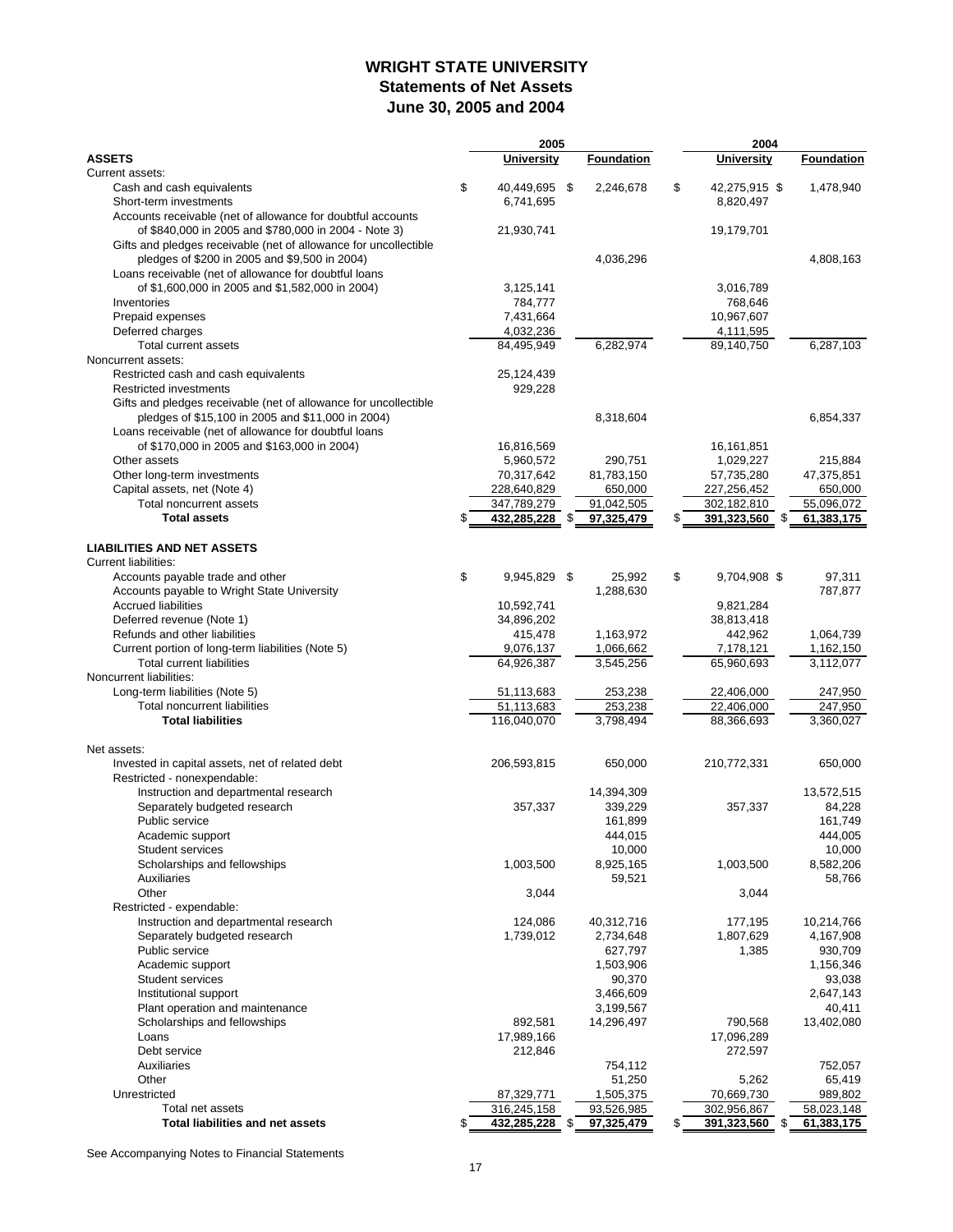## **WRIGHT STATE UNIVERSITY Statements of Revenues, Expenses, and Changes in Net Assets For the Years Ended June 30, 2005 and 2004**

|                                                                                                              | 2005                 |                   |    | 2004              |             |  |
|--------------------------------------------------------------------------------------------------------------|----------------------|-------------------|----|-------------------|-------------|--|
|                                                                                                              | <b>University</b>    | <b>Foundation</b> |    | <b>University</b> | Foundation  |  |
| <b>OPERATING REVENUES</b>                                                                                    |                      |                   |    |                   |             |  |
| Student tuition and fees (net of scholarship allowances                                                      |                      |                   |    |                   |             |  |
| of \$22,180,000 in 2005 and \$20,677,000 in 2004)                                                            | \$<br>99,537,222 \$  |                   | \$ | 87,295,107 \$     |             |  |
| Federal grants and contracts                                                                                 | 40,737,276           |                   |    | 40,286,351        |             |  |
| State grants and contracts                                                                                   | 7,077,822            |                   |    | 6,126,816         |             |  |
| Local grants and contracts                                                                                   | 393,370              |                   |    | 577,123           |             |  |
| Nongovernmental grants and contracts                                                                         | 39,645,487           |                   |    | 32,666,343        |             |  |
| Sales and services                                                                                           | 7,429,022            |                   |    | 6,828,099         |             |  |
| Auxiliary enterprises sales (net of scholarship allowances                                                   |                      |                   |    |                   |             |  |
| of \$1,552,000 in 2005 and \$1,409,000 in 2004)                                                              | 14,444,110           |                   |    | 14,871,000        |             |  |
| Gifts and contributions                                                                                      |                      | 36,384,024        |    |                   | 12,710,489  |  |
| Other operating revenues                                                                                     | 1,745,670            |                   |    | 1,784,869         |             |  |
| <b>Total operating revenues</b>                                                                              | 211,009,979          | 36,384,024        |    | 190,435,708       | 12,710,489  |  |
| <b>OPERATING EXPENSES</b>                                                                                    |                      |                   |    |                   |             |  |
| Educational and general:                                                                                     |                      |                   |    |                   |             |  |
| Instruction and departmental research                                                                        | 101,791,470          |                   |    | 96,809,086        |             |  |
| Separately budgeted research                                                                                 | 27,075,511           |                   |    | 24,287,690        |             |  |
| Public service                                                                                               | 8,096,329            |                   |    | 10,491,213        |             |  |
| Academic support                                                                                             | 66,468,446           |                   |    | 55,978,758        |             |  |
| <b>Student services</b>                                                                                      | 13,442,514           |                   |    | 12,312,121        |             |  |
| Institutional support                                                                                        | 25,228,720           | 506,287           |    | 21,516,408        | 372,230     |  |
| Operation and maintenance of plant                                                                           | 14,230,982           |                   |    | 15,447,693        |             |  |
| Scholarships and fellowships                                                                                 | 12,343,062           |                   |    | 11,404,292        |             |  |
|                                                                                                              | 268,677,034          | 506,287           |    | 248,247,261       | 372,230     |  |
| Total educational and general                                                                                |                      |                   |    |                   |             |  |
| Auxiliary enterprises<br>Depreciation                                                                        | 22,631,270           |                   |    | 22,024,035        |             |  |
|                                                                                                              | 14,125,353           |                   |    | 13,955,400        |             |  |
| <b>Total operating expenses</b>                                                                              | 305,433,657          | 506,287           |    | 284,226,696       | 372,230     |  |
| <b>Operating (loss)</b>                                                                                      | (94, 423, 678)       | 35,877,737        |    | (93,790,988)      | 12,338,259  |  |
| <b>NONOPERATING REVENUES (EXPENSES):</b>                                                                     |                      |                   |    |                   |             |  |
| State appropriations                                                                                         | 93,098,926           |                   |    | 91,725,182        |             |  |
| Gifts                                                                                                        | 5,223,690            |                   |    | 4,969,631         |             |  |
| Investment income (net of investment expenses of                                                             |                      |                   |    |                   |             |  |
| \$213,000 in 2005 and \$210,000 in 2004 for WSU and<br>\$94,152 in 2005 and \$71,874 in 2004 for Foundation) | 4,966,601            | 4,984,463         |    | 3,564,891         | 5,830,753   |  |
| Interest on capital asset-related debt                                                                       | (1,057,776)          |                   |    | (656, 888)        |             |  |
| Payments to Wright State University                                                                          |                      | (5,358,363)       |    |                   | (4,750,719) |  |
| Other nonoperating revenues (expenses)                                                                       | 1,686                |                   |    | (12,704)          |             |  |
| Net nonoperating revenues before capital                                                                     |                      |                   |    |                   |             |  |
| appropriations and capital grants                                                                            | 102,233,127          | (373,900)         |    | 99,590,112        | 1,080,034   |  |
| Capital appropriations from the State of Ohio                                                                | 4,677,609            |                   |    | 3,446,541         |             |  |
| Capital grants                                                                                               | 801,233              |                   |    | 1,029,216         |             |  |
| Total nonoperating revenues (net)                                                                            | 107,711,969          | (373,900)         |    | 104,065,869       | 1,080,034   |  |
| Increase in net assets                                                                                       | 13,288,291           | 35,503,837        |    | 10,274,881        | 13,418,293  |  |
| <b>NET ASSETS</b>                                                                                            |                      |                   |    |                   |             |  |
| Net assets - beginning of year                                                                               | 302,956,867          | 58,023,148        |    | 292,681,986       | 44,604,855  |  |
| Net assets - end of year                                                                                     | \$<br>316,245,158 \$ | 93,526,985        | \$ | 302,956,867 \$    | 58,023,148  |  |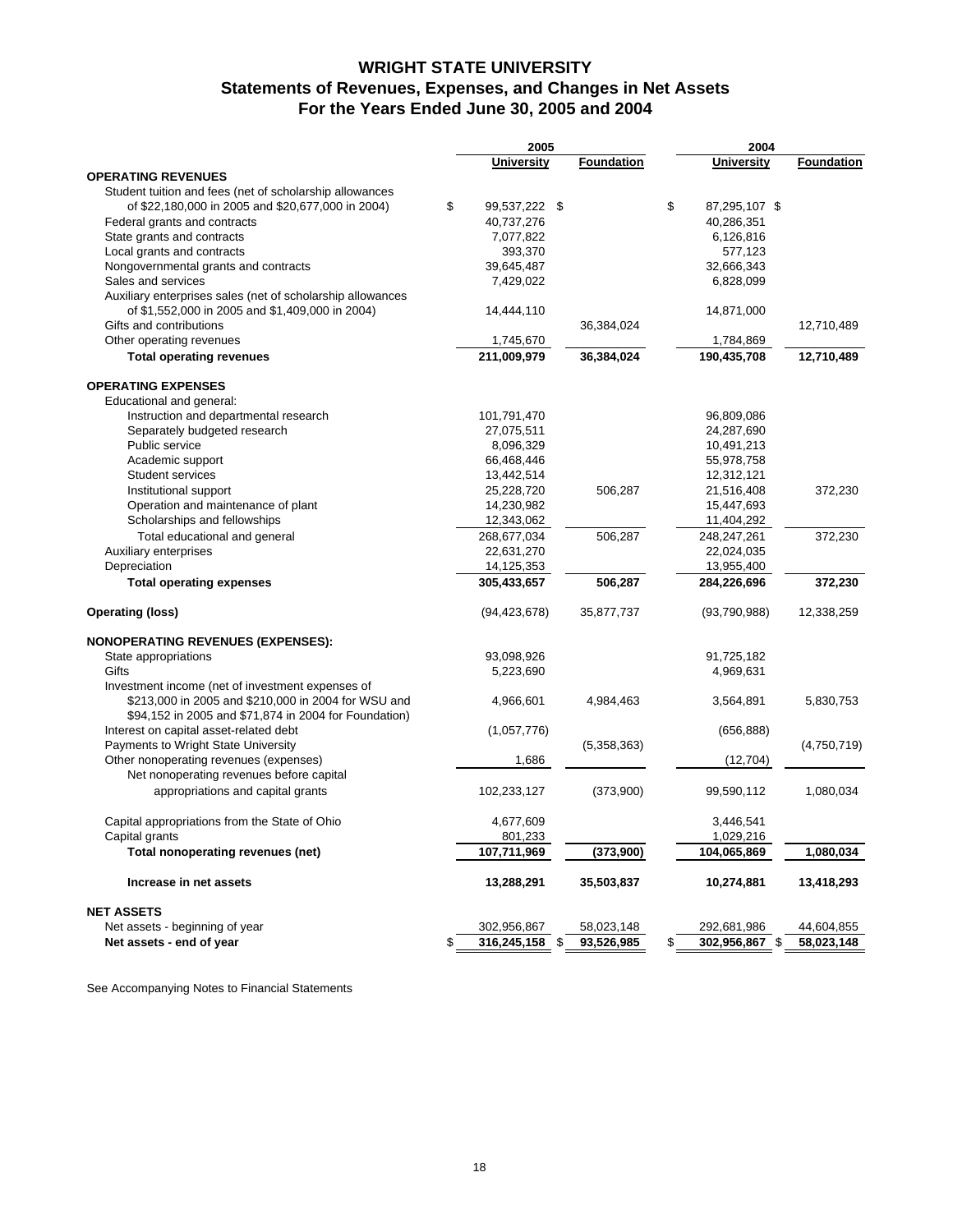# **WRIGHT STATE UNIVERSITY Statements of Cash Flows For the Years Ended June 30, 2005 and 2004**

| <b>CASH FLOWS FROM OPERATING ACTIVITIES</b>                                                                                                                        | 2005                                              |    | 2004                                            |
|--------------------------------------------------------------------------------------------------------------------------------------------------------------------|---------------------------------------------------|----|-------------------------------------------------|
| Student tuition and fees<br>Federal, state, local, and nongovernmental grants and contracts<br>Sales and services of educational and other departmental activities | \$<br>99,783,102<br>83,727,792<br>7,445,420       | \$ | 87,711,566<br>81,767,286<br>7,703,613           |
| Payments to employees<br>Payments for benefits<br>Payments to suppliers                                                                                            | (145, 300, 030)<br>(37,623,731)<br>(96, 463, 877) |    | (137,743,096)<br>(35,649,718)<br>(83, 211, 201) |
| Payments for scholarships and fellowships<br>Student loans issued<br>Student loans collected                                                                       | (12,760,886)<br>(4,786,168)                       |    | (12, 244, 783)<br>(4,911,789)                   |
| Student loan interest and fees collected<br>Auxiliary enterprise sales                                                                                             | 4,023,097<br>327,283<br>14,122,645                |    | 3,494,366<br>319,246<br>14,905,222              |
| Net cash (used) by operating activities                                                                                                                            | (87, 505, 353)                                    |    | (77, 859, 288)                                  |
| <b>CASH FLOWS FROM NONCAPITAL FINANCING ACTIVITIES</b>                                                                                                             |                                                   |    |                                                 |
| State appropriations<br>Gifts                                                                                                                                      | 93,098,926<br>4,814,419                           |    | 91,725,182<br>4,363,638                         |
| Net cash provided by noncapital financing activities                                                                                                               | 97,913,345                                        |    | 96,088,820                                      |
| <b>CASH FLOWS FROM CAPITAL AND RELATED FINANCING ACTIVITIES</b>                                                                                                    |                                                   |    |                                                 |
| Capital appropriations from the State of Ohio<br>Capital grants received                                                                                           | 3,051,097<br>801,233                              |    | 3,446,541<br>1,029,216                          |
| Purchases of capital assets<br>Sales of capital assets<br>Proceeds from capital debt                                                                               | (11, 819, 887)<br>70,320                          |    | (17, 325, 153)<br>255,819                       |
| Principal paid on capital debt and leases<br>Interest paid on capital debt and leases                                                                              | 32,299,216<br>(2,593,517)<br>(1,057,776)          |    | (2,086,202)<br>(656, 888)                       |
| Net cash provided/(used) in capital and related financing activities                                                                                               | 20,750,686                                        |    | (15, 336, 667)                                  |
| <b>CASH FLOWS FROM INVESTING ACTIVITIES</b>                                                                                                                        |                                                   |    |                                                 |
| Proceeds from sales and maturities of investments<br>Interest on investments<br>Purchase of investments                                                            | 78,356,127<br>3,555,220<br>(89,771,806)           |    | 90,928,910<br>1,854,979<br>(100, 281, 235)      |
| Net cash (used) in investing activities                                                                                                                            | (7,860,459)                                       |    | (7, 497, 346)                                   |
| Net (Decrease)/Increase in Cash and Cash Equivalents                                                                                                               | 23,298,219                                        |    | (4,604,481)                                     |
| Cash and Cash Equivalents - Beginning of Year                                                                                                                      | 42,275,915                                        |    | 46,880,396                                      |
| Cash and Cash Equivalents - End of Year                                                                                                                            | 65,574,134                                        | P  | 42,275,915                                      |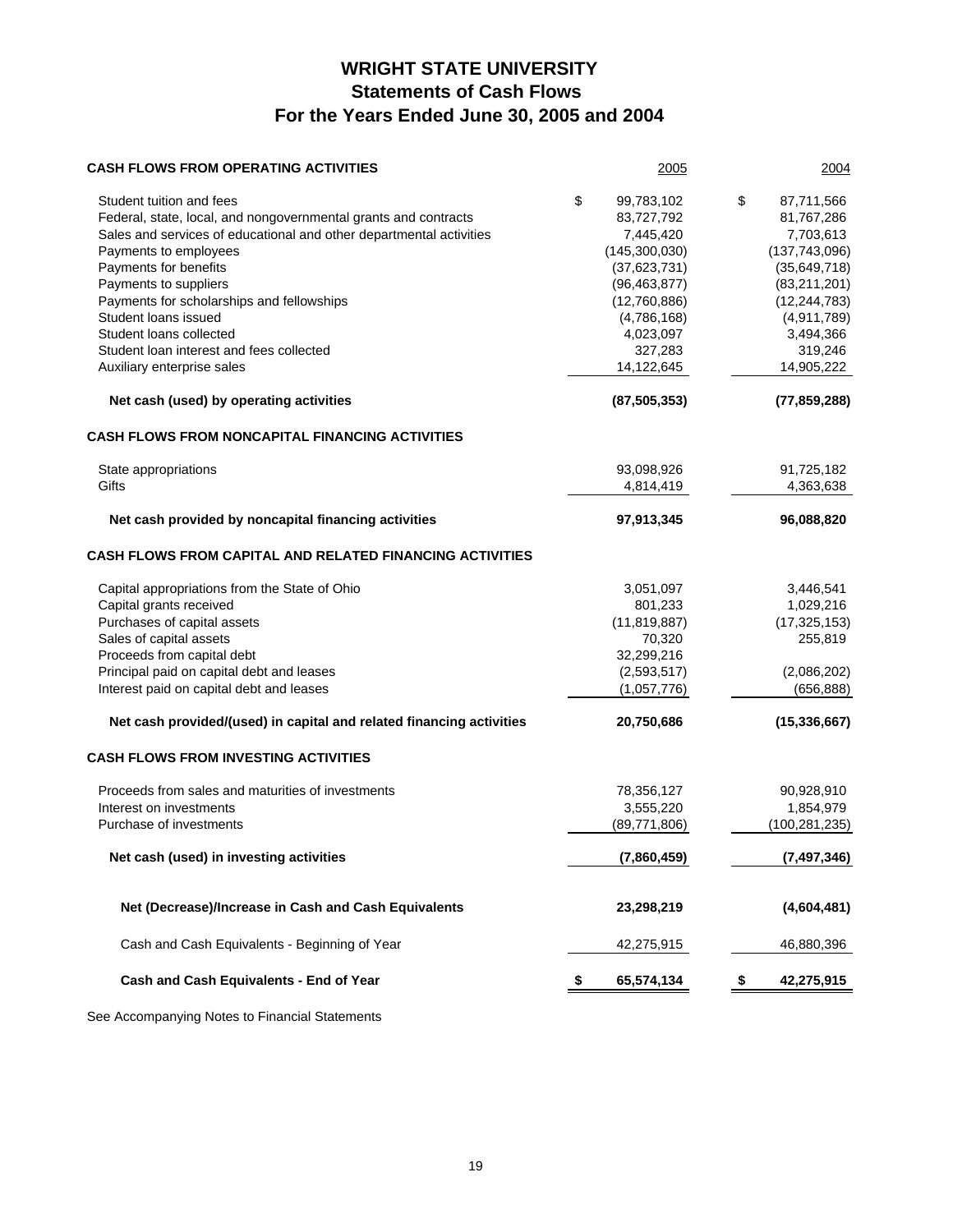# **WRIGHT STATE UNIVERSITY Statements of Cash Flows For the Years Ended June 30, 2005 and 2004**

| Reconciliation of net operating revenues (expenses) to<br>net cash provided (used) by operating activities: | 2005                 | 2004               |
|-------------------------------------------------------------------------------------------------------------|----------------------|--------------------|
| Operating loss                                                                                              | \$<br>(94, 423, 678) | \$<br>(93,790,988) |
| Depreciation                                                                                                | 14,125,353           | 13,955,400         |
| Change to allowance for doubtful accounts                                                                   | 60,000               | 150,000            |
| Change to allowance for doubtful loans                                                                      | 25,000               | 48,000             |
| Changes in assets and liabilities:                                                                          |                      |                    |
| Accounts receivable                                                                                         | (1,078,866)          | (3, 167, 909)      |
| Inventory                                                                                                   | (16, 131)            | (20, 332)          |
| Prepaid expenses                                                                                            | 2,717,415            | (339, 618)         |
| Deferred charges                                                                                            | 79,359               | (432,906)          |
| Other assets                                                                                                | (4,931,345)          | 1,764,210          |
| Accounts payable                                                                                            | (1,001,147)          | (1, 264, 954)      |
| <b>Accrued liabilities</b>                                                                                  | 771,457              | (371, 058)         |
| Deferred revenue                                                                                            | (3,917,216)          | 6,454,756          |
| Compensated absences                                                                                        | 900,000              | 700,000            |
| Refunds and other liabilities                                                                               | (27, 484)            | (78, 468)          |
| Loans to students and employees                                                                             | (788,070)            | (1,465,421)        |
| Net cash (used) by operating activities                                                                     | \$<br>(87, 505, 353) | \$<br>(77,859,288) |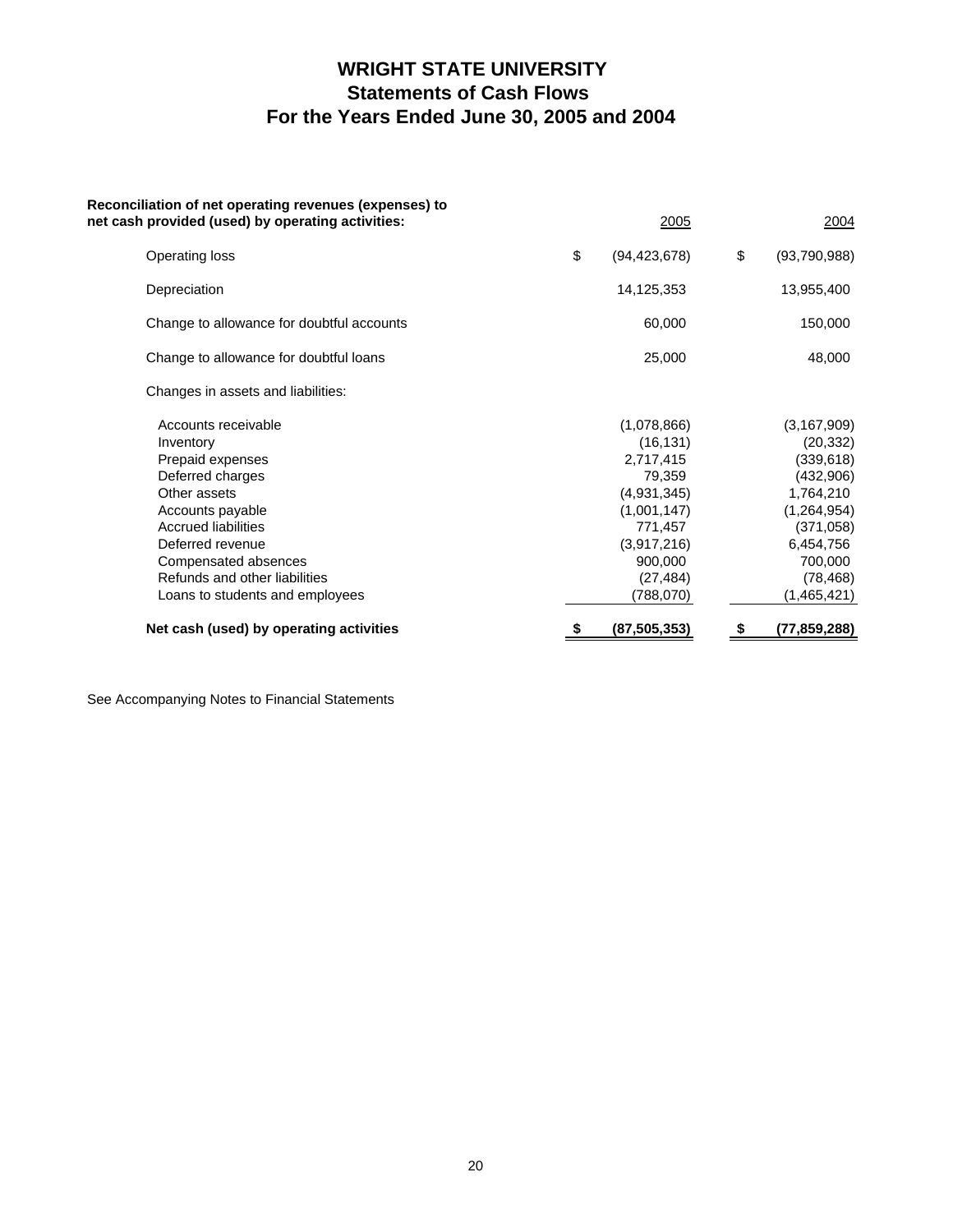## WRIGHT STATE UNIVERSITY

#### Notes to Financial Statements

Year Ended June 30, 2005

## (1) Organization and Summary of Significant Accounting Policies

## Organization and Basis of Presentation

Wright State University (University) is a state-assisted institution of higher education created in 1967. The University has an enrollment of more than 17,000 undergraduate, graduate, and professional students on its two campuses. The financial statements include the university's six colleges, three schools, and other individual departments. The university's Board of Trustees approves policies and procedures by which the University is governed. The University is a political subdivision of the State of Ohio and accordingly, its financial statements are included, as a discrete entity, in the State of Ohio's Comprehensive Annual Financial Report in accordance with Governmental Accounting Standards Board (GASB) Statement No. 14, and amended by GASB Statement No. 39. GASB Statement No. 39 was issued in May 2002, effective for the University for the year ended June 30, 2004. As an amendment to Statement No. 14, Statement No. 39 provides additional guidance to determine whether certain organizations for which the University is not financially accountable should be reported as a component unit of the University based upon the nature and significance of their relationship to the University. Although the Wright State University Foundation (Foundation) is a legally separate not-for-profit, tax-exempt entity, it has been determined that it does meet the criteria for discrete presentation within the university's financial statements. The Foundation is the primary fund-raising organization for the University and contributions to the Foundation are primarily restricted to the activities of the University. These contributions are relied upon for the on-going operations of the University. The Financial Accounting Standards Board is the accepted standards setting body for establishing accounting and reporting principles for not-for-profit entities. Only selected footnote disclosures are included regarding the Foundation. No other affiliated organization, such as the Alumni Association, meets the requirements for inclusion in the university's financial statements. Complete financial statements for the Foundation can be obtained by sending a request to the Wright State University Foundation, 108J Allyn Hall, 3640 Colonel Glenn Highway, Dayton, OH 45435.

The financial statements have been prepared in accordance with generally accepted accounting principles for colleges and universities within the United States of America, as prescribed by GASB.

#### Summary of Significant Accounting Policies

#### Basis of Accounting

The financial statements of the University have been prepared on the accrual basis. The University reports as a business-type activity, as defined by GASB Statement No. 35, *Basic Financial Statements-and Management's Discussion and Analysis - for Public Colleges and Universities*. Business-type activities are those that are financed in whole or in part by fees charged to external parties for goods or services. All internal (between funds) transactions have been eliminated.

#### Recent Pronouncements

In March 2003, the GASB issued Statement No. 40, *Deposit and Investment Risk Disclosures*. This statement requires certain disclosures of investments that have fair values that are highly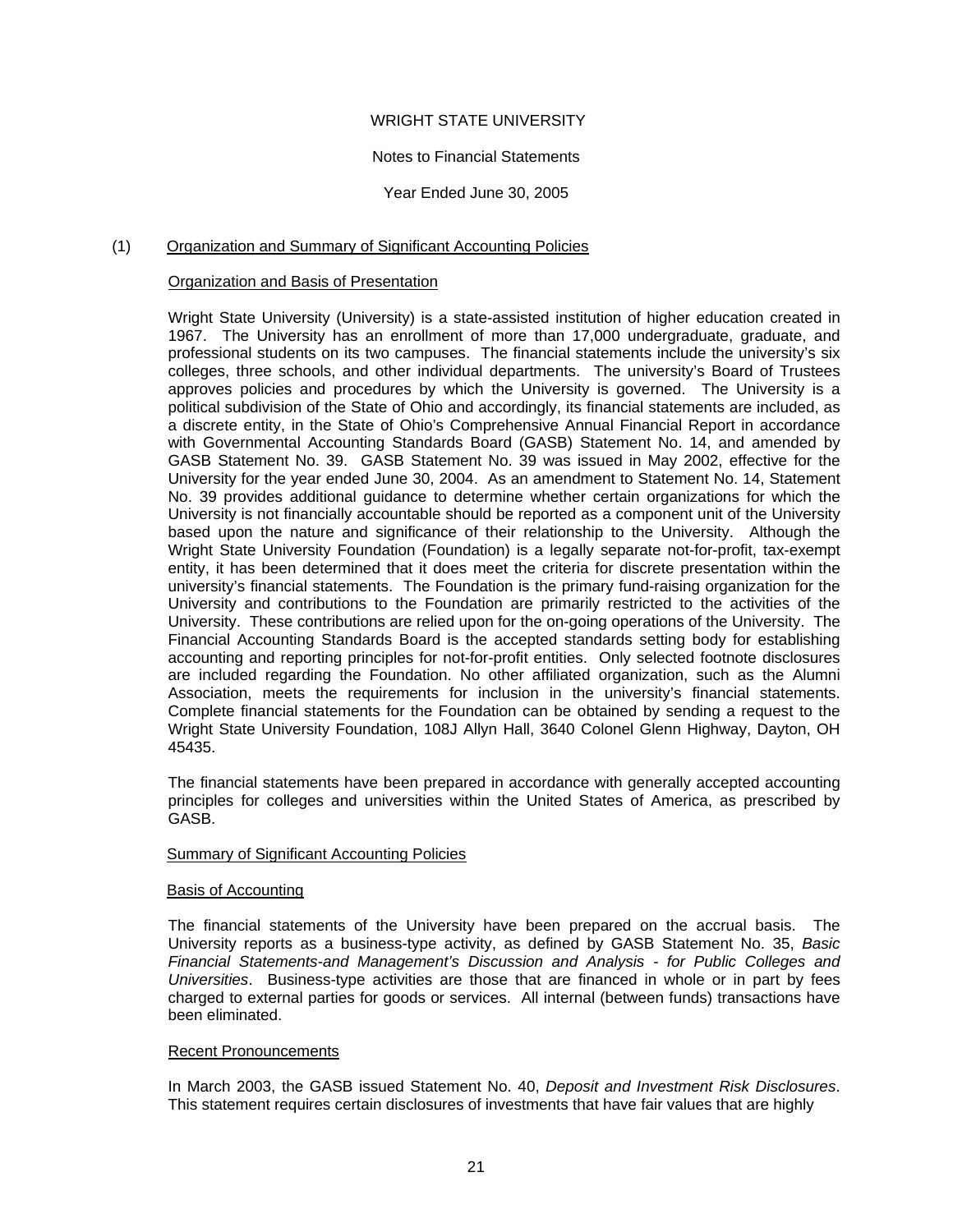## Notes to Financial Statements (Continued)

sensitive to changes in interest rate risk and was adopted for the current year ended June 30, 2005.

In June 2004, the GASB issued Statement No. 45, *Accounting and Financial Reporting by Employers for Postemployment Benefits Other Than Pensions*. This statement establishes standards for the measurement, recognition and display of other postemployment benefit expenses/expenditures and related liabilities (assets), note disclosures, and, if applicable, required supplementary information (RSI) in the financial reports of employers subject to governmental accounting standards. The provisions of this statement are effective for financial statements for fiscal periods beginning after December 15, 2006. The University will be evaluating the impact that the adoption of this statement will have on its financial statements.

#### Cash and Cash Equivalents

Cash equivalents include amounts held in the State Treasury Asset Reserve of Ohio (STAROhio) and repurchase agreements held in sweep accounts with various institutions in demand accounts. In addition, each of the external investment managers maintains a balance in a money market fund. These balances are included as cash equivalents due to their high liquidity and short-term nature. Other investments purchased with three months or less to maturity are also considered cash equivalents.

#### Investments

Investments are reported at fair value, as established by the major securities markets. Money market investments (U.S. treasury and agency obligations) that have a remaining maturity of one year or less at the time of purchase are reported at amortized cost and approximate fair value. If contributed, investments are valued at market value at the date of donation. Investment income is recognized on an accrual basis. Purchases and sales of investments are accounted for on the trade date basis. Investment trade settlements receivable and payable represent investment transactions occurring on or before June 30, 2005, which settle after such date. Realized and unrealized gains and losses are reported as investment income or loss.

All securities purchased by external investment managers in the university's "liquidity" and "diversified" investment pools, with the exception of money market purchases and redemptions, are considered investments regardless of maturity date, as these investment pools are designed more for capital appreciation and have average durations of at least two years. Investments with maturities of less than one year are considered short-term or current.

Distributions of investment earnings are made from the university's endowment fund to the operating units that benefit from the endowment funds. The endowment spending policy calls for the distribution of 4 percent of the previous twelve quarter moving average market value of the endowment fund. In addition, as of June 30, 2005 and 2004 there was approximately \$2,758,000 and \$2,720,000, respectively, of net appreciation on investments of donor-restricted endowments that are available for expenditure. They are reported as "restricted-expendable" net assets in the Statements of Net Assets.

#### Inventories

Inventories are stated at the lower of cost or market. Cost is determined using the first-in, first-out (FIFO) method.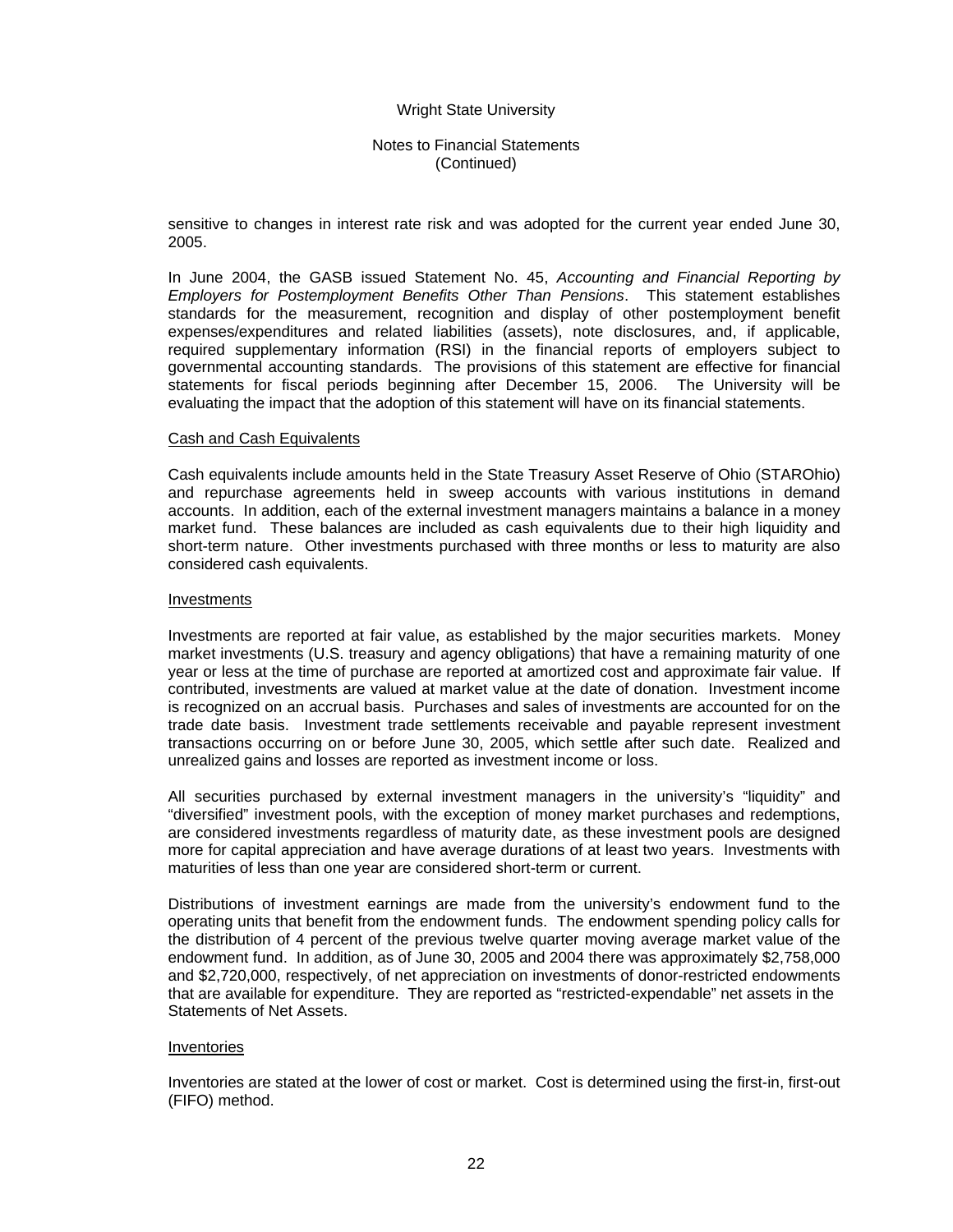## Notes to Financial Statements (Continued)

#### Capital Assets

Capital assets include land, land improvements, infrastructure, buildings, machinery, equipment, library books, publications and construction in progress. They are recorded at cost at the date of acquisition, or fair market value at the date of donation in the case of gifts. Building renovations that materially increase the value or extend the useful life of the structure are also capitalized. Normal repairs and maintenance are expensed in the year in which the expenses are incurred. The university's threshold for capitalizing fixed assets is \$3,000 and an estimated useful life of 5 or more years. Using the straight-line method, capital assets are depreciated over their estimated useful lives; generally, 40 years for buildings, 30 years for land improvements and infrastructure, 15 years for library books and publications, and 5 to 10 years for machinery and equipment. The University does not capitalize works of art or historical treasures that are held for exhibition, education, research, and public service. These collections are not encumbered or sold for financial gain. Consequently, such collections are not recognized in the financial statements.

#### Deferred Revenue

Deferred revenue consists primarily of the amounts received in advance from grant and contract sponsors that have not yet been earned under the terms of the agreement and amounts received in advance for tuition and fees not yet earned. These deferrals were \$22.6 million and \$10.8 million, respectively, for the year ended June 30, 2005 and \$27.3 million and \$9.9 million, respectively, for the year ended June 30, 2004.

#### Net Assets

Net assets are classified as follows: Invested in capital assets, net of related debt represents the value of capital assets less accumulated depreciation and the debt related to acquisition, or construction of the asset. Restricted - Nonexpendable is comprised primarily of gifts which are subject to external restrictions requiring that the principal be invested in perpetuity and that only the cumulative earnings be utilized. Restricted - Expendable represents resources that have been received and must be used for specific purposes. Unrestricted represents net assets that are not subject to external restrictions. Management or the Board of Trustees designates most of the unrestricted net assets for specific purposes in research, academic, capital acquisition, or other initiatives.

#### Revenues and Expenses

Revenues and expenses are classified as operating or nonoperating. Operating revenues are resources primarily from exchange transaction activities. These include payments received for services, such as tuition and fees, and most grants and contracts. Nonoperating revenues are from non-programmatic sources and have the characteristics of nonexchange transactions. They include state appropriations, gifts, and investment income. Nearly all of the university's expenses are a result of exchange transactions, and therefore classified as operating expenses. The major nonoperating expenses are net losses on the disposition of capital assets and interest expense on capital assets-related debt.

#### Scholarship Allowances

Scholarship allowances represent aid awarded to the student in the form of reduced tuition and are computed and reported in the financial statements under the alternate method as prescribed by the National Association of College and University Business Officers (NACUBO). Financial aid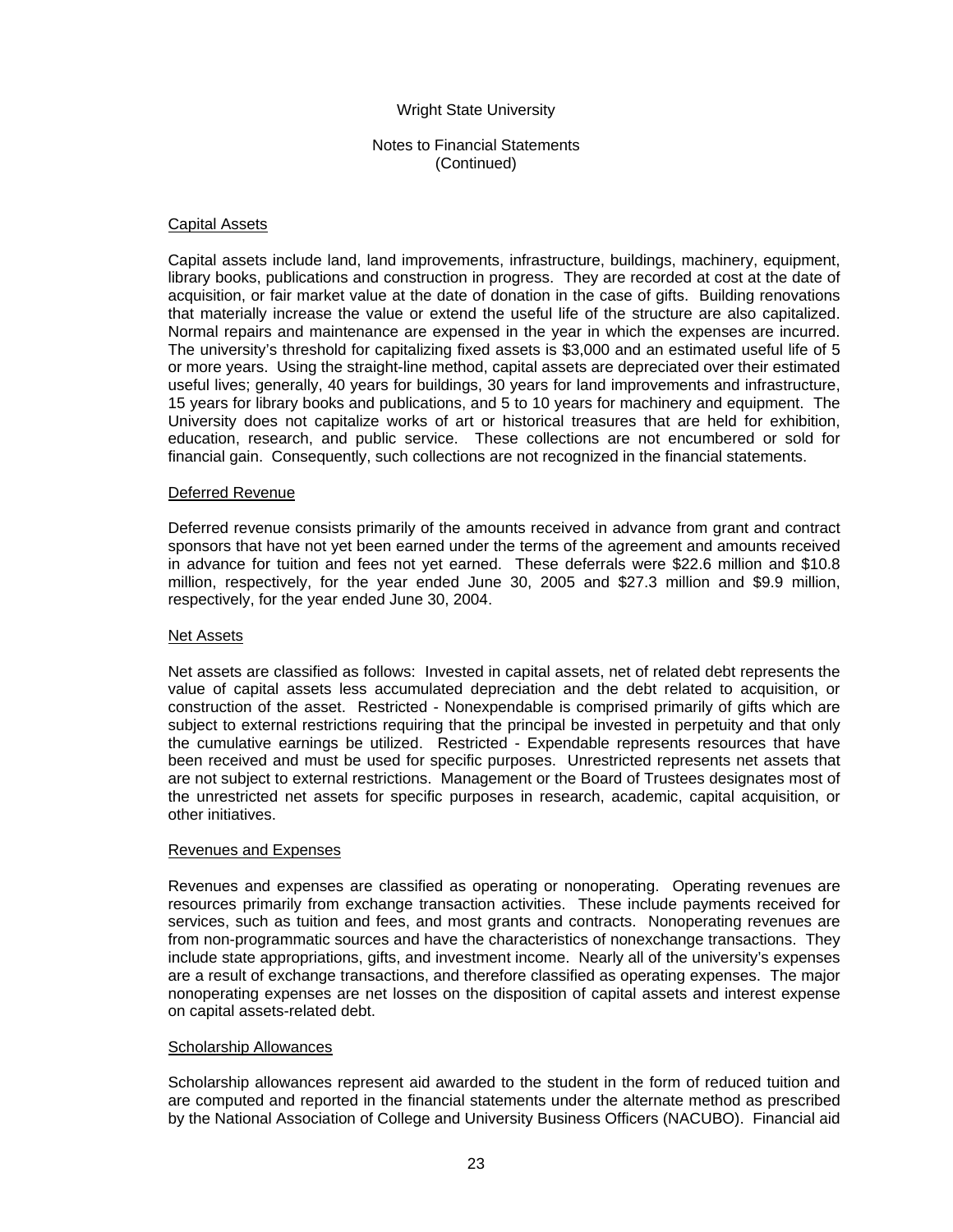## Notes to Financial Statements (Continued)

in the form of a cash payment to the student is reported as scholarship and fellowship expense in the financial statements. Third party loans such as Stafford loans and certain aid awarded to the students by third parties are credited to the student's account as if the student made the payment.

#### Income Taxes

The University is exempt from federal income taxes under Section 115 of the Internal Revenue Code. However, certain revenues are considered unrelated business income and are taxable under Internal Revenue Code Sections 511 through 513.

#### **Estimates**

The preparation of financial statements in conformity with accounting principles generally accepted in the United States of America requires management to make estimates and assumptions that affect the reported amounts of assets and liabilities and disclosure of contingent assets and liabilities at the date of the financial statements and the reported amounts of revenues and expenses during the reporting period. Actual results could differ from those estimates.

#### Previous Year's Financial Information

Certain reclassifications have been made to the 2004 comparative information to conform to the 2005 presentation.

#### (2) Cash, Cash Equivalents and Investments

#### Cash and Cash Equivalents

Custodial credit risk is the risk that in the event of a bank failure, the university's deposits may not be recovered. Under state law, the university's deposits must be secured by federal deposit insurance and collateralized for amounts in excess of FDIC coverage. Collateral may be pledged or pooled. Pooled collateral may be held on the financial institution's premises or held by its trust department or agent on its behalf. The fair market value of the pledged securities plus the federal deposit insurance must at all times equal one hundred five percent of the total amount of public deposits to be secured by the pooled securities. These securities may be held in the name of the University or the pledging bank by a holding or custodial bank that is mutually acceptable to both parties. The University does not have a deposit policy for custodial credit risk.

As of June 30, 2005 and 2004, the university's bank balances are \$71,564,465 and \$41,356,761, respectively. Of these balances, \$70,113,383 and \$37,973,729, respectively, are uninsured with collateral held by pledging banks not in the university's name.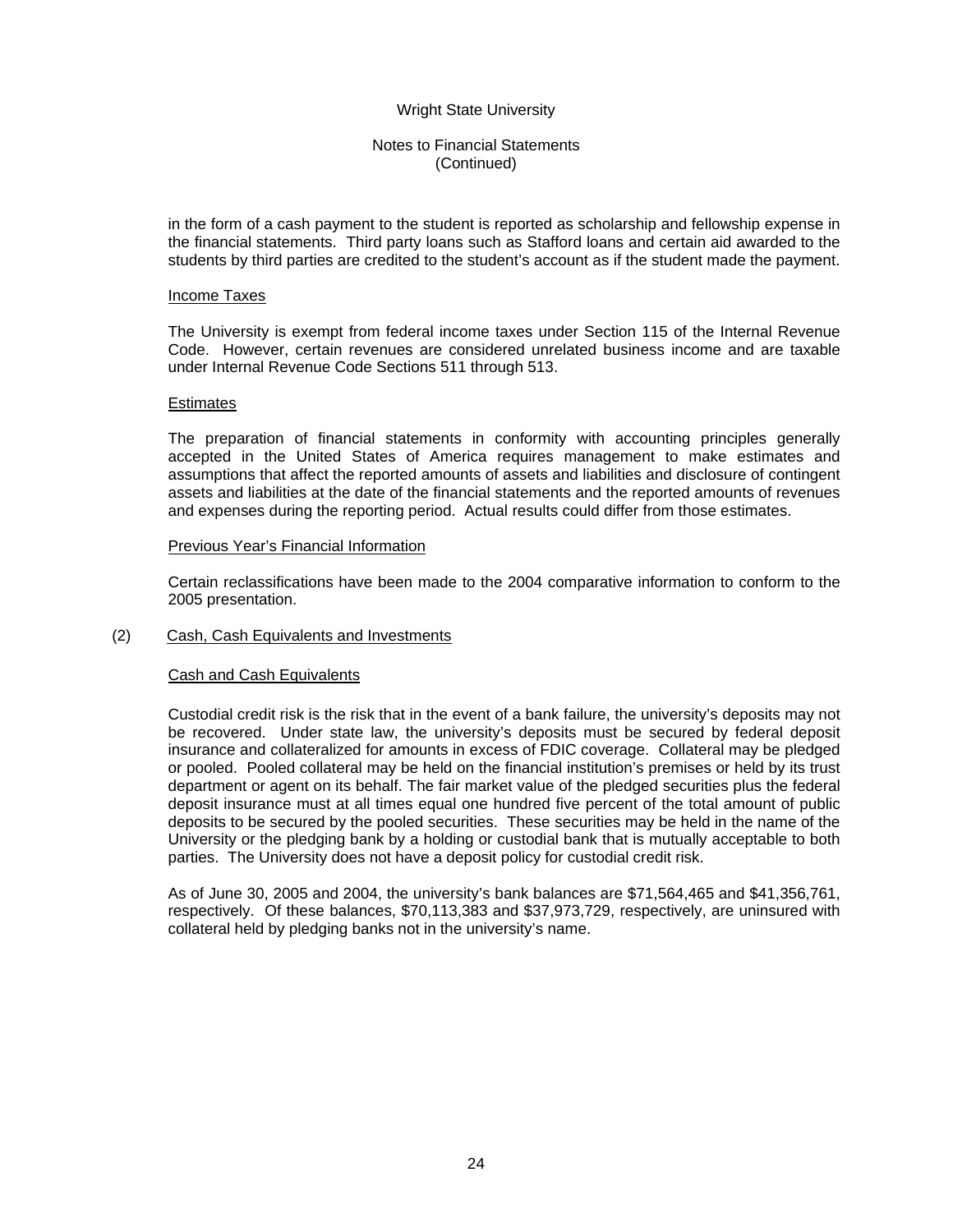## Notes to Financial Statements (Continued)

At June 30, the carrying amount of deposits (book balances) is as follows:

|                        |   | 2005       | 2004 |            |  |
|------------------------|---|------------|------|------------|--|
| Petty cash             | S | 70,422 \$  |      | 74,602     |  |
| Demand deposits        |   | 63,301,420 |      | 33,951,582 |  |
| Certificate of deposit |   | 2,822,753  |      | 2,691,704  |  |
| Money market funds     |   | 1,765,667  |      | 2,914,957  |  |
| Total                  |   | 67,960,262 |      | 39,632,845 |  |
|                        |   |            |      |            |  |

The difference in the carrying amount and bank balances is caused by items in-transit (primarily outstanding checks) and by cash on hand.

#### Investments

The university's investment policy permits investments in publicly traded securities only. In addition, an amount equal to at least twenty five percent of the university's investment portfolio must at all times be invested in securities of the United States government or one of its agencies or instrumentalities, the treasurer of the State of Ohio's pooled investment program, obligations of the State of Ohio, or any political subdivision of the State of Ohio, certificates of deposit of any national bank located in the State of Ohio, written repurchase agreements with any eligible Ohio financial institution that is a member of the federal reserve system or federal home loan bank, money market funds or bankers acceptances maturing in two hundred seventy days or less which are eligible for purchase by the federal reserve system.

The fair value of investments at June 30 is as follows:

|                                      | <b>Fair Value</b>        |            |
|--------------------------------------|--------------------------|------------|
| Description                          | 2005                     | 2004       |
|                                      |                          |            |
| U.S. Treasury securities             | \$<br>12,924,407<br>- \$ | 13,358,340 |
| U.S. Agency securities               | 8,199,628                | 13,239,673 |
| Equity mutual funds                  | 41,048,884               | 9,595,169  |
| Corporate bonds and notes            | 9,432,441                | 14,888,969 |
| Bond mutual funds                    | 2,248,744                | 1,753,721  |
| State Treasury Asset Reserve of Ohio | 1,365,853                | 5,334,775  |
| Common and preferred stock           | 379,280                  | 11,025,000 |
| Other                                | 3,200                    | 3,200      |
| Total                                | \$<br>75,602,437         | 69,198,847 |

Interest Rate Risk The university's investment policy minimizes the risk of the loss of value due to changing interest rates, through the use of target durations for each of the university's investment pools. The Cash Pool is maintained to meet the daily obligations of the University and consists of highly liquid instruments with little to no risk of loss of principal. The maximum weighted average maturity for the Cash Pool is less than one year. The Liquidity Pool provides a source of funds in the event the Cash Pool is insufficient to meet the university's cash needs and maintains a weighted average life of less than five years. The Diversified Investment Pool provides the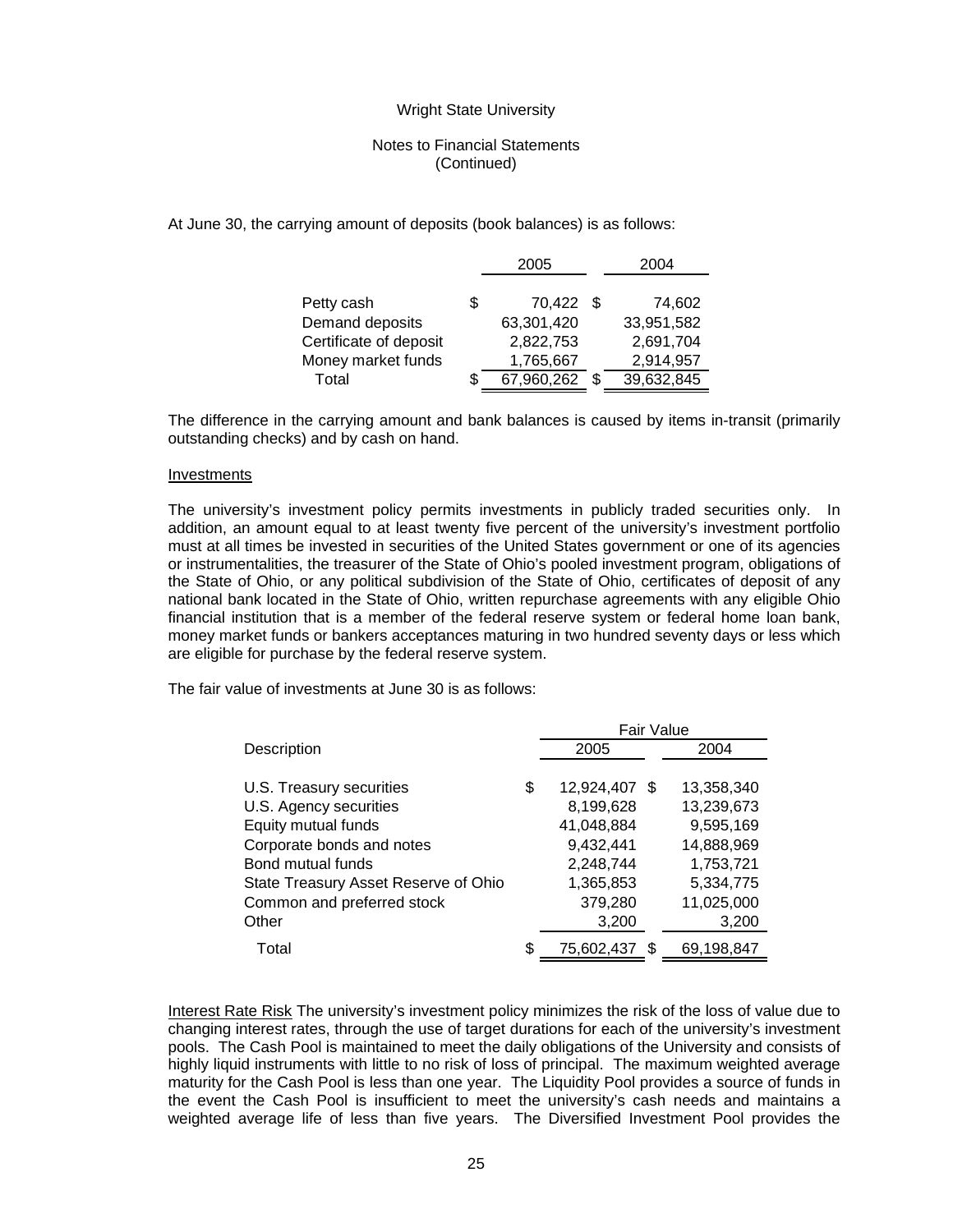## Notes to Financial Statements (Continued)

University an opportunity to earn a higher rate of return through investments with longer durations. Equity managers are limited to a beta (volatility) of no more than  $1.2 - 1.4$  times the relevant benchmark. Duration for fixed income managed accounts must be within twenty percent of that of the Lehman Brothers Aggregate Bond Index.

The maturity of university investments at June 30 is as follows:

|                           |     | 2005 Investment Maturites (in years)  |     |              |    |              |     |              |  |           |
|---------------------------|-----|---------------------------------------|-----|--------------|----|--------------|-----|--------------|--|-----------|
|                           |     |                                       |     | Less         |    |              |     |              |  | More      |
| <b>Investment Type</b>    |     | Fair Value                            |     | Than 1       |    | 1-5          |     | $6 - 10$     |  | Than 10   |
|                           |     |                                       |     |              |    |              |     |              |  |           |
| U.S. Treasury securities  | \$. | 12,924,407                            | \$. | 2,097,200 \$ |    | 8,569,497    | \$. | 1,396,310 \$ |  | 861,400   |
| U.S. Agency securities    |     | 8,199,628                             |     | 924,430      |    | 3,010,613    |     |              |  | 4,264,585 |
| Corporate bonds and notes |     | 9,432,441                             |     | 897,318      |    | 4,707,129    |     | 1,839,001    |  | 1,988,993 |
| Bond mutual funds         |     | 2,248,744                             |     |              |    | 2,248,744    |     |              |  |           |
| Total                     | \$. | 32,805,220                            | S   | 3,918,948    | S. | 18,535,983   |     | 3,235,311 \$ |  | 7,114,978 |
|                           |     |                                       |     |              |    |              |     |              |  |           |
|                           |     | 2004 Investment Maturities (in years) |     |              |    |              |     |              |  |           |
|                           |     |                                       |     |              |    |              |     |              |  |           |
|                           |     |                                       |     | Less         |    |              |     |              |  | More      |
| <b>Investment Type</b>    |     | Fair Value                            |     | Than 1       |    | 1-5          |     | $6 - 10$     |  | Than 10   |
|                           |     |                                       |     |              |    |              |     |              |  |           |
| U.S. Treasury securities  | \$  | 13,358,340 \$                         |     | 3,683,466 \$ |    | 7,833,754 \$ |     | 348,629 \$   |  | 1,492,491 |
| U.S. Agency securities    |     | 13,239,673                            |     | 1,207,487    |    | 6,047,841    |     | 133,244      |  | 5,851,101 |
| Corporate bonds and notes |     | 14,888,969                            |     | 1,555,010    |    | 8,766,330    |     | 2,449,483    |  | 2,118,146 |
| Bond mutual funds         |     | 1,753,721                             |     |              |    | 1,753,721    |     |              |  |           |

The University invests in mortgage pass-through securities issued by FNMA, GNMA and FHLMC which are included above in the amounts listed as U.S. Agency Securities. Prepayment options embedded in these securities cause them to be highly sensitive to interest rate changes. Generally when interest rates fall, more mortgages are prepaid. This eliminates the interest income that would have been received under the original amortization schedule. As of June 30, 2005 and 2004, the total value of mortgage pass-through securities is \$4,234,713 and \$5,792,055, respectively.

Credit Risk Credit risk is the risk that the issuer or other counterparty to an investment will not fulfill its obligation. The university's investment policy limits exposure to credit risk by limiting purchases of fixed income securities to no lower than AA for the Cash Pool accounts and no lower than BBB for the Liquidity Pool accounts. At least fifty percent of the Cash Pool must be invested in U.S. Treasuries or Agencies. In addition, maximum exposure to high yield bonds cannot exceed fifteen percent of a Diversified Investment Pool Fixed Income account. All Commercial Paper must have a minimum rating of A1/B1.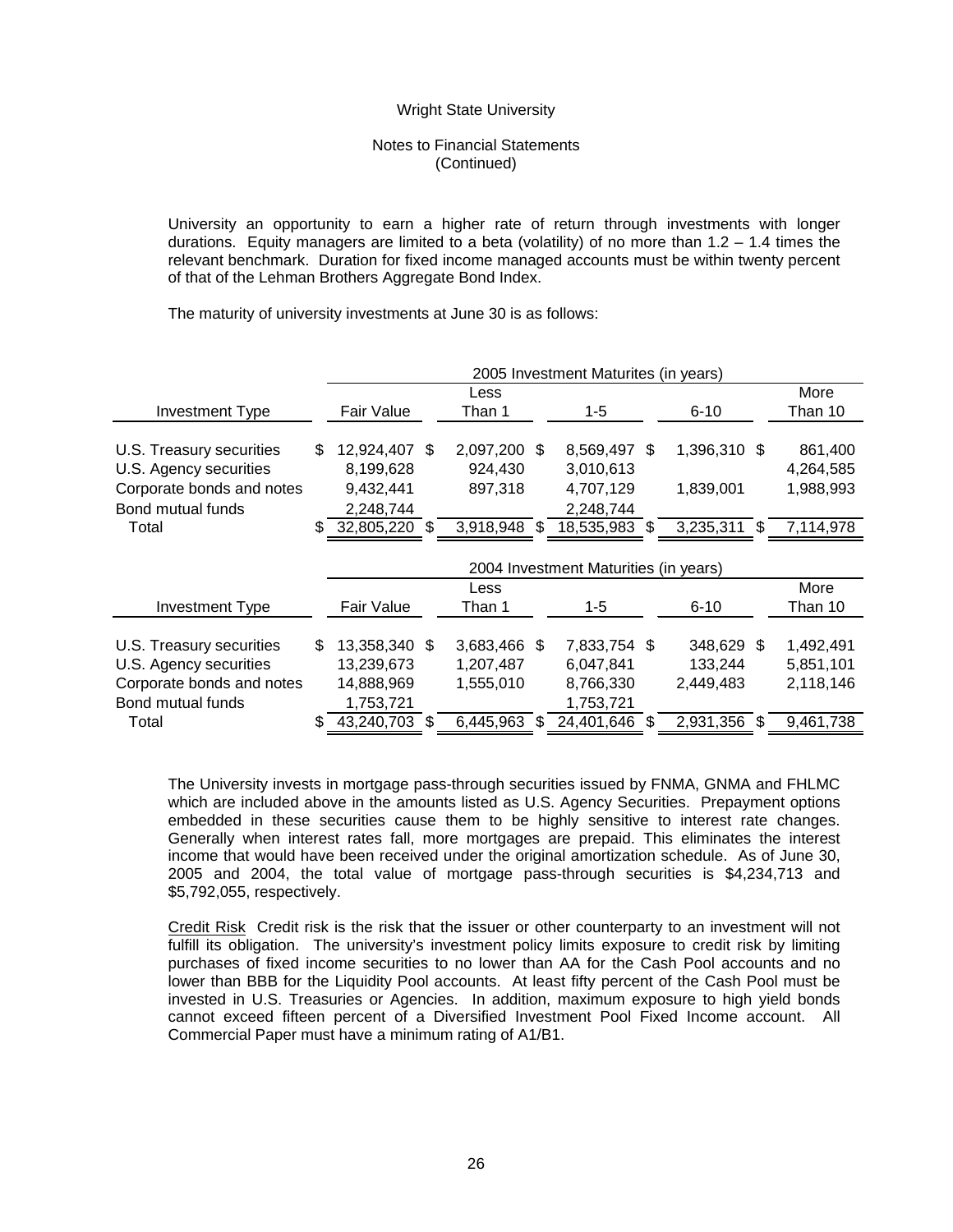## Notes to Financial Statements (Continued)

The university's credit risk at June 30 is as follows:

#### 2005

 $C_{\text{total}}$ 

**State** 

| Credit<br>Rating      |     | Total                             | U.S.<br>Treasurv<br><b>Securities</b> |      | U.S. Agency<br><b>Securities</b> | Corporate<br>Bonds and<br><b>Notes</b> | <b>Bond Mutual</b><br>Funds |     | Sidit<br>Treasury<br>Asset<br>Reserve<br>(STAROhio) |
|-----------------------|-----|-----------------------------------|---------------------------------------|------|----------------------------------|----------------------------------------|-----------------------------|-----|-----------------------------------------------------|
| AAA/Aaa<br>AA/Aaa     | S.  | 25,077,635<br>3,113,496           | \$<br>12,924,407                      | - \$ | 8,199,628 \$                     | 2,587,747 \$<br>1,114,888              | 1,998,608                   | \$  | 1,365,853                                           |
| Α<br>BBB/Baa<br>BB/Ba |     | 3,816,228<br>1,401,249<br>600,450 |                                       |      |                                  | 3,816,228<br>1,401,249<br>350,314      | 250,136                     |     |                                                     |
| в<br>Total            | \$. | 162,015<br>34,171,073             | 12,924,407                            | \$.  | 8,199,628                        | \$<br>162,015<br>9,432,441             | 2,248,744                   | \$. | 1,365,853                                           |

#### 2004

| Credit<br>Rating |    | Total      |     | U.S.<br>Treasury<br><b>Securities</b> |   | U.S. Agency<br><b>Securities</b> |     | Corporate<br>Bonds and<br><b>Notes</b> | <b>Bond Mutual</b><br><b>Funds</b> | Treasury<br>Asset<br>Reserve<br>(STAROhio) |
|------------------|----|------------|-----|---------------------------------------|---|----------------------------------|-----|----------------------------------------|------------------------------------|--------------------------------------------|
| AAA/Aaa          | S. | 34.949.678 | \$. | 13,358,340 \$                         |   | 13.239.673 \$                    |     | 3,016,890 \$                           |                                    | \$<br>5,334,775                            |
| AA/Aaa           |    | 1,614,648  |     |                                       |   |                                  |     | 1,614,648                              |                                    |                                            |
| Α                |    | 5,735,569  |     |                                       |   |                                  |     | 5,735,569                              |                                    |                                            |
| BBB/Baa          |    | 4,104,632  |     |                                       |   |                                  |     | 4,104,632                              |                                    |                                            |
| BB/Ba            |    | 2,170,951  |     |                                       |   |                                  |     | 417,230                                | 1,753,721                          |                                            |
| Total            | S  | 48.575.478 | æ.  | 13,358,340                            | S | 13,239,673                       | \$. | 14,888,969                             | 1,753,721                          | \$<br>5,334,775                            |

Custodial Credit Risk For an investment, custodial credit risk is the risk that in the event of the failure of the counterparty, the University will not be able to recover the value of its investments or collateral securities in the possession of an outside party. At June 30, 2005 and 2004, \$14,706,261 and \$23,226,028, respectively, is held by the investment's counterparty, not in the name of the University, but internally designated as held for the University.

The university's investment policy minimizes custodial credit risk by limiting the amount invested in any bank certificate of deposit unless the investments are fully collateralized by U.S. Treasury or Agency securities. In addition, bank certificates of deposit and bankers' acceptances must be issued by members of the Federal Deposit Insurance Corporation.

Concentration of Credit Risk Concentration of credit risk is the risk associated with a lack of diversification. It is the risk of loss attributed to the magnitude of the university's investment in a single issuer. Investment managers are required by the investment policy to limit exposure for any one single issue to no more than five percent of the portfolio, at cost. This limit does not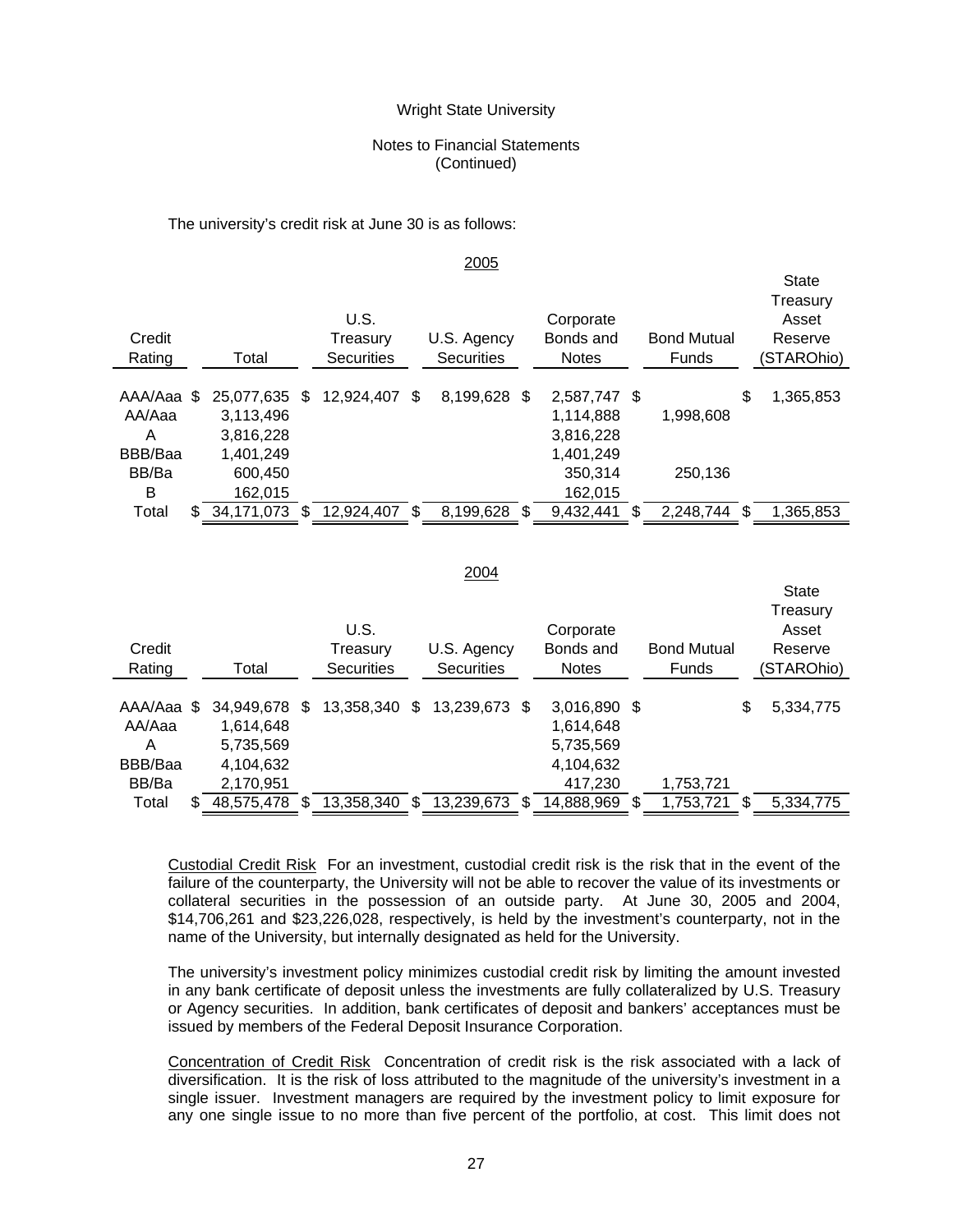#### Notes to Financial Statements (Continued)

apply to investments in U.S. Government Securities. Equity and fixed income managers are required to limit exposure to any one economic sector to forty percent of the portfolio. Cash Pool managers must limit commercial paper in any one issuer to no more than five percent of the manager's portfolio.

As of June 30, 2005 and 2004, the university's portfolio includes one issuer that exceeds five percent of the university's total investments. The University holds \$4,955,094 in various Federal National Mortgage Association (FNMA) issues which represent 6.55 percent of the university's total investments at June 30, 2005. Comparatively at June 30, 2004, the University holds \$7,491,650 various FNMA issues which represent 10.83 percent of total investments.

Foreign Currency Risk Foreign currency risk relates to the possible adverse effects that changes in exchange rates can have on the fair value of investments. According to the university's investment policy, international managers are expected to maintain an appropriate diversification with respect to currency and country exposure. All other managers are not permitted to invest in non-dollar denominated securities.

At June 30, 2005 and 2004, the University holds investments in foreign mutual funds of \$8,980,793 and \$4,898,676 respectfully. In addition, foreign currency exposure at June 30 includes the following:

|                                |                      |    | Fair Value   |         |            |  |
|--------------------------------|----------------------|----|--------------|---------|------------|--|
| Investment                     | Currency             |    | 2005         | 2004    | Rating     |  |
| <b>Brazil Government Bond</b>  | <b>Brazil Reais</b>  | \$ | 162,015 \$   |         | В          |  |
| Canada Government Bond         | Canada Dollar        |    | 65,142       | 76,171  | AAA        |  |
| Columbia Government Bond       | Columbia Pesos       |    | 18,240       |         | <b>BB</b>  |  |
| <b>Finland Government Bond</b> | Finland Markkaa      |    |              | 15,058  | AAA        |  |
| France Corporate Bond          | <b>France Francs</b> |    |              | 17.382  | Baa        |  |
| Japan Government Bond          | Japan Yen            |    | 289,721      |         | A          |  |
| <b>Mexico Government Bond</b>  | <b>Mexico Pesos</b>  |    |              | 74.975  | <b>BBB</b> |  |
| Norway Government Bond         | Norway Kroner        |    | 65,534       |         | AAA        |  |
| Panama Government Bond         | Panama Balboa        |    | 82,580       |         | BB         |  |
| Total                          |                      | S. | 683,232<br>S | 183,586 |            |  |

The university's investment policy dictates no more than fifteen percent of the diversified investment pool fixed income account shall be invested in non-dollar denominated bonds. The above mentioned bonds represent less than five percent of the diversified investment pool as of June 30, 2005 and 2004.

Series 2004 Bond Proceeds In December 2004, the University issued \$31,335,000 General Receipt Bonds to fund various capital projects. As of June 30, 2005, \$26,052,395 of the proceeds remains unspent. Of this amount, \$25,124,439 is considered restricted cash and is included in the demand deposit balance of \$63,301,420. On July 1, 2005, the University finalized a Bond Market Association Master Repurchase Agreement with Citigroup Global Markets, Inc. in the amount of \$25,124,439. The Bank of New York acts as custodian for this agreement. As provided in the bond indenture, bond proceeds are invested in domestic or foreign banks with a rating of at least A- by S&P and A3 by Moody's and must be collateralized with direct obligations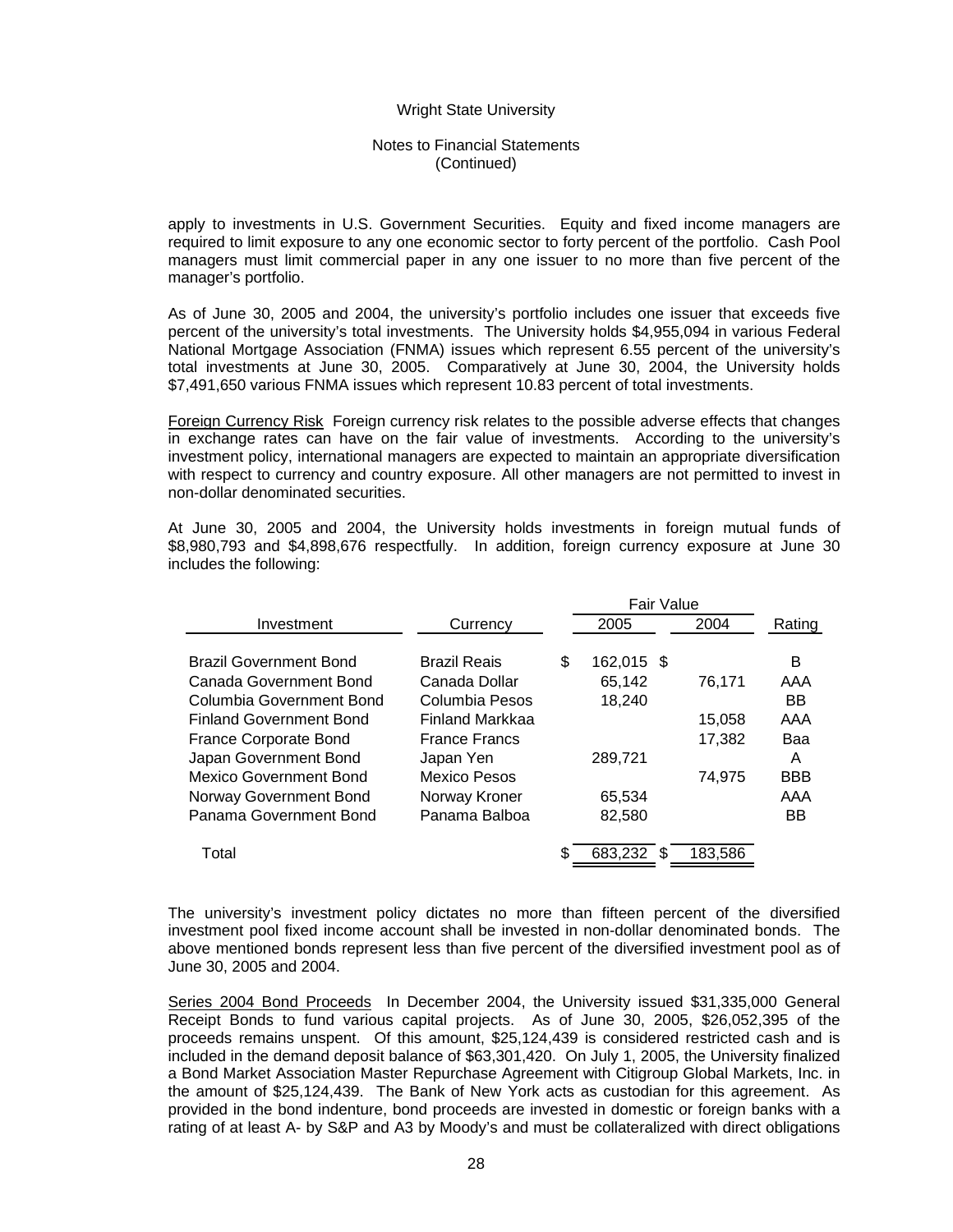## Notes to Financial Statements (Continued)

of the United States or other instrumentalities fully guaranteed by the United States. The value of the collateral must be 104 percent; or if the securities used as collateral are FNMA or FHLMC, the value of the collateral must equal 105 percent of the assets.

The remaining bond proceeds of \$927,956 are held in a bond trust account with JPMorganChase in an institutional money market trust. These funds, in addition to small balances held in other JPMorganChase trust accounts for the payment of Series 2003 and 2004 bond interest payments, equal \$929,228 and are classified as restricted investments at June 30, 2005. This amount is included in the money market funds total of \$1,765,667.

Investment Income The composition of investment income is as follows:

|                                  | Year Ended June 30 |  |              |  |  |  |
|----------------------------------|--------------------|--|--------------|--|--|--|
|                                  | 2005               |  | 2004         |  |  |  |
| \$.                              |                    |  | 2,322,090    |  |  |  |
|                                  | 512,527            |  | (351, 519)   |  |  |  |
|                                  | 1,391,430          |  | 1,594,320    |  |  |  |
| S                                | 4,966,601          |  | 3,564,891    |  |  |  |
| Net interest and dividend income |                    |  | 3,062,644 \$ |  |  |  |

#### (3) Accounts Receivable

The composition of accounts receivable at June 30 is as follows:

|                                                  | 2005               | 2004       |
|--------------------------------------------------|--------------------|------------|
| Sponsor receivables                              | \$<br>9,903,742 \$ | 10,609,886 |
| Student accounts                                 | 7,805,023          | 6,996,295  |
| <b>Wright State University Foundation</b>        | 1,288,630          | 787,877    |
| Investment trade receivables                     | 187,142            | 123,517    |
| Interest receivable                              | 250,614            | 514,460    |
| State appropriations                             | 2,377,090          |            |
| Other, primarily departmental sales and services | 958,500            | 927,666    |
| Total                                            | 22,770,741         | 19,959,701 |
| Less: Allowance for doubtful accounts            | 840,000            | 780,000    |
| Net accounts receivable                          | 21,930,741         | 19,179,701 |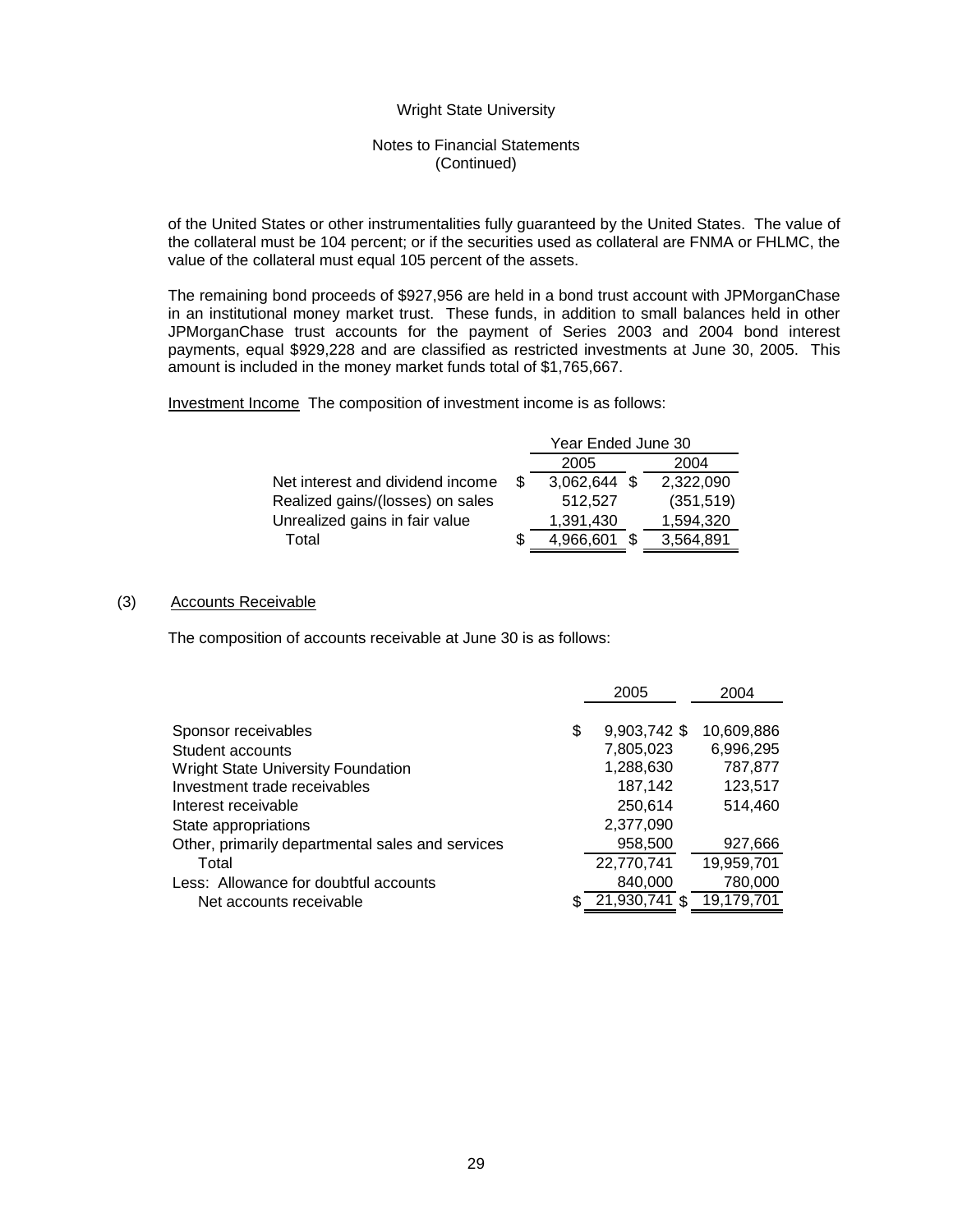## Notes to Financial Statements (Continued)

# (4) Capital Assets

Capital assets activity for the year ended June 30, 2005 is summarized as follows:

|                                | <b>Balance</b>                                    |              |                    | <b>Balance</b>  |
|--------------------------------|---------------------------------------------------|--------------|--------------------|-----------------|
|                                | 07/01/2004                                        | Additions    | <b>Retirements</b> | 06/30/2005      |
|                                |                                                   |              |                    |                 |
| Land                           | \$<br>3,049,830 \$                                |              | \$                 | \$<br>3,049,830 |
| Land improvements and          |                                                   |              |                    |                 |
| infrastructure                 | 23,827,085                                        | 3,598,268    |                    | 27,425,353      |
| <b>Buildings</b>               | 254,122,592                                       | 1,745,851    |                    | 255,868,443     |
| Machinery and equipment        | 55,478,755                                        | 6,627,451    | (2,475,563)        | 59,630,643      |
| Library books and              |                                                   |              |                    |                 |
| publications                   | 49,092,113                                        | 2,028,491    | (533, 702)         | 50,586,902      |
| Construction in progress       |                                                   | 1,578,304    |                    | 1,578,304       |
|                                |                                                   |              |                    |                 |
| Total                          | \$<br>385,570,375 \$ 15,578,365 \$ (3,009,265) \$ |              |                    | 398,139,475     |
|                                |                                                   |              |                    |                 |
| Less accumulated depreciation: |                                                   |              |                    |                 |
| Land improvements and          |                                                   |              |                    |                 |
| infrastructure                 | 6,795,974                                         | 773,886      |                    | 7,569,860       |
| <b>Buildings</b>               | 86,976,845                                        | 6,388,461    |                    | 93,365,306      |
| Machinery and equipment        | 34,375,056                                        | 4,681,697    | (2,406,928)        | 36,649,825      |
| Library books and              |                                                   |              |                    |                 |
| publications                   | 30,166,048                                        | 2,281,309    | (533, 702)         | 31,913,655      |
| Total accumulated depreciation | 158,313,923                                       | 14,125,353   | (2,940,630)        | 169,498,646     |
|                                |                                                   |              |                    |                 |
| Capital assets, net            | $$227,256,452$ \$                                 | 1,453,012 \$ | (68,635)           | \$228,640,829   |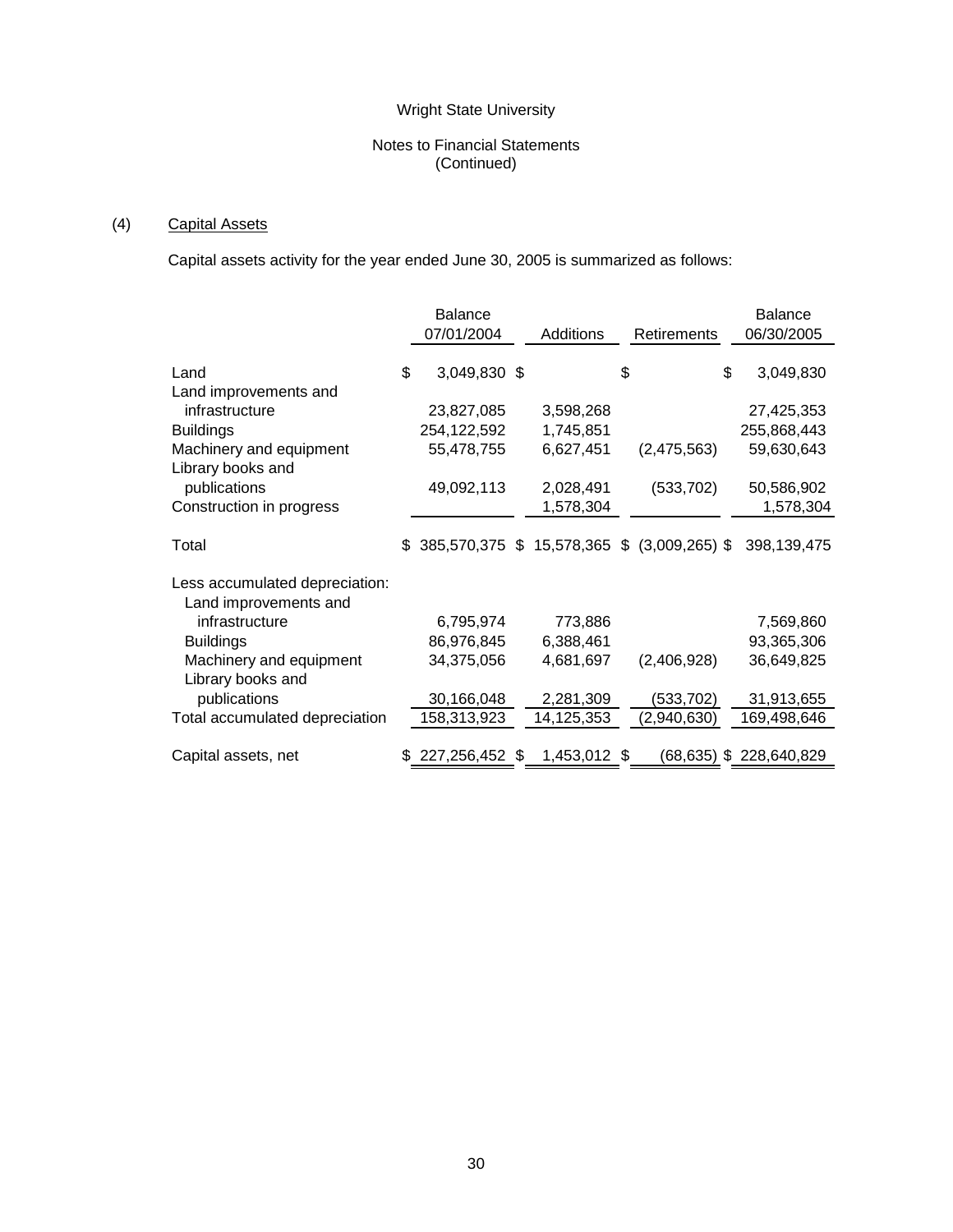## Notes to Financial Statements (Continued)

## (5) Long-Term Liabilities

Long-term liabilities consist of bonds payable, equipment lease purchase obligations, and compensated absences. Activity for long-term liabilities for the year ended June 30, 2005 is summarized as follows:

|                                                    | Beginning<br><b>Balance</b> |               | Principal<br>Repayments/ | Ending<br><b>Balance</b>           | Current   |
|----------------------------------------------------|-----------------------------|---------------|--------------------------|------------------------------------|-----------|
|                                                    | 7/1/2004                    | Additions     | <b>Reductions</b>        | 6/30/2005                          | Portion   |
| Bonds and equipment lease<br>purchase obligations: |                             |               |                          |                                    |           |
| General obligation bonds                           | \$<br>15,329,286 \$         | 32,299,216 \$ | 2,222,569 \$             | 45,405,933 \$                      | 3,439,648 |
| <b>Equipment leases</b>                            | 1,154,835                   |               | 370,948                  | 783,887                            | 236,489   |
|                                                    |                             |               |                          |                                    |           |
| Total bonds and<br>equipment leases                | \$<br>16,484,121<br>\$.     | 32,299,216 \$ |                          | 2,593,517 \$46,189,820 \$3,676,137 |           |
| Other liabilities:<br>Compensated absences         | 13,100,000                  | 6,629,350     | 5,729,350                | 14,000,000                         | 5,400,000 |
| Total other liabilities                            | 13,100,000                  | 6,629,350     | 5,729,350                | 14,000,000                         | 5,400,000 |
| Total long-term liabilities                        | \$<br>29,584,121 \$         | 38,928,566 \$ |                          | 8,322,867 \$60,189,820 \$9,076,137 |           |

Bonds payable on June 30, 2005 consist of Series 2003 and 2004 General Receipts Serial and Term bonds. The maturity dates, interest rates, and the outstanding principal balances of capital activities at June 30, 2005 are as follows:

| Description                             | Maturity<br>Dates | Interest<br>Rates    | Outstanding<br>Principal | Unamortized<br>Premium | Total                 |
|-----------------------------------------|-------------------|----------------------|--------------------------|------------------------|-----------------------|
| Bonds payable:<br>Series 2003           | 2005-2023         | $3.00\% - 5.00\%$ \$ | 13,130,000 \$            |                        | 492,113 \$ 13,622,113 |
| Series 2004                             | 2005-2029         | $2.50\% - 5.00\%$    | 30,835,000               | 948.820                | 31,783,820            |
| Total bonds payable                     |                   |                      | 43,965,000               | 1.440.933              | 45.405.933            |
| Equipment lease<br>purchase obligations | 2005-2009         | $2.50\% - 4.55\%$    | 783,887                  |                        | 783,887               |
|                                         |                   | Total<br>S           | 44,748,887 \$            | 1.440.933              | \$46.189.820          |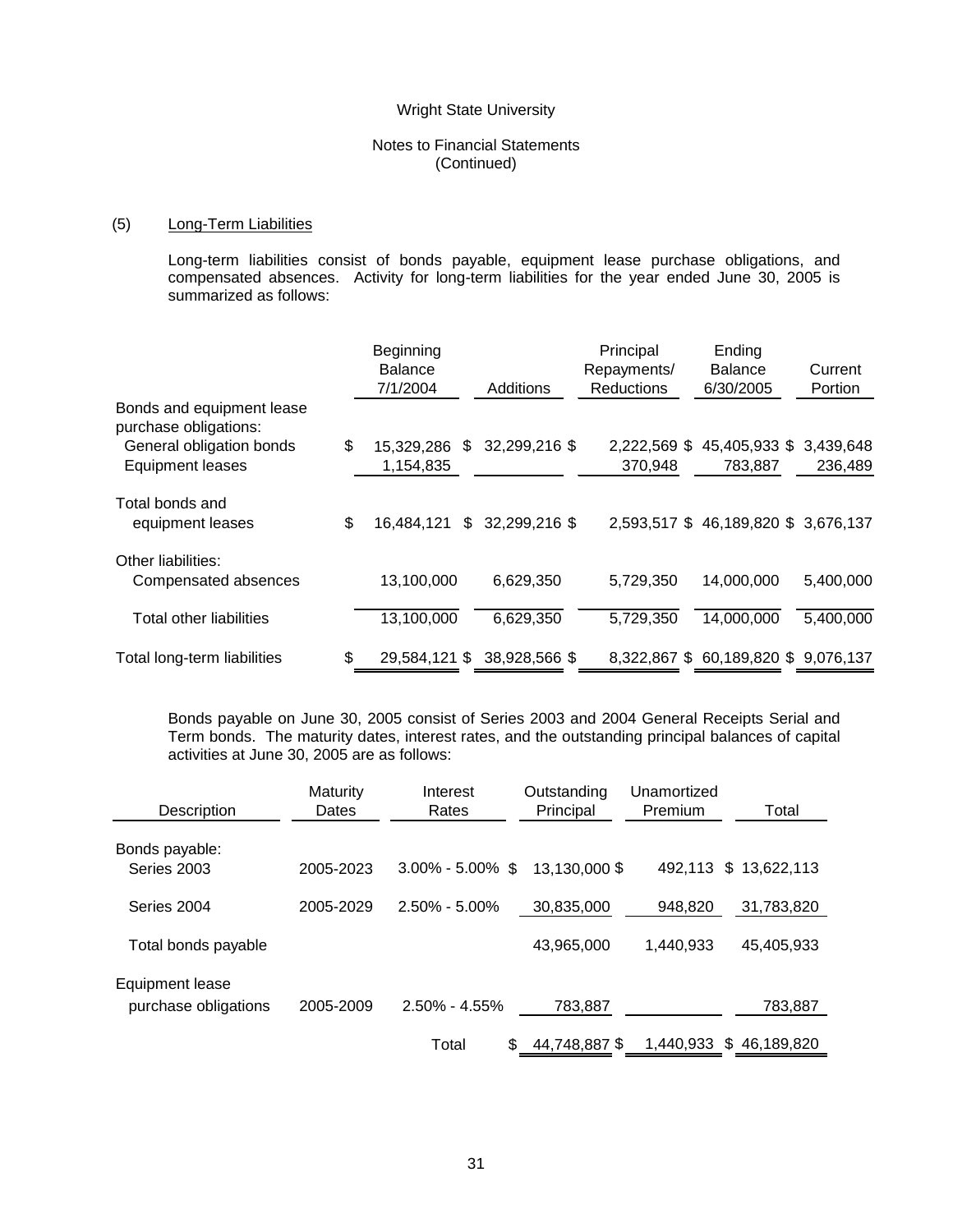## Notes to Financial Statements (Continued)

The scheduled maturities of capital activities for the next five years and for the subsequent four year periods are as follows:

| Year Ended |                 |              |                 |
|------------|-----------------|--------------|-----------------|
| June 30    | Principal       | Interest     | Total           |
|            |                 |              |                 |
| 2006       | 3,561,489<br>\$ | \$1,798,266  | 5,359,755<br>\$ |
| 2007       | 3,656,532       | 1,679,956    | 5,336,488       |
| 2008       | 3,766,359       | 1,553,142    | 5,319,501       |
| 2009       | 3,714,507       | 1,437,612    | 5,152,119       |
| 2010       | 3.710.000       | 1,309,638    | 5,019,638       |
| 2011-2015  | 11,995,000      | 4,715,712    | 16,710,712      |
| 2016-2020  | 6,990,000       | 2,752,987    | 9,742,987       |
| 2021-2025  | 4,210,000       | 1,319,125    | 5,529,125       |
| 2026-2029  | 3,145,000       | 361,575      | 3,506,575       |
|            |                 |              |                 |
| Total      | 44,748,887      | \$16,928,013 | \$61,676,900    |

All general receipts of the University, except for state appropriations, are pledged for payment of the 2003 and 2004 bonds.

Interest expense incurred on indebtedness for the years ended June 30, 2005 and 2004 was \$1,057,776 and \$656,888 respectively. In 2005, interest expense on construction-related debt of \$517,646, net of \$351,323 interest earned on invested funds, was capitalized to the related capital projects. In 2004, interest expense on construction-related debt was not incurred. Therefore, interest was not capitalized that year.

The series 2004 General Receipts Bonds were issued in December 2004 in the amount of \$31,335,000. The proceeds were used to pay associated bond issuance costs and to fund the construction for the purchase and installation of an administrative software system, renovation and expansion of certain science facilities and laboratories, renovation of the Student Union and the Frederick A. White Center and constructing various parking and road improvements.

#### (6) Retirement Plans

 $y \rightarrow y$   $y = 1$ 

University faculty participate in either the State Teachers Retirement System of Ohio (STRS) or an alternative retirement plan (ARP). Substantially all other employees participate in either the Ohio Public Employees Retirement System (OPERS) or the ARP. Both STRS and OPERS are statewide cost-sharing multiple employer plans. Both plans provide retirement and disability benefits, annual cost of living adjustments, and death benefits to plan members and beneficiaries. Authority to establish and amend benefits for both STRS and OPERS is provided by state statute per the Ohio Revised Code.

Both STRS and OPERS issue stand-alone financial reports. Interested parties may obtain a copy by making a written request to STRS at 275 East Broad Street, Columbus, Ohio 43215-3771 or by calling (614) 227-4090 or making a written request to OPERS at 277 East Town Street, Columbus, Ohio 43215-4642 or by calling (614) 466-2085.

Plan participants are required to contribute 10 percent and 8.5 percent and the University 14.0 percent and 13.31 percent of the employees' covered compensation for STRS and OPERS,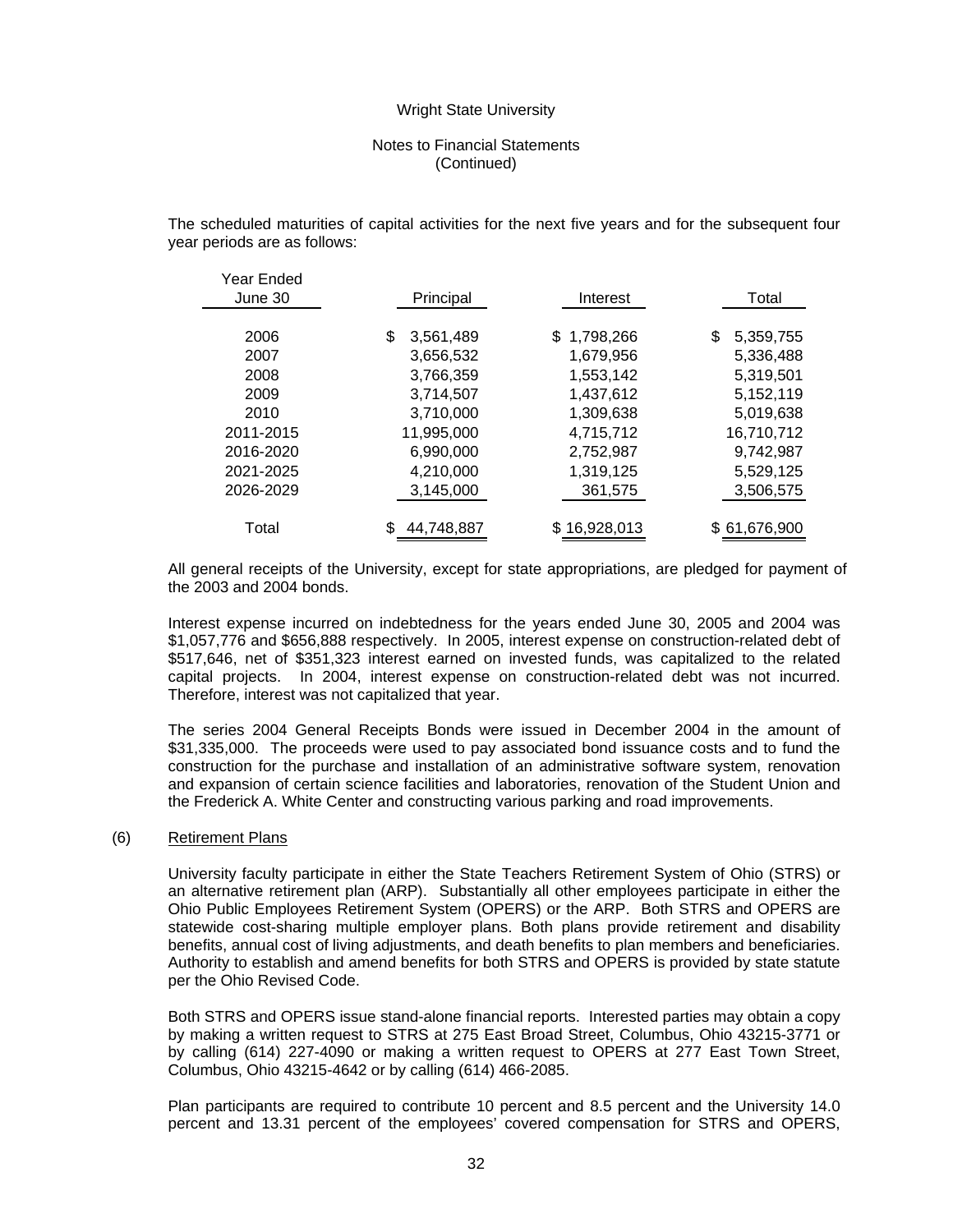## Notes to Financial Statements (Continued)

respectively. The Ohio Revised Code provides statutory authority for both employee and employer contributions. The university's contributions to STRS were \$7,439,443, \$7,488,699, and \$6,966,850, and to OPERS were \$6,609,430, \$6,360,369, and \$6,023,531 for the years ended June 30, 2005, 2004, and 2003 respectively, equal to the required contributions for each year.

Certain full-time university faculty and unclassified staff have the option to choose the ARP in place of STRS or OPERS. The ARP is a defined contribution plan which provides employees with the opportunity to establish individual retirement accounts with a defined group of investment options, with each participant having control of the assets and investment options associated with those assets. The administrators of the plan are the providers of the plan investment options. Authority to establish and amend benefits and contribution requirements for the ARP is provided by state statute per the Ohio Revised Code.

Under the provisions of ARP, the required contribution rates for plan participants are 10 percent and 8.5 percent of employees' covered compensation for employees who would otherwise participate in STRS and OPERS, respectively. The University contributes 13.31 percent of a participating unclassified staff member's compensation to the participant's account. The university's contributions to a participating faculty member's account and to STRS is 10.5 percent and 3.5 percent of a participant's compensation, respectively. Plan participants' contributions were \$2,710,308, \$2,430,747, and \$2,053,685, and the university's contributions to the plan providers amounted to \$3,356,861, \$3,065,869, and \$2,745,302, respectively, for the years ended June 30, 2005, 2004, and 2003. In addition, the amounts contributed to STRS by the University on behalf of ARP participants were \$656,623, \$573,143, and \$434,553, respectively, for the years ended June 30, 2005, 2004, and 2003.

#### (7) Other Postemployment Benefits (OPEB)

STRS provides access to healthcare coverage to retirees and their dependents who are not participants of the ARP. OPERS provides postretirement health care coverage to age and service retirants (and dependents) with 10 or more years of qualifying Ohio service credit who also are not participants of the ARP. Health care coverage for disability recipients and primary survivor recipients is also available under OPERS. A portion of each employer's contributions is set aside for the funding of postretirement health care. For STRS, this rate was 1 percent of the total 14.00 percent (see note 6), while the OPERS rate was 4 percent of the total 13.31 percent (see note 6) effective July 1, 2003.

The Ohio Revised Code provides the statutory authority for public employers to fund postretirement health care through their contributions to STRS and OPERS. Postretirement health care under STRS is financed on a pay-as-you-go basis. Assets available in the health care reserve fund for STRS amounted to \$3.1 billion at June 30, 2004. The number of benefit recipients eligible for OPEB was 111,853 for STRS at June 30, 2004. The amount contributed by the University to STRS to fund these benefits was \$531,389 for the year ended June 30, 2005.

Postretirement health care under OPERS is advance-funded on an actuarially determined basis. The actuarial value of OPERS net assets available for OPEB at December 31, 2003 is \$10.5 billion. The actuarially accrued liability and the unfunded actuarial accrued liability, based on the actuarial cost method used, were \$26.9 billion and \$16.4 billion, respectively. The number of OPERS active contributing participants was 369,885 for the year ended December 31, 2004. For the year ended June 30, 2005 the University contributed \$1,986,134 to OPERS for OPEB funding.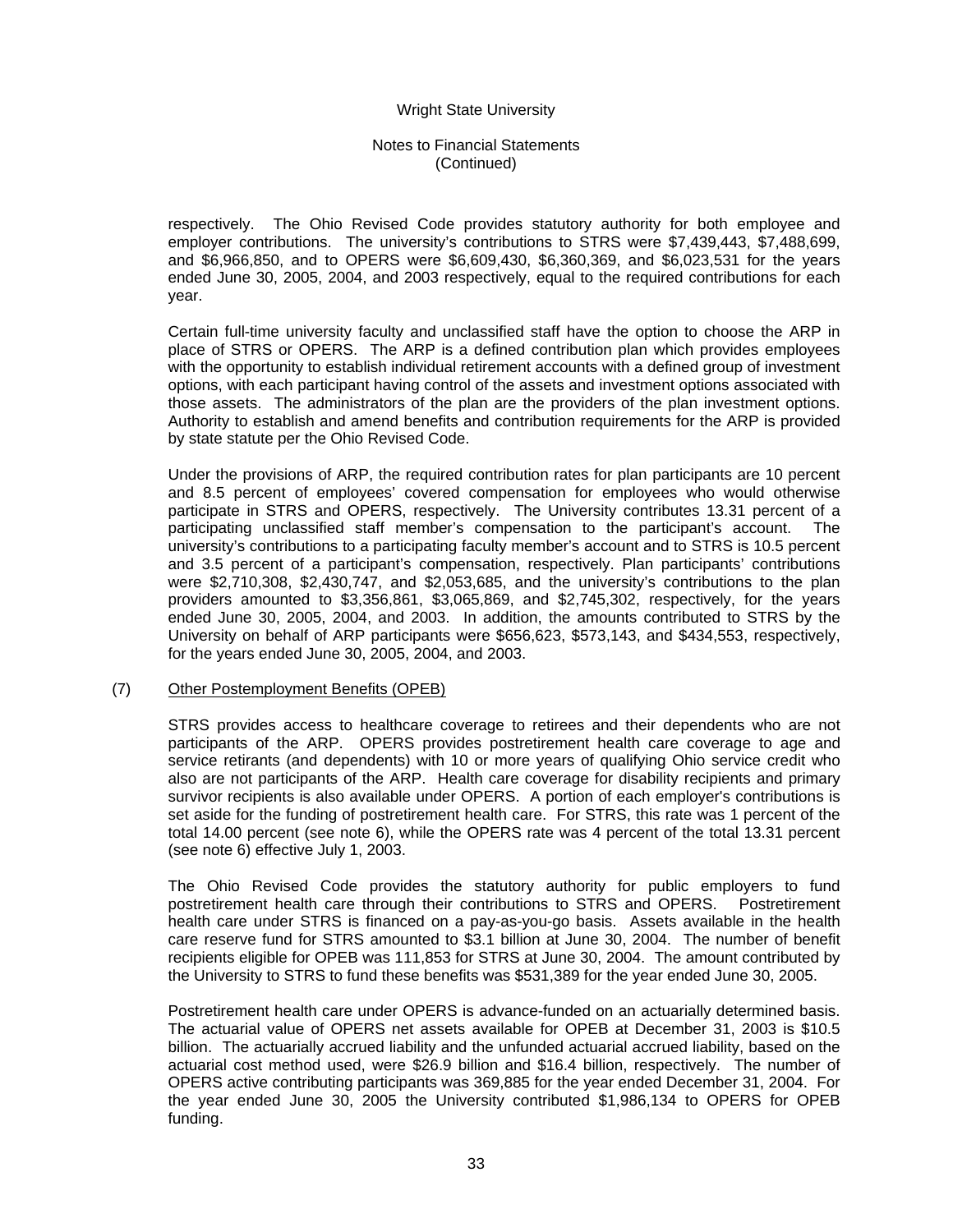## Notes to Financial Statements (Continued)

#### (8) Related Organization

The University is the sole beneficiary of the Wright State University Foundation, Inc., a separate, not-for-profit entity governed by a separate Board of Trustees, organized for the purpose of promoting educational and research activities. Assets of the Foundation totaled approximately \$97,000,000 at June 30, 2005. Such assets relate principally to donor restricted funds and are discretely presented in the accompanying financial statements. Amounts transferred to the University from the Foundation are recorded as nonoperating gifts in the accompanying financial statements.

#### (9) State Support

The University is a state-assisted institution of higher education which receives a student enrollment-based subsidy from the State of Ohio. This subsidy is determined annually, based upon a formula devised by the Ohio Board of Regents, Ohio's higher education advising and coordinating board.

In addition to student enrollment-based subsidies, the State of Ohio provides funding for construction of major plant facilities. The funding is obtained from the issuance of revenue bonds by the Ohio Public Facilities Commission (OPFC), which in turn results in construction and subsequent transfer of the facility to the University by the Ohio Board of Regents. Costs incurred during construction are included in construction in progress and recognized as capital appropriations. Upon completion of a facility, the Ohio Board of Regents turns control over to the University.

University facilities are not pledged as collateral for the revenue bonds. Instead, the bonds are supported by a pledge of monies in the Higher Education Bond Service Fund established in the custody of the Treasurer of State. If sufficient monies are not available from this fund, a pledge exists to assess a special student fee uniformly applicable to students in state-assisted institutions of higher education throughout the State.

As a result of the above described financial assistance provided by the State to the University, outstanding debt issued by OPFC is not included in the university's financial statements.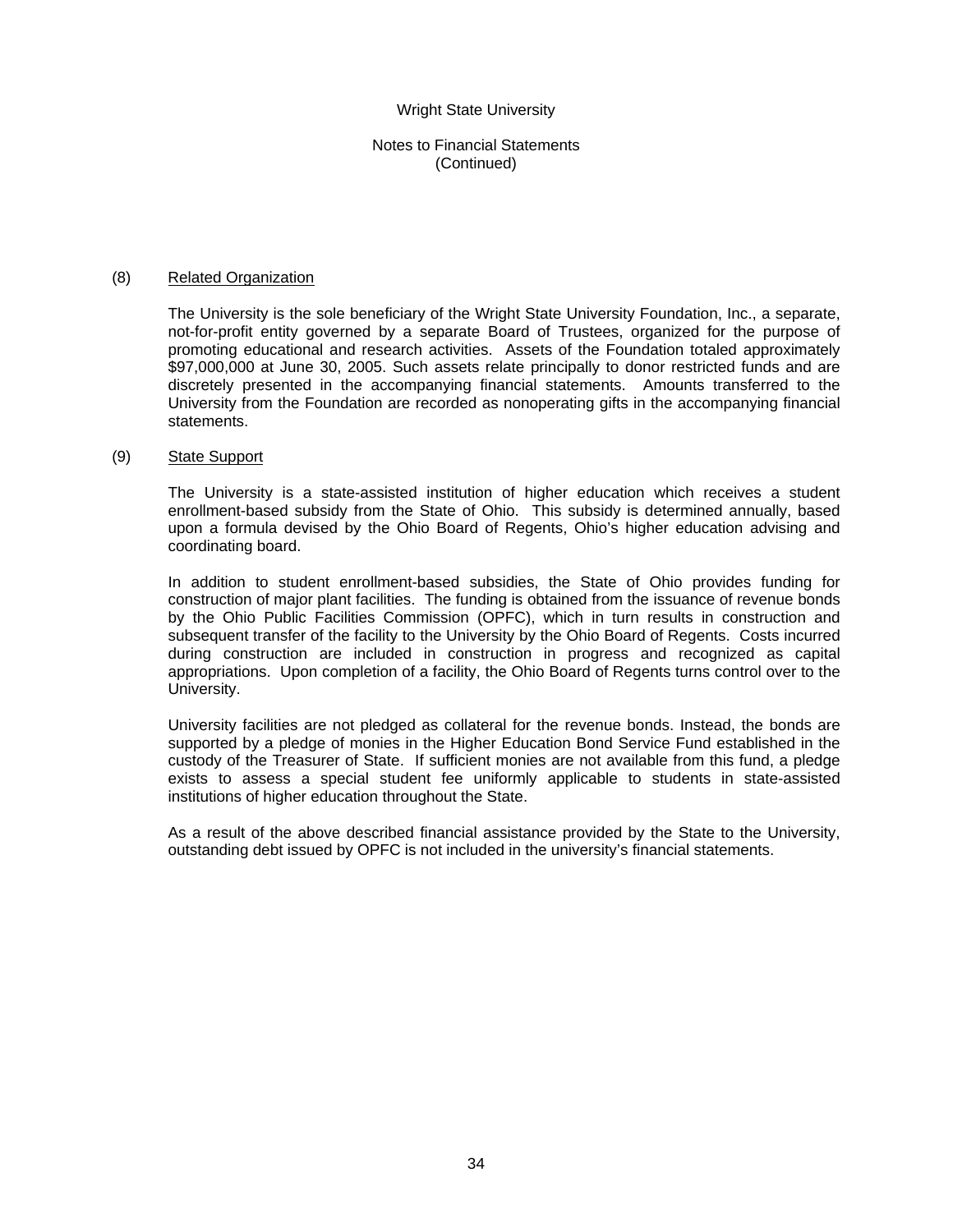## Notes to Financial Statements (Continued)

## (10) Commitments and Contingencies

At June 30, 2005, the University is committed under contractual obligations for:

| Capital expenditures<br>Non-capital goods and services          | S | 5,784,148<br>5,519,650 |
|-----------------------------------------------------------------|---|------------------------|
| Total contractual commitments                                   | S | 11,303,798             |
| These commitments are being funded from the following sources:  |   |                        |
| State appropriations requested and approved<br>University funds | S | 1,716,964<br>9,586,834 |
| Total sources                                                   |   | 11,303,798             |

The University is presently involved as a defendant or codefendant in various matters of litigation. The university's administration believes that the ultimate disposition of these matters would not have a material adverse effect upon the financial condition of the University.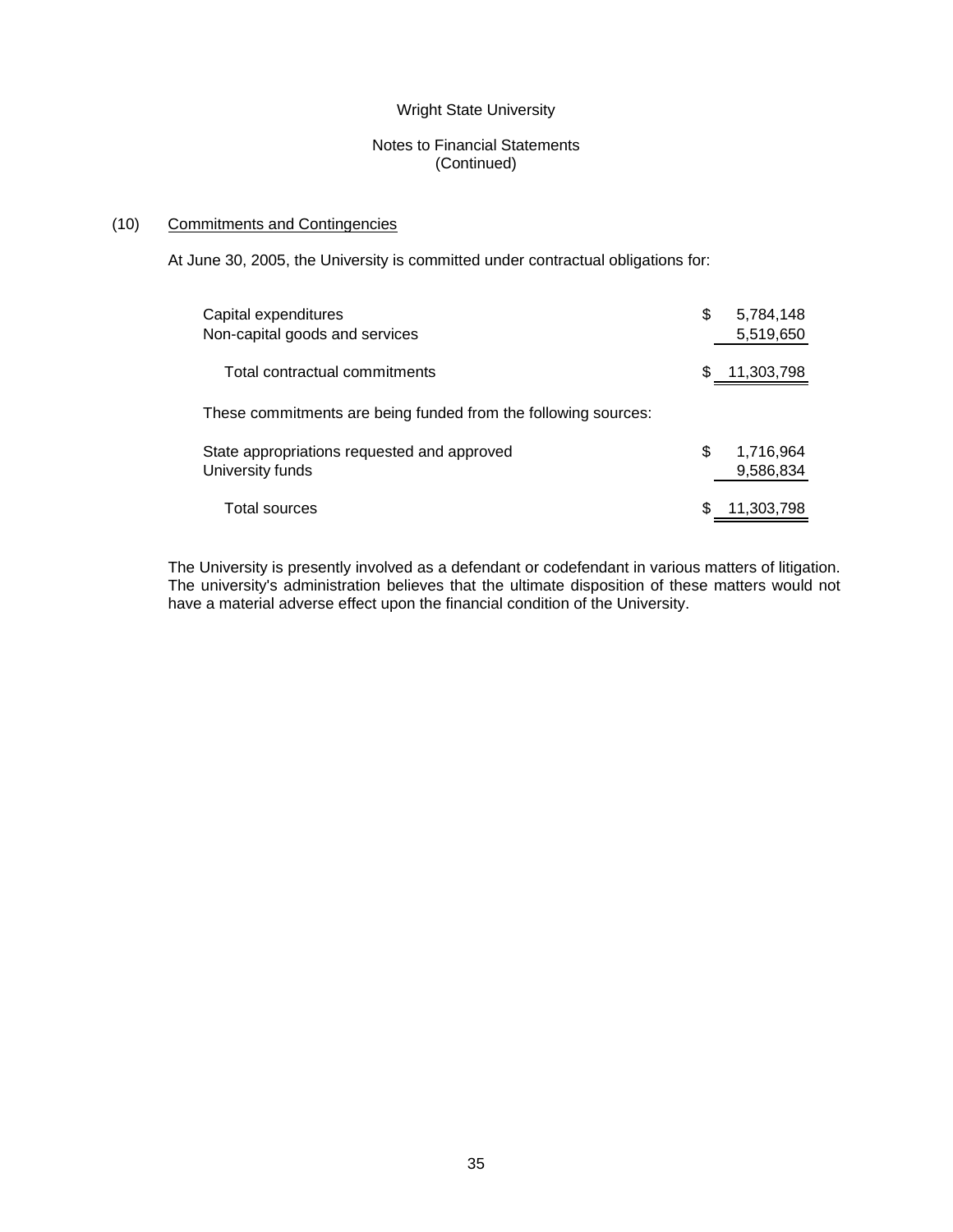## Notes to Financial Statements (Continued)

#### Selected Notes of the Wright State University Foundation (a component unit)

#### (11) Summary of Significant Accounting Policies

In accord with generally accepted accounting principles as applied to not-for-profit organizations, the financial statements of the Foundation have been prepared on the accrual basis of accounting. The Financial Accounting Standards Board (FASB) is the accepted standards setting body for establishing accounting and reporting principles for not-for-profit entities. The following is a summary of the Foundation's significant accounting and reporting policies presented to assist the reader in interpreting the financial statements and other data in this report.

#### Cash and Cash Equivalents

The Foundation considers all highly liquid investments with maturities of three months or less when purchased to be cash equivalents.

#### Pledges Receivable

Unconditional pledges are recorded in the period that the pledges are received. Conditional pledges are recorded in the period in which the conditions have been met. Funds from pledges to be collected in future years are recorded at net present value. All pledges are presented net of an allowance for doubtful collections.

#### Investments in Securities

Investments are stated in fair or appraised value and realized and unrealized gains and losses are reflected in the statement of activities. Market value is determined by market quotations. Donated investments are recorded at fair value at the time received.

#### Investment Earnings

Interest and dividends from endowment investments are credited to temporarily restricted funds and spent in compliance with donor stipulations and the Foundation's spending policy. Interest and dividends from non-endowment investments are credited to the unrestricted fund for expenditure at the discretion of the Foundation's board of trustees. Realized gains or losses are determined based on the average cost method.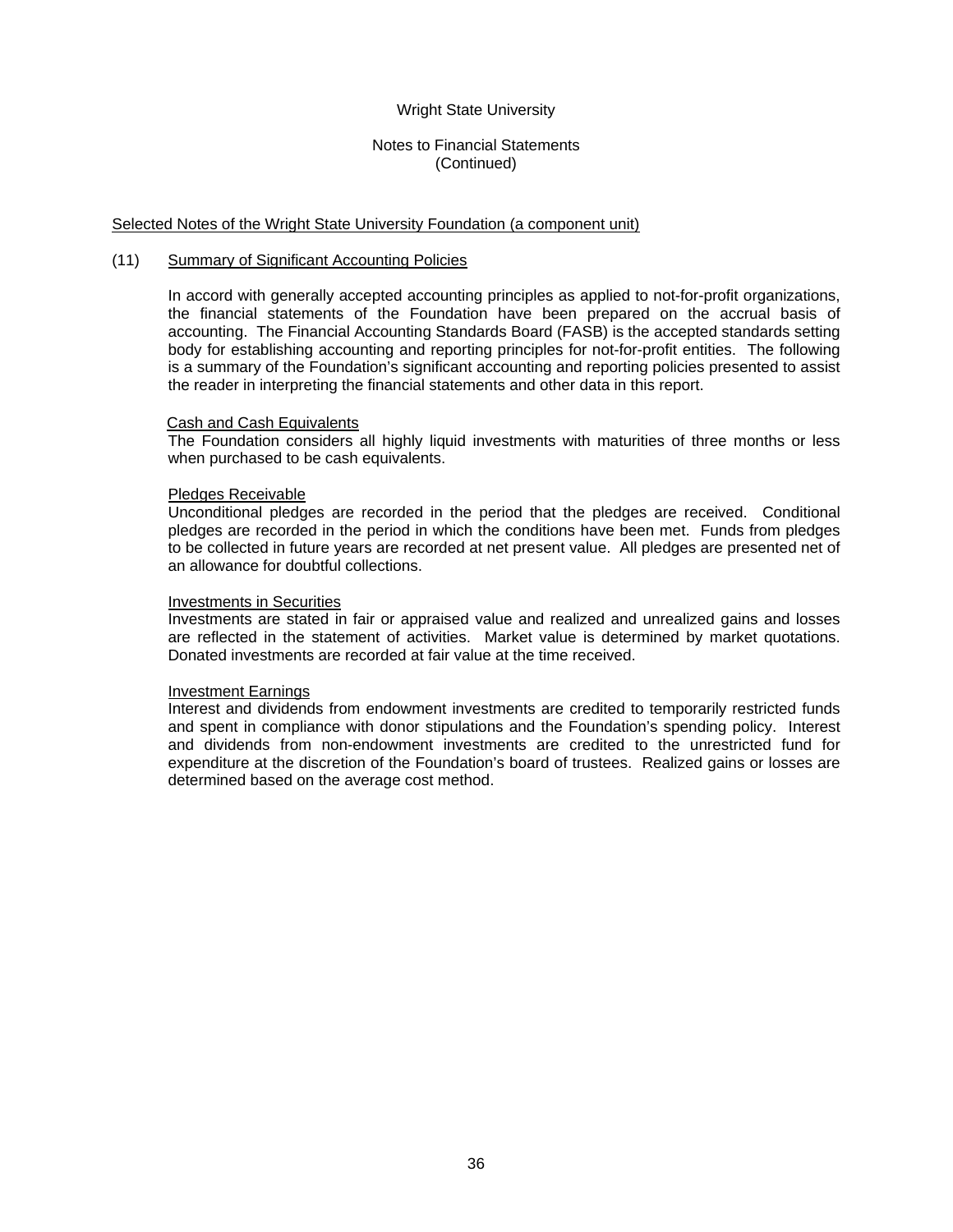## Notes to Financial Statements (Continued)

## (12) Pledges Receivable

Pledges receivable at June 30, 2005 and 2004, by fund type, are as follows:

|                                     | 2005         |         |             |             |                |
|-------------------------------------|--------------|---------|-------------|-------------|----------------|
|                                     |              |         | Temporarily | Permanently |                |
|                                     | Unrestricted |         | Restricted  | Restricted  | Total          |
| Less than one year                  | \$           | 36,870  | \$2,620,881 | \$1,378,745 | 4,036,496<br>S |
| One to five years                   |              | 24,100  | 5,199,228   | 2,028,080   | 7,251,408      |
| Gross pledges receivable            |              | 60,970  | 7,820,109   | 3,406,825   | 11,287,904     |
| Present value discount              |              | (2,370) | (352,709)   | (110, 425)  | (465,504)      |
| Allowance for uncollectible pledges |              | (200)   | (14, 800)   | (300)       | (15,300)       |
| Pledges receivable (net)            |              | 58,400  | \$7,452,600 | \$3,296,100 | \$10,807,100   |

|                                     | 2004         |          |             |             |                 |
|-------------------------------------|--------------|----------|-------------|-------------|-----------------|
|                                     |              |          | Temporarily | Permanently |                 |
|                                     | Unrestricted |          | Restricted  | Restricted  | Total           |
|                                     |              |          |             |             |                 |
| Less than one year                  | \$           | 42.015   | \$3,311,579 | \$1,464,069 | 4,817,663<br>S. |
| One to five years                   |              | 34,600   | 3,389,971   | 2,355,950   | 5,780,521       |
| Gross pledges receivable            |              | 76,615   | 6,701,550   | 3,820,019   | 10,598,184      |
| Present value discount              |              | (2, 815) | (256, 450)  | (122, 419)  | (381, 684)      |
| Allowance for uncollectible pledges |              | (500)    | (19,000)    | (1,000)     | (20, 500)       |
| Pledges receivable (net)            | S            | 73,300   | \$6,426,100 | \$3,696,600 | \$10,196,000    |

 The fair value of pledges receivable was determined using discount rates applicable to the year in which the pledge was established. Rates ranged from 2.46 percent to 6.18 percent.